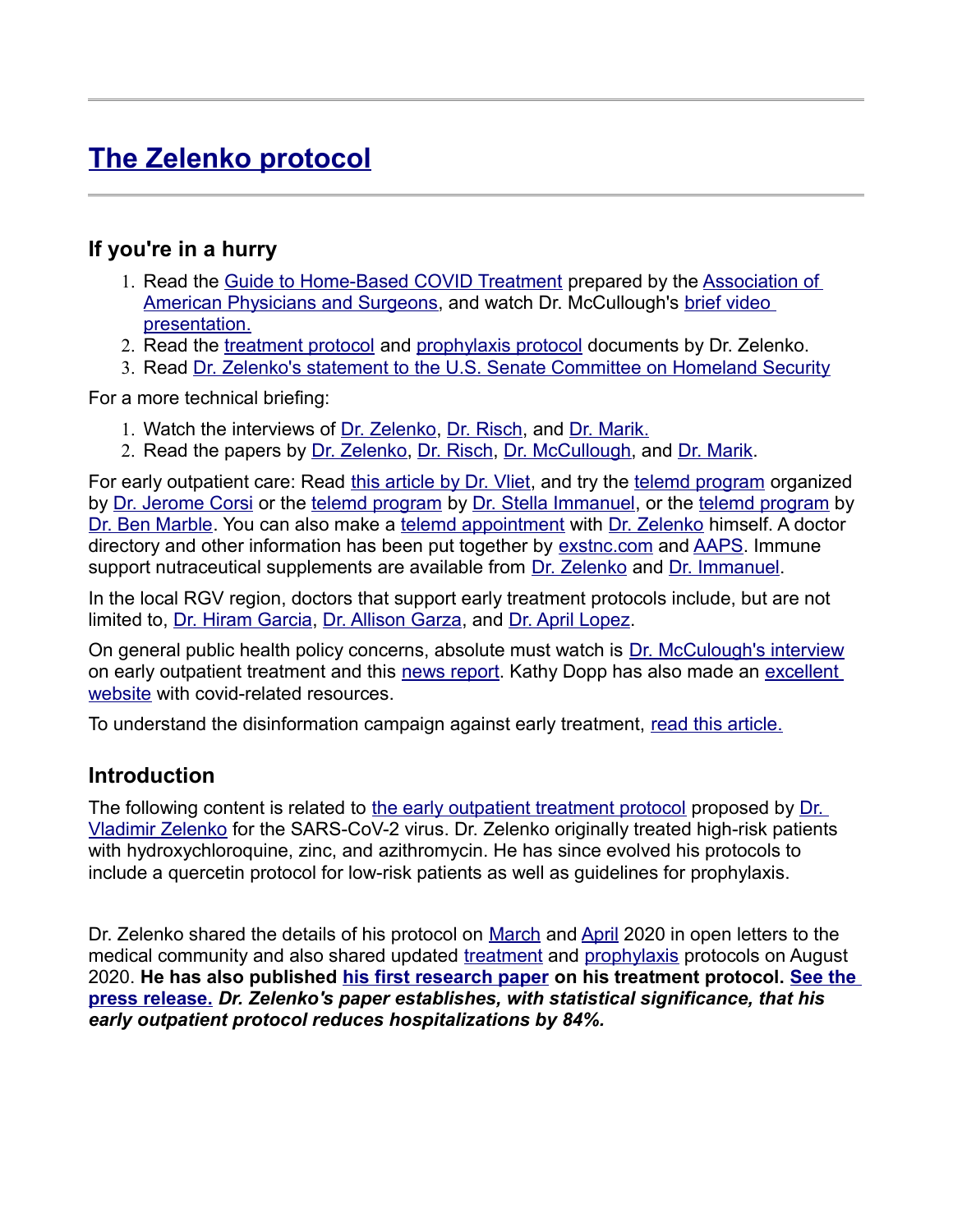Dr. Zelenko's [statement](https://drive.google.com/file/d/1lxMEkBRjcYGklxpPRcw7uEXDkVwATEEd/view) to the U.S. Senate Committee on Homeland Secutity indicates no deaths from amongst the group of patients that initiated treatment during the first 4 days, and took medications for at least 5 days. Dr. Zelenko is now investigating the use of [nebulized](https://docs.google.com/document/d/1WjfphkNfYDxF4MMw7bS9HJpmeGuhwEFuJkUTexjHHOc/edit)  [hydroxychloroquine,](https://docs.google.com/document/d/1WjfphkNfYDxF4MMw7bS9HJpmeGuhwEFuJkUTexjHHOc/edit) which could very well prove to be the final nail in the coffin for the SARS-CoV-2 pandemic. If you are interested in the inside story of how Dr. Zelenko discovered the Zelenko protocol, it is best told in his [interview with Dr. Breggin](https://youtube.com/watch?v=uJ4ibn3ehnw) [\[backup\].](https://newtube.app/user/SlobodanGul/TJo9JKF?u=t) Dr. Zelenko has been banned from twitter, but you can [keep up with him on Telegram.](https://t.me/zelenkoprotocol)

The [Eastern Virginia Medical School](https://www.evms.edu/covid-19/covid_care_for_clinicians/) maintains an interesting website with current information for medical practitioners. They recommend the [I-MASK+ and MATH+ treatment protocols](https://covid19criticalcare.com/) for hospitalized patients. They are currently strongly advocating in favor of ivermectin instead of hydroxychloroquine, and they also recommend using quercetin combined with vitamin C as a zinc ionophore.

# **Papers from Dr. Zelenko and Dr. McCullough**

- R. Derwand, M. Scholz, "Does zinc supplementation enhance the clinical efficacy of [chloroquine/hydroxychloroquine to win today's battle against COVID-19?",](https://doi.org/10.1016/j.mehy.2020.109815) *Medical Hypotheses* **142** (2020), 109815
- Scholz, M.; Derwand, R.; **Zelenko, V**. ["COVID-19 outpatients early risk-stratified](https://doi.org/10.1016/j.ijantimicag.2020.106214)  [treatment with zinc plus low dose hydroxychloroquine and azithromycin: a retrospective](https://doi.org/10.1016/j.ijantimicag.2020.106214) [case series study",](https://doi.org/10.1016/j.ijantimicag.2020.106214) *International Journal of Antimicrobial Agents* **56** (2020), 106214 [\[press release\]](https://faculty.utrgv.edu/eleftherios.gkioulekas/zelenko/Zelenko-press-release-October.pdf)
- Peter A. McCullough, Ronan J.Kelly, Gaetano Ruocco, Edgar Lerma, James Tumlin, Kevin R.Wheelan, Nevin Katz, Norman E.Lepor, Kris Vijay, Harvey Carter, Bhupinder Singh, Sean P.McCullough, Brijesh K.Bhambi, Alberto Palazzuoli, Gaetano M.De Ferrari, Gregory P.Milligan, TaimurSafder, Kristen M.Tecson, Harvey A.Risch: ["Pathophysiological Basis and Rationale for Early Outpatient Treatment of SARS-CoV-](https://doi.org/10.1016/j.amjmed.2020.07.003)[2 \(COVID-19\) Infection",](https://doi.org/10.1016/j.amjmed.2020.07.003) *The American Journal of Medicine* **134** (2020), 16-22
- Peter A. McCullough, Paul E. Alexander, Robin Armstrong, Cristian Arvinte, Alan F. Bain, Richard P. Bartlett, Robert L. Berkowitz, Andrew C. Berry, Thomas J. Borody, Joseph H. Brewer, Adam M. Brufsky, Teryn Clarke, Roland Derwand, Alieta Eck, John Eck, Richard A. Eisner, George C. Fareed, Angelina Farella, Silvia N. S. Fonseca, Charles E. Geyer, Jr., Russell S. Gonnering, Karladine E. Graves, Kenneth B. V. Gross, Sabine Hazan, Kristin S. Held, H. Thomas Hight, Stella Immanuel, Michael M. Jacobs, Joseph A. Ladapo, Lionel H. Lee, John Littell, Ivette Lozano, Harpal S. Mangat, Ben Marble, John E. McKinnon, Lee D. Merritt, Jane M. Orient, Ramin Oskoui, Donald C. Pompan, Brian C. Procter, Chad Prodromos, Juliana Cepelowicz Rajter, Jean-Jacques Rajter, C. Venkata S. Ram, Salete S. Rios, Harvey A. Risch, Michael J. A. Robb, Molly Rutherford, Martin Scholz, Marilyn M. Singleton, James A. Tumlin, Brian M. Tyson, Richard G. Urso, Kelly Victory, Elizabeth Lee Vliet, Craig M. Wax, Alexandre G. Wolkoff, Vicki Wooll, Vladimir Zelenko."Multifaceted highly targeted sequential [multidrug treatment of early ambulatory high-risk SARS-CoV-2 infection \(COVID-19\)",](https://rcm.imrpress.com/EN/Y2020/V21/I4/517) *Reviews in Cardiovascular Medicine* 21 (4) (2020), 517-530
- Brian C. Procter, Casey Ross, Vanessa Pickard, Erica Smith, Cortney Hanson, Peter A. McCullough. ["Clinical outcomes after early ambulatory multidrug therapy for high-risk](https://rcm.imrpress.com/EN/10.31083/j.rcm.2020.04.260)  [SARS-CoV-2 \(COVID-19\) infection",](https://rcm.imrpress.com/EN/10.31083/j.rcm.2020.04.260) *Reviews in Cardiovascular Medicine* **21 (4)** (2020), 611-614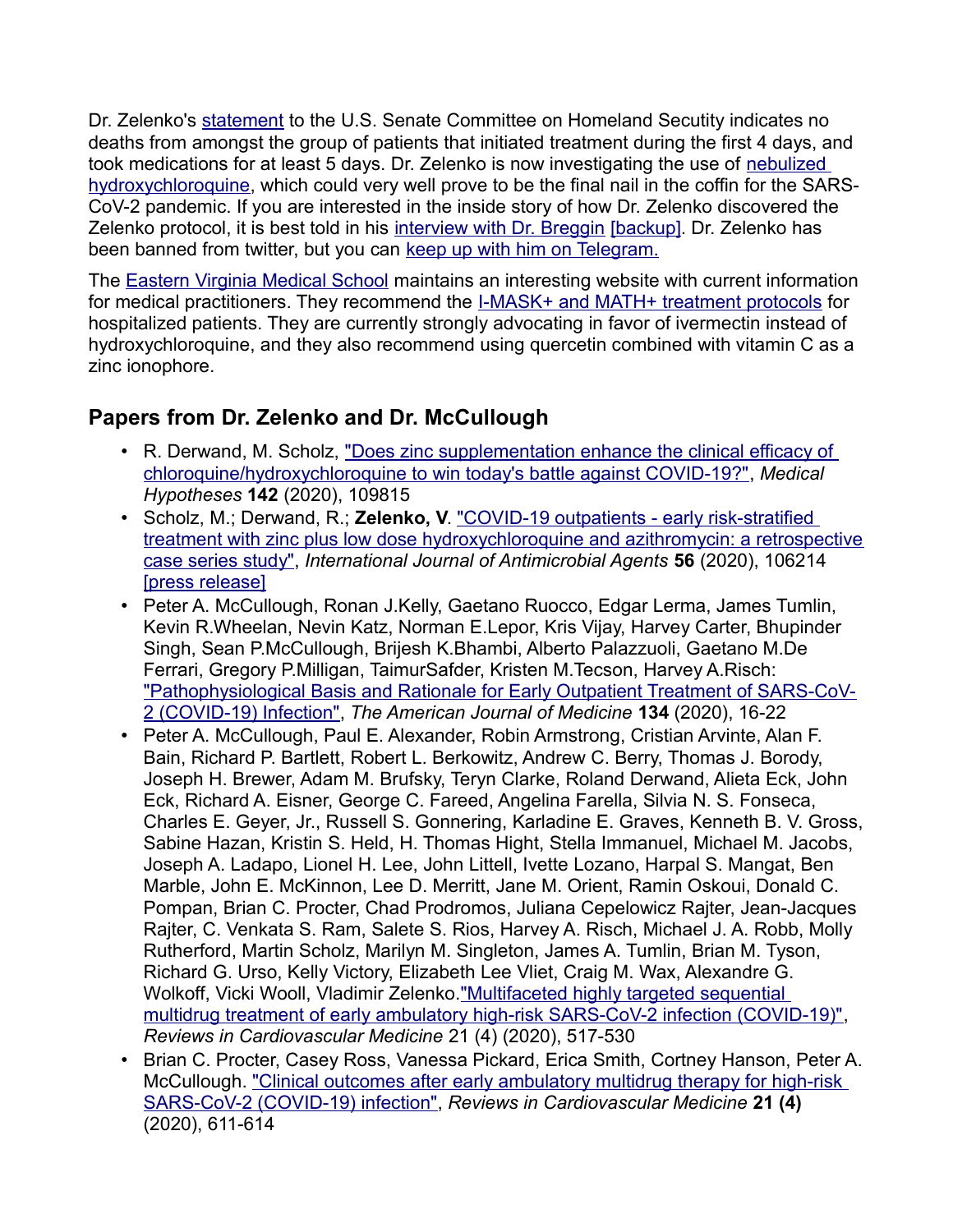# **Documents from Dr. Zelenko**

- 1. 03/23/2020: Dr. Zelenko's open letter to the medical professional community. [\[pdf\]](https://faculty.utrgv.edu/eleftherios.gkioulekas/zelenko/Vladimir-Zelenko-treatment.pdf) || [\[original link\]](https://docs.google.com/document/d/1SesxgaPnpT6OfCYuaFSwXzDK4cDKMbivoALprcVFj48/mobilebasic) || [\[tinyurl\]](https://tinyurl.com/yx2cxf6q)
- 2. 04/28/2020: Dr. Zelenko's second open letter to the medical professional community. [\[pdf\]](https://faculty.utrgv.edu/eleftherios.gkioulekas/zelenko/Zelenko-memo-April.pdf) || [\[original link\]](https://docs.google.com/document/d/1pjgHlqI-ZuKOziN3txQsN5zz62v3K043pR3DdhEmcos/) **(censored)** || [\[tinyurl\]](https://tinyurl.com/yxk8ssco) **(censored)**
- 3. 06/14/2020: Dr. Zelenko's letter to the Israeli government [\[pdf\]](https://faculty.utrgv.edu/eleftherios.gkioulekas/zelenko/Zelenko-memo-June-Dr-Shemtov-letter.pdf) || [\[original link\]](https://docs.google.com/document/d/1KHgmPaKCQvRL7V9a2ReH0krKmls3SSnsfJzNx-0XHnY/edit) **(censored)** || [\[tinyurl\]](https://tinyurl.com/y4hw7dye) **(censored)**
- 4. 07/15/2020: Dr. Zelenko's open letter to the White House [\[pdf\]](https://faculty.utrgv.edu/eleftherios.gkioulekas/zelenko/Zelenko-memo-July.pdf) || [\[original link\]](https://twitter.com/zev_dr/status/1286013832817770498?s=20) **(censored)**
- 5. 08/23/2020: **Dr. Zelenko's updated treatment protocol.** [\[pdf\]](https://faculty.utrgv.edu/eleftherios.gkioulekas/zelenko/Zelenko-memo-August-protocol.pdf) || [\[original link\]](https://drive.google.com/file/d/1VnBudq0f0dPtsJRZrRt3XiBDZAYvjlTR/view) || [\[tinyurl\]](https://tinyurl.com/y2hrr39r) || (presentation: [\[youtube link\]\)](https://www.youtube.com/watch?v=KxE1_4P9L4Y) || (another presentation: [\[bitchute link\]\)](https://www.bitchute.com/video/gvhjacohi5E1/)
- 6. 08/23/2020: **Dr. Zelenko's prophylactic protocol.** (updated 02/08/2021) [\[pdf\]](https://faculty.utrgv.edu/eleftherios.gkioulekas/zelenko/Zelenko-memo-August-prophylaxis.pdf) || [\[original link\]](https://docs.google.com/document/d/1i7C_6H1Yq0u8lrzmnzt5N1JHg-b5Hb0E3nLixedgwpQ/preview?pru=AAABdEFtqJ8*mqPEWUG390ekXBifWSnfUg) **(censored)** || [\[tinyurl\]](https://tinyurl.com/yxclhvrc) **(censored)**
- 7. 10/27/2020: **Press Release: Data Based On Zelenko Protocol Passes Peer Review**

## [\[pdf\]](https://faculty.utrgv.edu/eleftherios.gkioulekas/zelenko/Zelenko-press-release-October.pdf) || [\[original link\]](https://docs.google.com/document/d/1lkkd04rtWrHQTZ0iyihzYG3K_VPY7rI-VSkaGQ8T-j8/edit#heading=h.9xpwmm8c5h6i)

- 8. 11/22/2020: **Dr. Zelenko's Protocol Plus chart.** [\[pdf\]](https://faculty.utrgv.edu/eleftherios.gkioulekas/zelenko/Zelenko-memo-November-protocol.pdf) || [\[original link\]](https://twitter.com/zev_dr/status/1330624554646056965) **(censored)**
- 9. 11/26/2020: **Dr. Zelenko's updated treatment protocol.** (2nd update); (3rd update: 02/08/2021)
	- [\[pdf\]](https://faculty.utrgv.edu/eleftherios.gkioulekas/zelenko/Zelenko-memo-November-updated-protocol.pdf) || [\[original link\]](https://docs.google.com/document/d/1TaRDwXMhQHSMsgrs9TFBclHjPHerXMuB87DUXmcAvwg/edit) **(censored)** || [\[tinyurl\]](https://tinyurl.com/y3n7z3g2) **(censored)**
- 10.11/23/2020: Dr. Zelenko's second open letter to the White House [\[pdf\]](https://faculty.utrgv.edu/eleftherios.gkioulekas/zelenko/Zelenko-2nd-letter-to-potus.pdf) || [\[original link\]](https://docs.google.com/document/d/190obP8Wt02YaCQfp0HBrFNqRmOnWm-uTHgeFw1Yi6U8/edit)
- 11.12/02/2020: Dr. Zelenko's statement to the U.S. Senate Committee on Homeland **Security**

[\[pdf\]](https://faculty.utrgv.edu/eleftherios.gkioulekas/zelenko/Zelenko-statement-to-Senate-hearing.pdf) || [\[original link\]](https://docs.google.com/document/d/1cOeNjAy0ihuSqL2IeZxFUaZ6BLfhr-kOC-gaEstlZBk/edit)

- 12.12/23/2020: Dr. Zelenko's third open letter to the White House [\[pdf\]](https://faculty.utrgv.edu/eleftherios.gkioulekas/zelenko/Zelenko-3rd-letter-to-potus.pdf) || [\[original link\]](https://docs.google.com/document/d/1sR4t1Q0CQbfdLVk8u-fUx3a2K9IXLWkeXHnwNmMVu5Y/edit)
- 13.01/20/2021: Choose Truth and Choose Life

[\[pdf\]](https://faculty.utrgv.edu/eleftherios.gkioulekas/zelenko/Zelenko-oped-Choose-Life.pdf) || [\[original link\]](https://docs.google.com/document/d/1t0Y8f77xKSTnI8fj3Xt3nmEam5zNkQLBDDQ-_H3dxCw/edit?usp=sharing) **(censored)**

- 14.01/22/2021: Nebulized Hydroxychloroquine for COVID-19 Treatment: 80x Improvement in Breathing
- [\[pdf\]](https://faculty.utrgv.edu/eleftherios.gkioulekas/zelenko/Zelenko-nebulized-hcq.pdf) || [\[original link\]](https://docs.google.com/document/d/1WjfphkNfYDxF4MMw7bS9HJpmeGuhwEFuJkUTexjHHOc/edit) (censored) || [\[alt link\]](https://www.aestheticsadvisor.com/2021/04/nebulized-hydroxychloroquine-for-covid.html?m=1)
- 15.02/23/2021: Plan to Reopen Israel
	- [\[pdf\]](https://faculty.utrgv.edu/eleftherios.gkioulekas/zelenko/Zelenko-02-2021-Plan-to-Reopen-Israel.pdf) || [\[original link\]](https://docs.google.com/document/d/1eCUwW7ngUmQkSHFRZO7coo_CIjrQw1Lfo9Q4TZnxLmY/edit?usp=sharing) **(censored)**
- 16.02/23/2021: **Dr. Zelenko's updated treatment protocol.**
	- [\[pdf\]](https://faculty.utrgv.edu/eleftherios.gkioulekas/zelenko/Zelenko-02-2021-treatment.pdf) || [\[original link\]](https://docs.google.com/document/d/1TaRDwXMhQHSMsgrs9TFBclHjPHerXMuB87DUXmcAvwg/edit) **(censored)** || [\[new link\]](https://docs.google.com/document/d/1KPhMTBfLkaG-W6KI-D0J6f2kfcQI0D2MKtLNBUd_mTc/edit)
- 17.02/23/2021: **Dr. Zelenko's prophylactic protocol.** [\[pdf\]](https://faculty.utrgv.edu/eleftherios.gkioulekas/zelenko/Zelenko-02-2021-prophylaxis.pdf) || [\[original link\]](https://docs.google.com/document/d/1i7C_6H1Yq0u8lrzmnzt5N1JHg-b5Hb0E3nLixedgwpQ/) **(censored)** || [\[new link\]](https://docs.google.com/document/d/1WWgHAGwdMy4MWFJtlubnx_R1wIeAs1YY7HCO8FPHiFw/edit)
- 18.04/20/2021: A Plan to Reopen an American State [\[pdf\]](https://faculty.utrgv.edu/eleftherios.gkioulekas/zelenko/Zelenko-A-Plan-to-Reopen-An-American-State.pdf) || [\[original link\]](https://docs.google.com/document/d/1A1EVE_ceDJ8BPeT0AulqfbBoGD9S7Mke0vH03Cwa4dU/edit)
- 
- 19.05/27/2021: Advice to Medical Professionals [\[pdf\]](https://faculty.utrgv.edu/eleftherios.gkioulekas/zelenko/Zelenko-2021-05-Advice-to-Medical-Professionals.pdf) || [\[original link\]](https://docs.google.com/document/d/12Lg3bNUYFxBrPrzXiEmQnbpihav1JHKYlhezCEo6hy0/edit)
- 20.06/03/2021: Zinc Ionophores: Optimism for the Immune System [\[pdf\]](https://faculty.utrgv.edu/eleftherios.gkioulekas/zelenko/Zelenko-Z-Stack-Whitepaper.pdf) || [\[original link\]](https://docs.google.com/document/d/1CBYLPbxzf0vgi6IRg5Ay6kGwAYX3uVjGS8n0SzQbSAs/edit)
- 21.06/15/2021: Death Sentence [\[pdf\]](https://faculty.utrgv.edu/eleftherios.gkioulekas/zelenko/Zelenko-06-2021-The-Death-Sentence.pdf) || [\[original link\]](https://docs.google.com/document/d/1-5-F00SWeqxW7CPT2Ux4l0-MIdOfOQUo84-pMYH3plA/edit) || [\[vid excerpt\]](https://www.ourfreedomtube.com/v/daPrbu)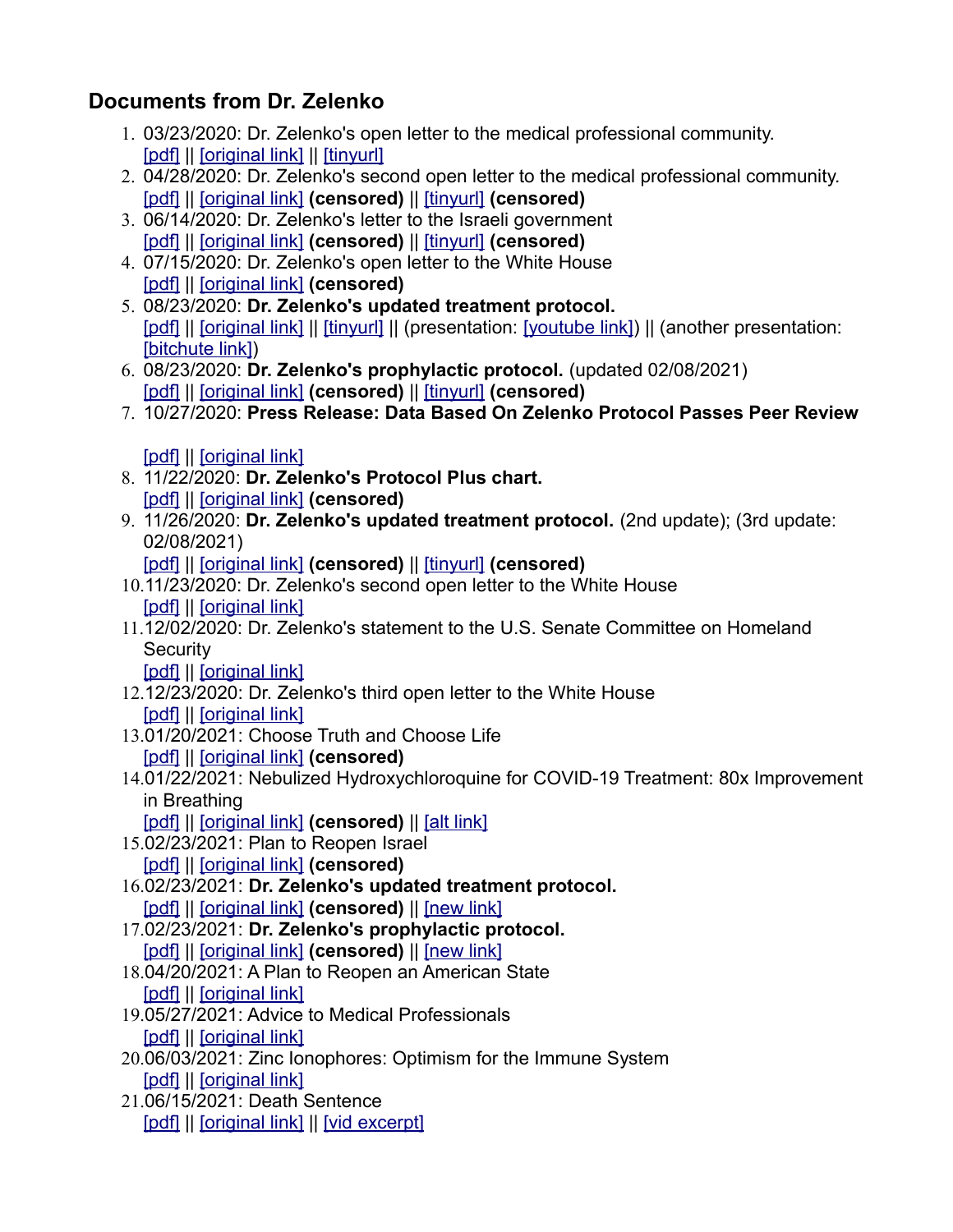#### **Immune support nutraceutical supplements**

- [Dr. Zelenko's Z-Stack](https://zstacklife.com/)
- [Dr. Immanuel's Covitamins and Covidvites](https://frontlinemds.com/covid19-supplements-covidvites/)
- [Vitamin D times three](https://dvelopimmunity.com/products/vitamin-d-times-three?)

#### **Research databases**

The following websites have dynamically updated databases on the current research studies on several therapeutic options

- 1. [Research studies on hydroxychloroquine](https://c19study.com/)
- 2. [Research studies on Ivermectin](https://c19ivermectin.com/)
- 3. [Research studies on Vitsmin D](https://c19vitamind.com/)
- 4. [Research studies on Zinc](https://c19zinc.com/)
- 5. [Research studies on REGN-COV2](https://c19regn.com/)
- 6. [Research studies on LY-COV](https://c19ly.com/)
- 7. [Research studies on Remdesivir](https://c19rmd.com/)

## **Senate Hearing on Early Outpatient Treatment**

November 19, 2020 hearing by the U.S. Senate Committee on Homeland Security & Governmental Affairs on Early Outpatient Treatments

- 1. [Early Outpatient Treatment: An Essential Part of a COVID-19 Solution,](https://www.hsgac.senate.gov/hearings/early-outpatient-treatment-an-essential-part-of-a-covid-19-solution) U.S. Senate Committee on Homeland Security & Governmental Affairs
- 2. [CSPAN: Senate Hearing on COVID-19 Outpatient Treatment](https://www.c-span.org/video/?478159-1/senate-hearing-covid-19-outpatient-treatment)
- 3. [Download Full Senate Hearing](https://drive.google.com/file/d/1rYDPUZCSWPzjekZHsCYAZxVLo_2Aqysf/view?usp=sharing)
- 4. [Backup of Senate Hearing on Bitchute](https://www.bitchute.com/video/fRytjxxzGUn6/)
- 5. [Senate Hearing about Early Outpatient Treatment: Highlights](https://covexit.com/live-senate-hearing-about-early-outpatient-treatment/) [\[youtube\]](https://www.youtube.com/watch?v=T_uaf7qavmw) || [\[bitchute\]](https://www.bitchute.com/video/NkLLY47cFXhV/)
- 6. [Refuting Dr. Ashish Jha's "Dangerous" and Deceptive Testimony](https://theeconomicstandard.com/refuting-dr-ashish-jhas-dangerous-and-deceptive-testimony/)
- 7. [The Assault Against Early Treatment for COVID-19: How One Congressional Hearing](https://www.thedesertreview.com/opinion/letters_to_editor/the-assault-against-early-treatment-for-covid-19-how-one-congressional-hearing-speaks-volumes-about/article_33425ff2-3593-11eb-b0d2-cf1365831d45.html)  Speaks Volumes about America's Failed Response to the Pandemic
- 8. [Dr. Zelenko's statement to the U.S. Senate Committee on Homeland Security](https://faculty.utrgv.edu/eleftherios.gkioulekas/zelenko/Zelenko-statement-to-Senate-hearing.pdf)

December 08, 2020 hearing by the U.S. Senate Committee on Homeland Security & Governmental Affairs on Early Outpatient Treatments

- 1. [Early Outpatient Treatment: An Essential Part of a COVID-19 Solution, Part II](https://www.hsgac.senate.gov/early-outpatient-treatment-an-essential-part-of-a-covid-19-solution-part-ii)
- 2. [Backup of Senate Hearing on Bitchute](https://www.bitchute.com/video/GB302NEExIyu/)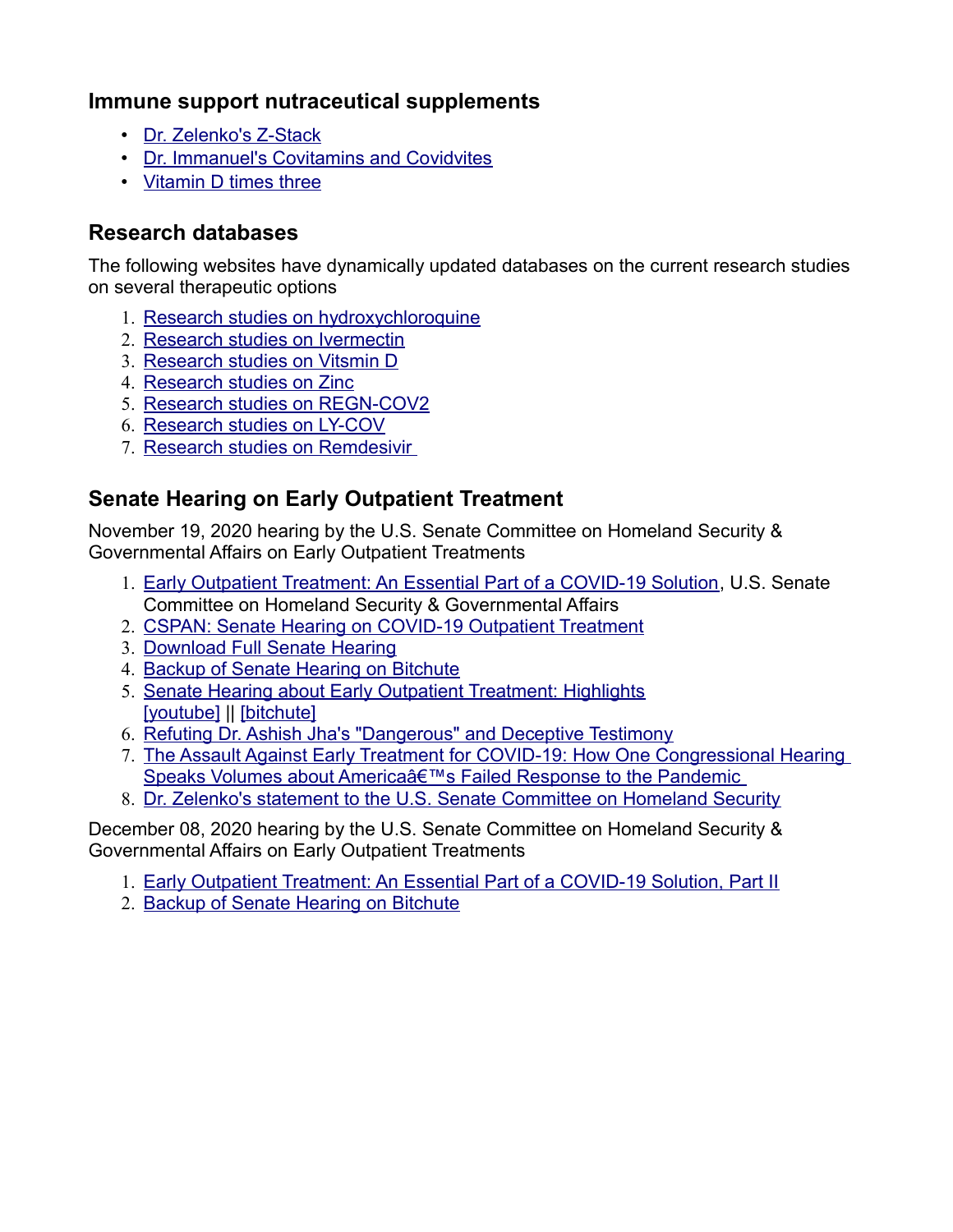Testimony submitted to the U.S. Senate Committee on Homeland Security & Governmental Affairs on Early Outpatient Treatments

- 1. Peter A. McCullough, M.D., M.P.H., Vice Chief of Internal Medicine, Baylor University Medical Center [\[pdf\]](https://faculty.utrgv.edu/eleftherios.gkioulekas/zelenko/senate-hearing/Testimony-McCullough-2020-11-19.pdf) || [\[original link\]](http://www.hsgac.senate.gov/download/testimony-mccullough-2020-11-19)
- 2. Harvey Risch, M.D., PH.D., Professor of Epidemiology, Yale University [\[pdf\]](https://faculty.utrgv.edu/eleftherios.gkioulekas/zelenko/senate-hearing/Testimony-Risch-2020-11-19.pdf) || [\[original link\]](http://www.hsgac.senate.gov/download/testimony-risch-2020-11-19)
- 3. George C. Fareed, M.D., Medical Director and Family Medicine Specialist, Pioneers Medical Center [\[pdf\]](https://faculty.utrgv.edu/eleftherios.gkioulekas/zelenko/senate-hearing/Testimony-Fareed-2020-11-19.pdf) || [\[original link\]](http://www.hsgac.senate.gov/download/testimony-fareed-2020-11-19)
- 4. Ashish K. Jha, M.D., M.P.H., Dean of the School of Public Health, Brown University [\[pdf\]](https://faculty.utrgv.edu/eleftherios.gkioulekas/zelenko/senate-hearing/Testimony-Jha-2020-11-19.pdf) || [\[original link\]](http://www.hsgac.senate.gov/download/testimony-jha-2020-11-19)
- 5. Ramin Oskoui, M.D., Vice President of Medica Staff, Sibley Memorial Hospital and Chief Executive Officer, Foxhall Cardiology [\[pdf\]](https://faculty.utrgv.edu/eleftherios.gkioulekas/zelenko/senate-hearing/Testimony-Oskoui-2020-12-08.pdf) || [\[original link\]](http://www.hsgac.senate.gov/download/oskoui12-08-2020)
- 6. Jean-Jacques Rajter, M.D., Pulmonologist, Broward Health Medical Center [\[pdf\]](https://faculty.utrgv.edu/eleftherios.gkioulekas/zelenko/senate-hearing/Testimony-Rajter-2020-12-08.pdf) || [\[original link\]](http://www.hsgac.senate.gov/download/rajter12-08-2020)
- 7. Pierre Kory, M.D., Associate Professor of Medicine, St. Luke's Aurora Medical Center [\[pdf\]](https://faculty.utrgv.edu/eleftherios.gkioulekas/zelenko/senate-hearing/Testimony-Kory-2020-12-08.pdf) || [\[original link\]](http://www.hsgac.senate.gov/download/kory12-08-2020)
- 8. Armand Balboni, M.D., PH.D., Chief Executive Officer, Appili Therapeutics Inc. [\[pdf\]](https://faculty.utrgv.edu/eleftherios.gkioulekas/zelenko/senate-hearing/Testimony-Balboni-2020-12-08.pdf) || [\[original link\]](http://www.hsgac.senate.gov/download/balboni12-08-2020)
- 9. Jane M. Orient, M.D., Executive Director, Association of American Physicians and **Surgeons**

[\[pdf\]](https://faculty.utrgv.edu/eleftherios.gkioulekas/zelenko/senate-hearing/Testimony-Orient-2020-12-08.pdf) || [\[original link\]](http://www.hsgac.senate.gov/download/orient12-08-2020)

10.Jayanta Bhattacharya, M.D., PH.D., Professor of Medicine Stanford University and Senior Fellow Stanford Institute for Economic Policy Research, Stanford University [\[pdf\]](https://faculty.utrgv.edu/eleftherios.gkioulekas/zelenko/senate-hearing/Bhattacharya12-08-2020.pdf) || [\[original link\]](http://www.hsgac.senate.gov/download/bhattacharya12-08-2020)

Also see the [expert testimony](https://weareallessential.ca/adamson_vs_roa/) in the Adamson Skelly vs ROA case in Canada.

On April 24, 2021, Senator Ron Johnson gave an imterview on early treatment and vaccine passports thst was censored by Youtube. For this reason, it is linked below:

1. [Senator Ron Johnson's interview on early treatment and vaccine passports](https://rumble.com/vg0ozp-government-should-be-opposed-to-vaccine-passportsl.-a-conversation-with-u.s.html)

June 12, 2021 [update on censorship and early treatment](https://rumble.com/vifrwz-12th-june-us-senate.-you-must-watch-and-share..html) from US Senators.

On June 28 2021, Senator Ron Johnson hosted a news conference where fellow Americans that have been injured by the experimental mRNA injections had a chance to [tell the world](https://rumble.com/vj79qt-press-conference-with-families-speaking-out-about-adverse-vaccine-reactions.html)  [what happened to them.](https://rumble.com/vj79qt-press-conference-with-families-speaking-out-about-adverse-vaccine-reactions.html) Social media has [censored the event.](https://thefederalist.com/2021/06/29/twitter-censors-video-of-mother-describing-daughters-covid-19-vaccine-side-effects/)

## **Texas Senate hearing testimony on early treatments**

Testimony submitted to the Texas State Senate Health and Human Services Committee on March 10, 2021 by Dr. Peter McCulough and Dr. Richardo Urso:

- Testimony by Dr. Peter McCulough [\[youtube\]](https://www.youtube.com/watch?v=QAHi3lX3oGM) || [\[bitchute\]](https://www.bitchute.com/video/5hvjiZ9T1XEH/) || [\[transcript\]](https://www.jennifermargulis.net/peter-mccullough-md-compassion-crisis-in-medicine/)
- Testimony by Dr. Richardo Urso [\[youtube\]](https://www.youtube.com/watch?v=d8o58HB8uYE) || [\[bitchute\]](https://www.bitchute.com/video/eQvVW5e6dhtj/) || [\[transcript\]](https://dryburgh.com/richard-urso-md-needless-deaths-youtube-censorship/)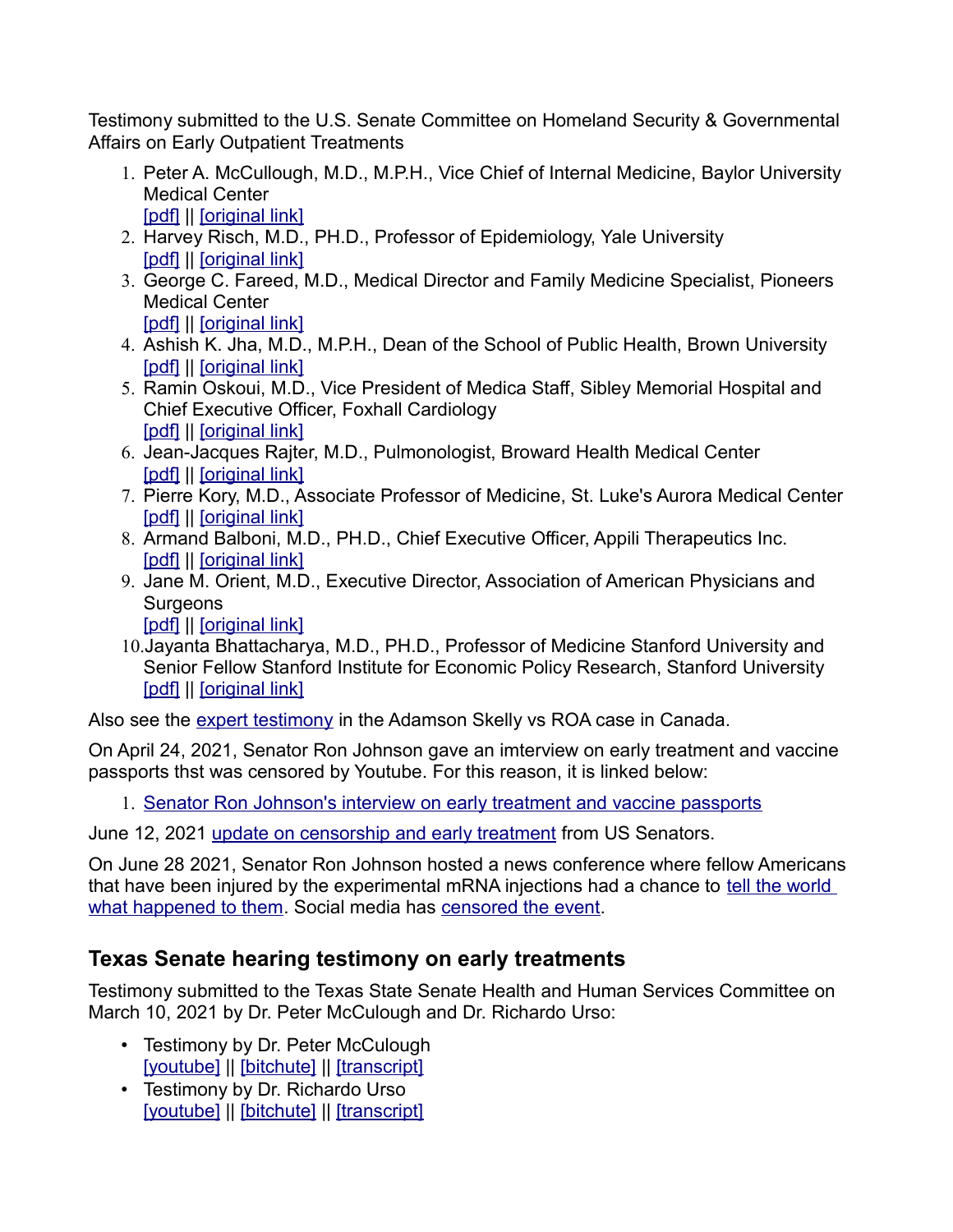Also interesting are the following follow-up interviews of Dr. Peter McCullough with The Whistleblower Newsroom:

- 04/09/2021: Dr. Peter McCullough says highly effective early treatment for covid has been censored [\[youtube\]](https://www.youtube.com/watch?v=yQVxSyhJUAo) || [\[bitchute\]](https://www.bitchute.com/video/9qvcNzevHFXD/)
- 04/16/2021: Dr. Peter McCullough rebuts AFP "factchecker" Remi Banet's assertion that he made false claims [\[youtube\]](https://www.youtube.com/watch?v=pdY-7Scf6qE) || [\[bitchute\]](https://www.bitchute.com/video/CDIeAg3skPQ8/)

#### **Other selected research publications on HCQ protocol**

- Wessels, I., Rolles, B., & Rink, L. "The Potential Impact of Zinc Supplementation on [COVID-19 Pathogenesis",](https://doi.org/10.3389/fimmu.2020.01712) *Frontiers in Immunology* **11** (2020), 1712.
- Yukako Yasui, Hiroyuki Yasui, Kumiko Suzuki, Takako Saitou, Yoshiki Yamamoto, Toshihiko Ishizaka, Kouji Nishida, Shingo Yoshihara, Iwao Gohma, Yoshihiko Ogawa, "Analysis of the predictive factors for critical illness of COVID-19 during treatment -[Relationship between serum zinc level and critical illness of COVID-19",](https://doi.org/10.1016/j.ijid.2020.09.008) *International Journal of Infectious Diseases* (2020), in press.
- Risch, Harvey A, "Early Outpatient Treatment of Symptomatic, High-Risk Covid-19 [Patients that Should be Ramped-Up Immediately as Key to the Pandemic Crisis",](https://doi.org/10.1093/aje/kwaa093) *American Journal of Epidemiology* **198** (2020), 1218-1226
- Shittu, M., Afolami, O. (2020). [Improving the efficacy of Chloroquine and](https://www.infezmed.it/media/journal/Vol_28_2_2020_9.pdf)  [Hydroxychloroquine against SARS-CoV-2 may require Zinc additives - A better synergy](https://www.infezmed.it/media/journal/Vol_28_2_2020_9.pdf) [for future COVID-19 clinical trials.](https://www.infezmed.it/media/journal/Vol_28_2_2020_9.pdf) *Le infezioni in medicina* **28 (2)**, 192-197.
- Samia Arshad, Paul Kilgore, Zohra S. Chaudhry, Gordon Jacobsen, Dee Dee Wang, Kylie Huitsing, Indira Brar, George J. Alangaden, Mayur S. Ramesh, John E. McKinnon, William O'Neill, Marcus Zervos, Henry Ford COVID-19 Task Force (2020): ["Treatment with hydroxychloroquine, azithromycin, and combination in patients](https://doi.org/10.1016/j.ijid.2020.06.099)  [hospitalized with COVID-19",](https://doi.org/10.1016/j.ijid.2020.06.099) *International Journal of Infectious Diseases* **97**, 396-403
- Jean-Christophe Lagier, Matthieu Million, Philippe Gautret, Philippe Colson, Sebastien Cortaredona, Audrey Giraud-Gatineau, Stephane Honore, Jean-Yves Gaubert, Pierre-Edouard Fournier, Herve Tissot-Dupont, Eric Chabriere, Andreas Stein, Jean-Claude Deharo, Florence Fenollar, Jean-Marc Rolain, Yolande Obadia, Alexis Jacquier, Bernard La Scola, Philippe Brouqui, Michel Drancourt, Philippe Parola, Didier Raoult, Sophie Amrane, Camille Aubry, Matthieu Bardou, Cyril Berenger, Laurence Camoin-Jau, Nadim Cassir, Claire Decoster, Catherine Dhiver, Barbara Doudier, Sophie Edouard, Stephanie Gentile, Katell Guillon-Lorvellec, Marie Hocquart, Anthony Levasseur, Morgane Mailhe, Isabelle Ravaux, Magali Richez, Yanis Roussel, Piseth Seng, Christelle Tomei, Christine Zandotti: ["Outcomes of 3,737 COVID-19 patients](https://doi.org/10.1016/j.tmaid.2020.101791)  [treated with hydroxychloroquine/azithromycin and other regimens in Marseille, France:](https://doi.org/10.1016/j.tmaid.2020.101791)  [A retrospective analysis",](https://doi.org/10.1016/j.tmaid.2020.101791) *Travel Medicine and Infectious Disease* (2020), 101791 (in press)
- Nijad Bakhshaliyev, Mahmut Uluganyan, Asim Enhos, Erdem Karacop, Ramazan Ozdemir, ["The effect of 5-day course of hydroxychloroquine and azithromycin](https://www.sciencedirect.com/science/article/pii/S0022073620305288)  [combination on QT interval in non-ICU COVID19\(+\) patients",](https://www.sciencedirect.com/science/article/pii/S0022073620305288) *Journal of Electrocardiology*, 2020 (in press)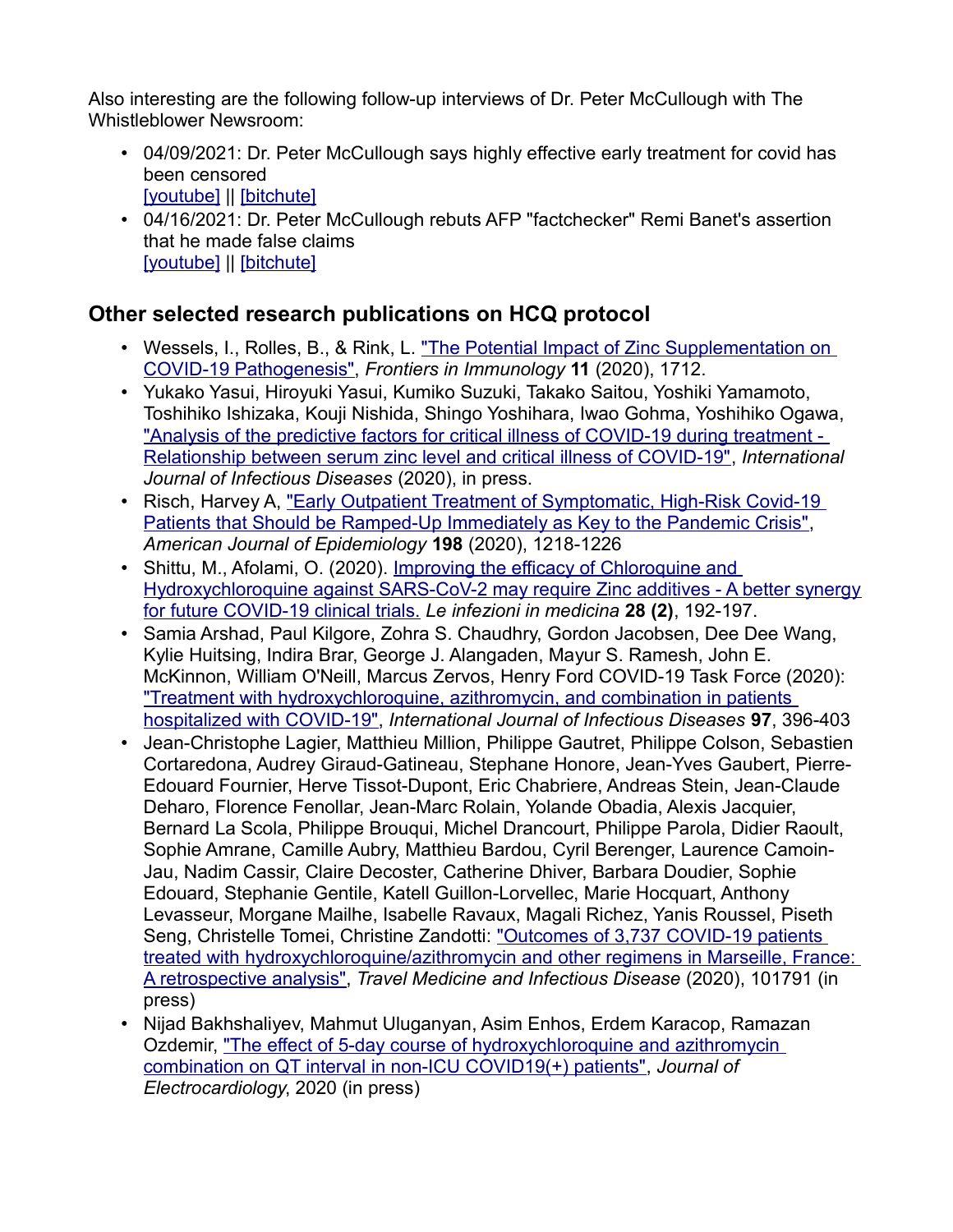- Philip Carlucci, Tania Ahuja, Christopher M Petrilli, Harish Rajagopalan, Simon Jones, Joseph Rahimian: "Hydroxychloroquine and azithromycin plus zinc vs hydroxychloroquine and azithromycin alone: outcomes in hospitalized COVID-19 [patients",](https://doi.org/10.1101/2020.05.02.20080036) medRxiv 2020.05.02.20080036
- Joseph A. Ladapo, John E. McKinnon, Peter A. McCullough, Harvey Risch: ["Randomized Controlled Trials of Early Ambulatory Hydroxychloroquine in the](https://doi.org/10.1101/2020.09.30.20204693)  [Prevention of COVID-19 Infection, Hospitalization, and Death: Meta-Analysis",](https://doi.org/10.1101/2020.09.30.20204693) medRxiv 2020.09.30.20204693
- Silvia Nunes Szente Fonseca, Anastasio de Queiroz Sousa, Alexandre Giandoni Wolkoff, Marcelo Sampaio Moreira, Bruno Castro Pinto, Christianne Fernandes Valente Takeda, Eduardo Rebouças, Ana Paula Vasconcellos Abdon, Anderson L.A. Nascimento, Harvey A. Risch: "Risk of hospitalization for Covid-19 outpatients treated [with various drug regimens in Brazil: Comparative analysis",](https://doi.org/10.1016/j.tmaid.2020.101906) *Travel Medicine and Infectious Disease* **38** (2020), 101906
- Fabio Silvio Taccone, Nina Vangoethem, Robby Depauw, Xavier Wittebole, Koen Blot, Herman Vanoyen, Tinne Lernout, Marion Montourcy, Geert Meyfroidt, Dominique Vanbeckhoven: ["The role of organizational characteristics on the outcome of COVID-19](https://doi.org/10.1016/j.lanepe.2020.100019) [patients admitted to the ICU in Belgium",](https://doi.org/10.1016/j.lanepe.2020.100019) *The Lancet Regional Health - Europe*, 2020, 100019
- C. Prodromos, T. Rumschlag, "Hydroxychloroquine is effective, and consistently so [when provided early, for COVID-19: a systematic review",](https://doi.org/10.1016/j.nmni.2020.100776) *New Microbes and New Infections* **38** (2020), 100776
- Mokhtari M, Mohraz M, Mehdi Gouya M, Namdari Tabar H, Tayeri K, Aghamohamadi S, Rajabpoor Z, Karami M, Raeisi A, Rahmani H, Khalili H. ["Clinical outcomes of patients](https://europepmc.org/article/PMC/PMC8023208)  [with mild COVID-19 following treatment with hydroxychloroquine in an outpatient](https://europepmc.org/article/PMC/PMC8023208)  [setting"](https://europepmc.org/article/PMC/PMC8023208) *Int Immunopharmacol.* 2021 Apr . PMCID: PMC8023208.

## **Other selected research publications**

- W.F. Burrows. ["The abortive treatment of influenza with quinine dihydrochloride",](https://books.google.com/books?id=v5xAAQAAMAAJ&pg=PA1081&lpg=PA1081&dq=The+abortive+treatment+of+influenza+with+quinine+dihydrochloride&source=bl&ots=hxQF9IWha2&sig=ACfU3U2_Lluh0ppx628CQAY7GgQyzSoFuw&hl=en&sa=X&ved=2ahUKEwjLzr_Cm4zxAhUKPK0KHUqDBGkQ6AEwEHoECBAQAw) *Medical Record* **94** (1918), 1081-1082
- Grant, W.B.; Lahore, H.; McDonnell, S.L.; Baggerly, C.A.; French, C.B.; Aliano, J.L.; Bhattoa, H.P. [Evidence that Vitamin D Supplementation Could Reduce Risk of](https://www.mdpi.com/2072-6643/12/4/988)  [Influenza and COVID-19 Infections and Deaths.](https://www.mdpi.com/2072-6643/12/4/988) *Nutrients* 2020, 12, 988
- Mercola, J.; Grant, W.B.; Wagner, C.L. Evidence Regarding Vitamin D and Risk of [COVID-19 and Its Severity.](https://doi.org/10.3390/nu12113361) *Nutrients* **12** 2020, 3361. https://doi.org/10.3390/nu12113361
- Marta Entrenas Castillo, Luis Manuel Entrenas Costa, Jos $\tilde{A}f\hat{A}\circledcirc$  Manuel Vaquero Barrios, Juan Francisco Alcala Diaz, Jose Lopez Miranda, Roger Bouillon, Jose Manuel Quesada Gomez, ["Effect of Calcifediol Treatment and best Available Therapy](https://doi.org/10.1016/j.jsbmb.2020.105751)  [versus best Available Therapy on Intensive Care Unit Admission and Mortality Among](https://doi.org/10.1016/j.jsbmb.2020.105751)  [Patients Hospitalized for COVID-19: A Pilot Randomized Clinical study",](https://doi.org/10.1016/j.jsbmb.2020.105751) *The Journal of Steroid Biochemistry and Molecular Biology*, 2020, 105751, in press
- Colunga Biancatelli Ruben Manuel Luciano, Berrill Max, Catravas John D., Marik Paul E., ["Quercetin and Vitamin C: An Experimental, Synergistic Therapy for the Prevention](https://doi.org/10.3389/fimmu.2020.01451)  [and Treatment of SARS-CoV-2 Related Disease \(COVID-19\)",](https://doi.org/10.3389/fimmu.2020.01451) *Frontiers in Immunology* **11** (2020), 1451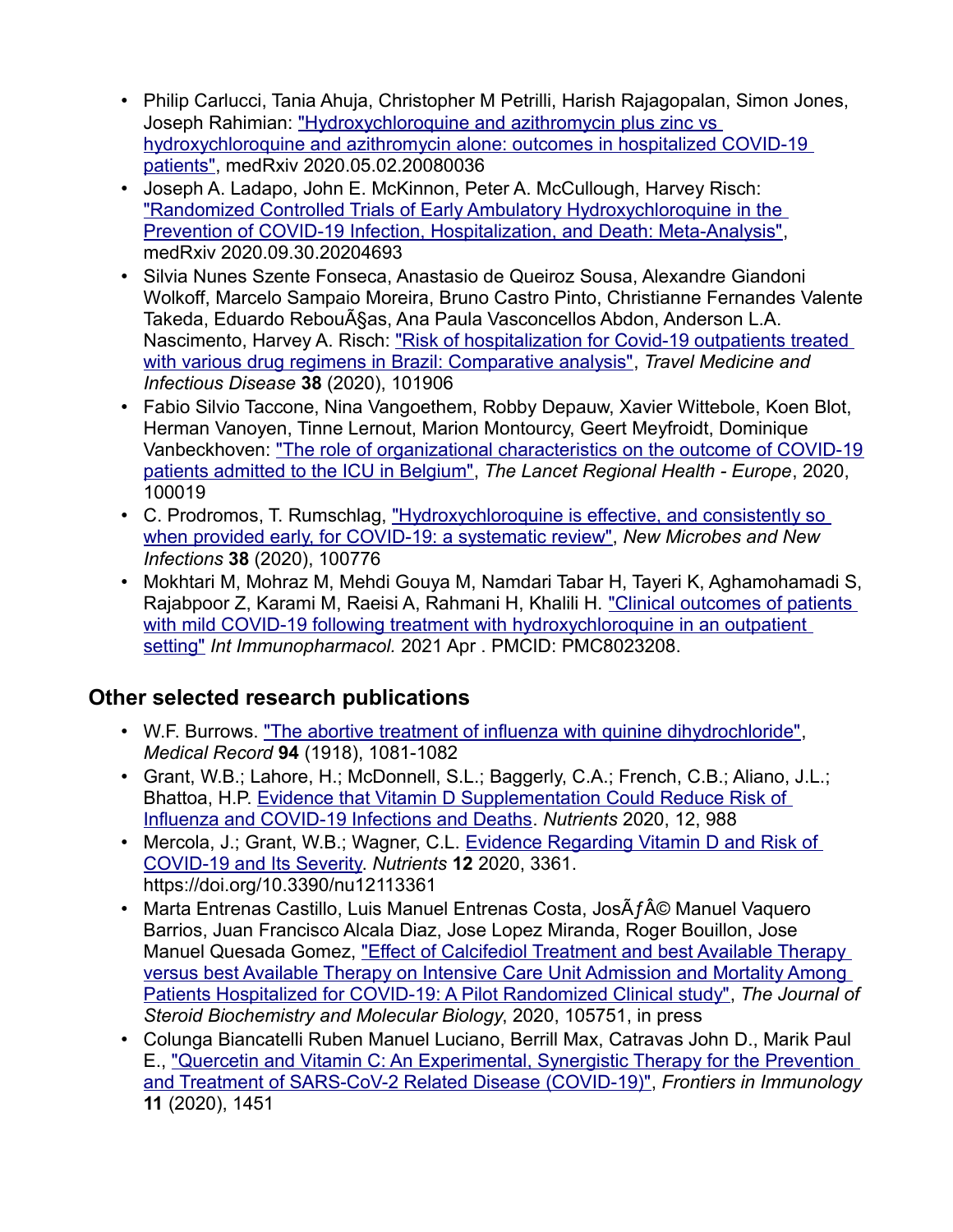- Pagliaro, M.; Meneguzzo, F., ["Hydroxychloroquine for the Treatment of COVID-19:](https://www.preprints.org/manuscript/202004.0381/v1)  [Evidence, Possible Mode of Action and Industrial Supply of the Drug".](https://www.preprints.org/manuscript/202004.0381/v1) Preprints 2020, 2020040381 (doi: 10.20944/preprints202004.0381.v1).
- M. Gabriela M. Gomes, Rodrigo M. Corder, Jessica G. King, Kate E. Langwig, Caetano Souto-Maior, Jorge Carneiro, Guilherme Goncalves, Carlos Penha-Goncalves, Marcelo U. Ferreira, Ricardo Aguas, ["Individual variation in susceptibility or exposure to SARS-](https://doi.org/10.1101/2020.04.27.20081893)[CoV-2 lowers the herd immunity threshold",](https://doi.org/10.1101/2020.04.27.20081893) medRxiv 2020.04.27.20081893
- Wu, W.; Li, R.; Li, X.; He, J.; Jiang, S.; Liu, S.; Yang, J., "Quercetin as an Antiviral [Agent Inhibits Influenza A Virus \(IAV\) Entry",](https://doi.org/10.3390/v8010006) *Viruses* **8** (2016), 6.
- Leon Caly, Julian D. Druce, Mike G. Catton, David A. Jans, Kylie M. Wagstaff, ["The](https://doi.org/10.1016/j.antiviral.2020.104787)  [FDA-approved drug ivermectin inhibits the replication of SARS-CoV-2 in vitro",](https://doi.org/10.1016/j.antiviral.2020.104787) *Antiviral Research* **178**, 2020, 104787
- Husam Dabbagh-Bazarbachi, Gael Clergeaud, Isabel M. Quesada, Mayreli Ortiz, Ciara K. O'Sullivan, and Juan B. Fernandez-Larrea, ["Zinc Ionophore Activity of Quercetin and](https://doi.org/10.1021/jf5014633) [Epigallocatechin-gallate: From Hepa 1-6 Cells to a Liposome Model",](https://doi.org/10.1021/jf5014633) *Journal of Agricultural and Food Chemistry* **62 (32)** (2014), 8085-8093
- Nicolau, D. V., & Bafadhel, M.: "Inhaled corticosteroids in virus pandemics: a treatment [for COVID-19?",](https://doi.org/10.1016/S2213-2600(20)30314-3) *The Lancet. Respiratory medicine*, (2020) S2213-2600(20)30314-3. Advance online publication. https://doi.org/10.1016/S2213-2600(20)30314-3
- The RECOVERY Collaborative Group: "Dexamethasone in Hospitalized Patients with [Covid-19 - Preliminary Report",](https://www.nejm.org/doi/full/10.1056/NEJMoa2021436) *New England Journal of Medicine*, in press
- Ishan Paranjpe, Valentin Fuster, Anuradha Lala, Adam J. Russak, Benjamin S. Glicksberg, Matthew A. Levin, Alexander W. Charney, Jagat Narula, Zahi A. Fayad, Emilia Bagiella, Shan Zhao, Girish N. Nadkarni, ["Association of Treatment Dose](https://www.onlinejacc.org/content/76/1/122)  [Anticoagulation With In-Hospital Survival Among Hospitalized Patients With COVID-](https://www.onlinejacc.org/content/76/1/122)[19",](https://www.onlinejacc.org/content/76/1/122) *Journal of the American College of Cardiology* **76 (1)** (2020), 122-124
- Paul E. Marik, Pierre Kory, Joseph Varon, Jose Iglesias & G Umberto Meduri, ["MATH+](https://covid19criticalcare.com/wp-content/uploads/2020/08/MATH-protocol-for-the-treatment-of-SARS-CoV-2-infection-the-scientific-rationale.pdf)  [protocol for the treatment of SARS-CoV-2infection: the scientific rationale",](https://covid19criticalcare.com/wp-content/uploads/2020/08/MATH-protocol-for-the-treatment-of-SARS-CoV-2-infection-the-scientific-rationale.pdf) Expert Review of Anti-infective Therapy,<https://doi.org/10.1080/14787210.2020.1808462>
- Wehenkel C. 2020. "Positive association between COVID-19 deaths and influenza [vaccination rates in elderly people worldwide",](https://doi.org/10.7717/peerj.10112) *PeerJ* **8** (2020), e10112
- Henning Bundgaard, Johan Skov Bundgaard, Daniel Emil Tadeusz Raaschou-Pedersen, Christian von Buchwald, Tobias Todsen, Jakob Boesgaard Norsk, Mia M. Pries-Heje, Christoffer Rasmus Vissing, Pernille B. Nielsen, Ulrik C. WinslÂ, w, Kamille Fogh, Rasmus Hasselbalch, Jonas H. Kristensen, Anna Ringgaard, Mikkel Porsborg Andersen, Nicole Bakkeg $\tilde{A}$ ¥rd Goecke, Ramona Trebbien, Kerstin Skovgaard, Thomas Benfield, Henrik Ullum, Christian Torp-Pedersen, Kasper Iversen, ["Effectiveness of](https://doi.org/10.7326/M20-6817)  [Adding a Mask Recommendation to Other Public Health Measures to Prevent SARS-](https://doi.org/10.7326/M20-6817)[CoV-2 Infection in Danish Mask Wearers: A Randomized Controlled Trial",](https://doi.org/10.7326/M20-6817) Annals of Internal Medicine, in press.
- Robert Verity, Lucy C Okell, Ilaria Dorigatti, Peter Winskill, Charles Whittaker, Natsuko Imai, Gina Cuomo-Dannenburg, Hayley Thompson, Patrick G T Walker, Han Fu, Amy Dighe, Jamie T Griffin, Marc Baguelin, Sangeeta Bhatia, Adhiratha Boonyasiri, Anne Cori, Zulma CucunubÂ<sub>i</sub>, Rich FitzJohn, Katy Gaythorpe, Will Green, Arran Hamlet, Wes Hinsley, Daniel Laydon, Gemma Nedjati-Gilani, Steven Riley, Sabine van Elsland, Erik Volz, Haowei Wang, Yuanrong Wang, Xiaoyue Xi, Christl A Donnelly, Azra C Ghani, Neil M Ferguson, "Estimates of the severity of coronavirus disease 2019: a [model-based analysis",](https://doi.org/10.1016/S1473-3099(20)30243-7) Lancet Infect Dis **20** (2020), 669-677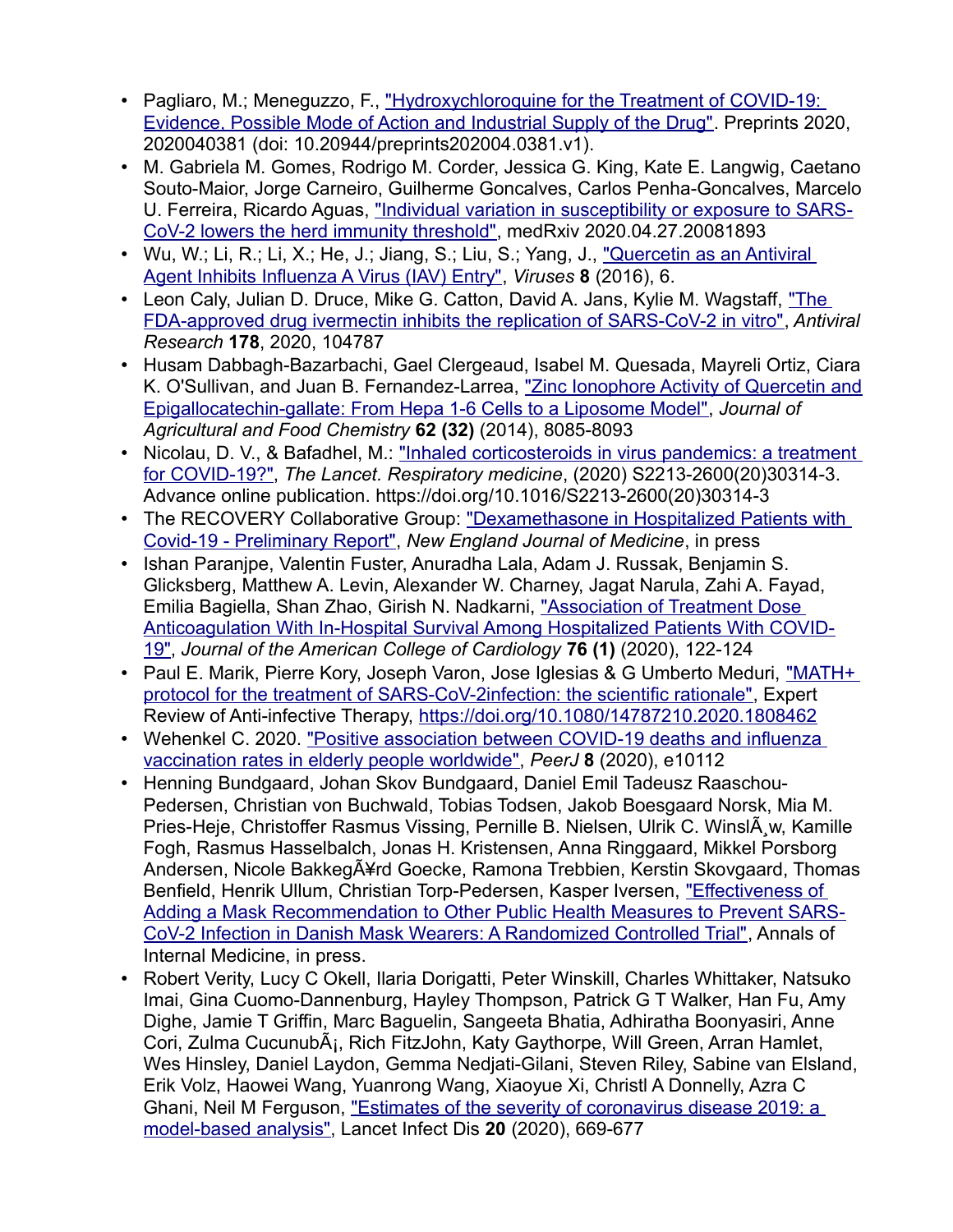# **Dynamic white papers by the anonymous CovidAnalysis group**

The [CovidAnalysis group](https://twitter.com/CovidAnalysis) maintain the website [c19study.com.](https://c19study.com/) They also have prepared the following dynamically updated white papers:

- 1. CovidAnalysis group, "Early treatment with hydroxychloroquine: a country-based [analysis",](https://hcqtrial.com/) initial release on August 5, 2020
- 2. CovidAnalysis group, ["HCQ is effective for COVID-19 when used early: analysis of 121](https://hcqmeta.com/) [studies",](https://hcqmeta.com/) initial release on October 20, 2020
- 3. CovidAnalysis group, ["The estimated number of human lives lost from incorrect HCQ](https://hcqlost.com/)  [advice",](https://hcqlost.com/) initial release on November 3, 2020
- 4. CovidAnalysis group, ["Ivermectin is effective for COVID-19: meta analysis of 26](https://ivmmeta.com/)  [studies",](https://ivmmeta.com/) initial release on November 26, 2020
- 5. CovidAnalysis group, ["Vitamin D is effective for COVID-19: meta analysis of 35](https://vdmeta.com/)  [studies",](https://vdmeta.com/) initial release on December 17, 2020

# **White Papers and other documents**

- 1. J.M Todaro, J. Krug, M.E. Praver, and V. Zelenko, "A two-step strategy to reopen America", April 2020, white paper [\[pdf\]](https://faculty.utrgv.edu/eleftherios.gkioulekas/zelenko/white-paper-reopen-america.pdf) || [\[original link\]](https://docs.google.com/document/u/1/d/e/2PACX-1vT4I4Ls6RAsDqSaKBVIdLPIKFNs7tbWWzZ3eP1NrNltiiZqmUHK-rPDLxeN2qvt0es1S-v6jP29S_T1/pub)
- 2. S. Gold, "White Paper on Hydroxychloroquine", July 2020, white paper [\[pdf\]](https://faculty.utrgv.edu/eleftherios.gkioulekas/zelenko/White-Paper-on-HCQ-2020.pdf) || [\[original link\]](https://drive.google.com/file/d/1hF0vgIGXOA4mut5NauUmSbAtoWH_Kxsn/view?usp=sharing)
- 3. The Economic Standard, "Hydroxychloroquine and the burden of proof: An Urgent Call to Depoliticize Medicine in the COVID-19 Pandemic", September 2020, white paper [\[pdf\]](https://faculty.utrgv.edu/eleftherios.gkioulekas/zelenko/Kass-HCQ-White-Paper-2020.pdf) || [\[original link\]](https://www.mediterranee-infection.com/hydroxychloroquine-and-the-burden-of-proof/) || [\[IHU link\]](https://hcqwhitepaper.com/)
- 4. Open letter to authors of COVID-19 trials, medical journals and scientific community [\[pdf\]](https://faculty.utrgv.edu/eleftherios.gkioulekas/zelenko/OpenLetter-Hydroxy.pdf) || [\[original link\]](https://drive.google.com/file/d/1NZOJ57fM0RTaHD1t_9w2iua7lUJhOgWT/view)
- 5. Lee D. Merritt, "The Treatment of Viral Diseases: Has the Truth Been Suppressed For Decades?", *[Journal of the American Physicians and Surgeons](https://jpands.org/)* **25 (3)** (2020), 79-82 **[\[original link\]](https://jpands.org/vol25no3/merritt.pdf)**
- 6. America's Frontline Doctors, "White Paper On COVID-19 Experimental Vaccines", December 2020, white paper [\[pdf\]](https://faculty.utrgv.edu/eleftherios.gkioulekas/zelenko/afd-paper-on-experimental-vaccines.pdf) || [\[original link\]](https://img1.wsimg.com/blobby/go/99d35b02-a5cb-41e6-ad80-a070f8a5ee17/SMPwhitepaper2.pdf) || [\[petition\]](https://stopmedicaldiscrimination.org/)
- 7. COVID-19: Restoring Public Trust During A Global Health Crisis, February 2021 [\[original link\]](https://www.greenmedinfo.com/blog/covid-19-restoring-public-trust-during-global-health-crisis) || [\[original pdf\]](https://cdn.greenmedinfo.health/sites/default/files/cdn/Position_Paper_v24_FINAL.pdf) || [\[backup pdf\]](https://faculty.utrgv.edu/eleftherios.gkioulekas/zelenko/Position_Paper_v24_FINAL.pdf)
- 8. Open Letter by U.S. Doctors: JAMA Ivermectin Study Is Fatally Flawed, April 2021 [\[original link\]](https://jamaletter.com/)
- 9. Open letter by Dr Charles D. Hoffe, April 2021 [\[pdf\]](https://faculty.utrgv.edu/eleftherios.gkioulekas/zelenko/vcc-open-letter-dr-hoffe-to-dr-henry-april-5-2021.pdf)
- 10.Steven Hatfill, "How a Single Point Failure Destroyed the National Pandemic Plan", April 2021

[\[pdf\]](https://drstevenhatfill.com/wp-content/uploads/2021/04/Single-Point-Failure-Dr-Steven-Hatfill-04-28-2021.pdf) || [\[original link\]](https://drstevenhatfill.com/how-a-single-point-failure-destroyed-the-national-pandemic-plan/)

- 11.CHD, "Citizen Petition from Scientific Advisory Board on behalf of Children's Health Defense", May 16, 2021 [\[original link\]](https://www.regulations.gov/document/FDA-2021-P-0460-0001)
- 12.Indian Bar Association, Legal notice to Dr. Soumya Swaminathan, the Chief Scientist, WHO, May 2021

[\[pdf\]](https://faculty.utrgv.edu/eleftherios.gkioulekas/zelenko/Legal-Notice-to-Dr.-Soumya-Swaminathan_Chief-Scientist-WHO-1.pdf) || [\[original link\]](https://indianbarassociation.in/wp-content/uploads/2021/05/Legal-Notice-to-Dr.-Soumya-Swaminathan_Chief-Scientist-WHO-1.pdf)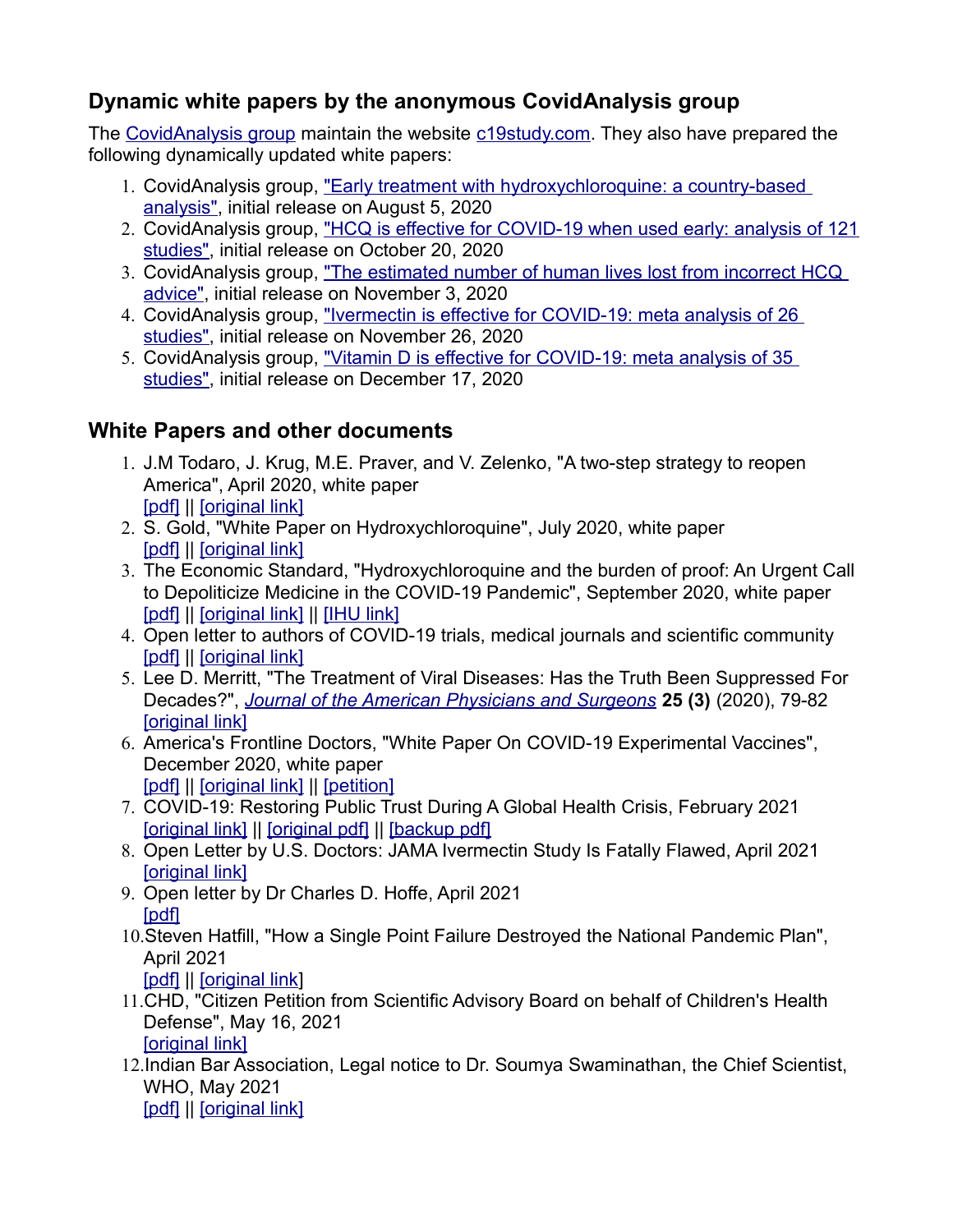- 13.Aaron Siri, Petition for administrative action regarding further data to be submitted to the FDA before approval of any COVID-19 vaccine, May 2021 [\[original link\]](https://www.regulations.gov/document/FDA-2021-P-0529-0001) || [\[pdf\]](https://downloads.regulations.gov/FDA-2021-P-0529-0001/attachment_1.pdf)
- 14.Linda Wastila, Citizen petition on vaccine BLA approvsl, June 2021 [\[original link\]](https://www.regulations.gov/document/FDA-2021-P-0521-0001) || [\[pdf\]](https://downloads.regulations.gov/FDA-2021-P-0521-0001/attachment_1.pdf)
- 15.Andrew Bostom, "Why Collegiate Covid-19 Vaccine Mandates Are Lysenkoist Anti-Science", June 2021 [\[pdf\]](https://faculty.utrgv.edu/eleftherios.gkioulekas/zelenko/Why-Collegiate-Covid-19-Vaccine-Mandates-Are-Lysenkoist.pdf) || [\[original link\]](https://www.andrewbostom.org/wp-content/uploads/2021/06/Why-Collegiate-Covid-19-Vaccine-Mandates-Are-Lysenkoist.pdf)
- 16.Penelope Sullivan, "Myocarditis and COVID Vaccine: A Risk Benefit Analysis", June 2021

[\[original link\]](https://www.jennifermargulis.net/myocarditis-and-covid-vaccine/)

17.Peter A. McCullough, "9 Reasons to Drop Support or Mandates for Investigational COVID-19 Vaccines", July 2021

[\[linkedin\]](https://www.linkedin.com/pulse/9-reasons-drop-support-mandates-investigational-peter-mccullough) **(censored)** || [\[backup\]](https://faculty.utrgv.edu/eleftherios.gkioulekas/zelenko/mcculough-censored-article-on-vaccines.pdf) || [\[kathy dopp site\]](http://www.kathydopp.info/COVIDinfo/Vaccines/9ReasonsToDropCOVIDVaccineMandates)

- 18.R. Lazarus and M. Klompas, "Electronic Support for Public Health†"Vaccine Adverse Event Reporting System", Grant Final Report, Grant ID: R18 HS 017045, 2011
- 19.[\[pdf\]](https://faculty.utrgv.edu/eleftherios.gkioulekas/zelenko/lazarus-final-report-2011.pdf) || [\[original link\]](https://digital.ahrq.gov/sites/default/files/docs/publication/r18hs017045-lazarus-final-report-2011.pdf)

# **Other links and organizations**

- 1. [Truth for Health Foundation](https://www.truthforhealth.org/)
- 2. [Dr. Corsi's telemd program](https://speakwithanmd.com/corsination)
- 3. [Dr. Stella Immanuel's telemd program](https://frontlinemds.com/)
- 4. [American Association of Physicians and Surgeons](https://aapsonline.org/)
- 5. [Eastern Virginia Medical School.Covid Care protocol](https://www.evms.edu/covid-19/covid_care_for_clinicians/)
- 6. [Frontline Covid-19 Critical Care Alliance.](https://covid19criticalcare.com/)
- 7. American Frontline Doctors -- [first website](https://americasfrontlinedoctorsummit.com/) -- [second website](https://americasfrontlinedoctors.us/index.html)
- 8. [The Internet Protocol](https://internetprotocol.co/articles/covid-19/)
- 9. [Alliance for Natural Health](https://anh-usa.org/)
- 10.[The Complete Guide To Health website](https://www.thecompleteguidetohealth.com/the-bcp-protocol.html)
- 11.[Coronavirus Resource Center,](https://breggin.com/coronavirus-resource-center/) by Peter R. Breggin M.D.
- 12.[Articles by Paul E. Alexander](https://www.aier.org/staffs/paul-e-alexander/)
- 13.[PANDA Pandemics ~ Data & Analytics](https://www.pandata.org/)
- 14.[Health Freedom Advocacy Center](https://standforhealthfreedom.com/)
- 15.[Informed Consent Action Network](https://www.icandecide.org/)
- 16.[Know your vaccine](https://www.knowyourvaccine.org/)
- 17.[Zelenko Protocol Telegram channel](https://t.me/zelenkoprotocol)
- 18.[America's Frontline Doctors Telegram channel](https://t.me/AmericasFrontlineDoctors)
- 19.[Google Scholar: Peter A McCullough, MD, MPH](https://scholar.google.com/citations?user=LzqEaOkAAAAJ&hl=en)
- 20. [Google Scholar: Harvey A. Risch, MD, PhD‬](http://scholar.google.com/citations?user=E1US9ucAAAAJ&hl=en)
- 21.[The Covid Blog](https://thecovidblog.com/)
- 22.[Jennifer Margulis -- Censorship-Free Zone](https://censorshipfreezone.net/)
- 23.[Dr. Peter Breggin brighteon channel](https://www.brighteon.com/channels/peterbregginmd)
- 24.[Doctor Talks Series](https://www.whatsupcanada.org/doctor-talks-series/)
- 25.[Hydroxychloroquine Studies Confirming The Therapeutic Efficiency In Treating Covid-](http://hydroxystudy.info/)[19](http://hydroxystudy.info/)
- 26.[National Vaccine Information Center VAERS search engine](https://medalerts.org/)
- 27.[NVIC Advocacy Portal](https://nvicadvocacy.org/members/Home.aspx)
- 28.[Texans for Vaccine Choice](https://www.texansforvaccinechoice.com/)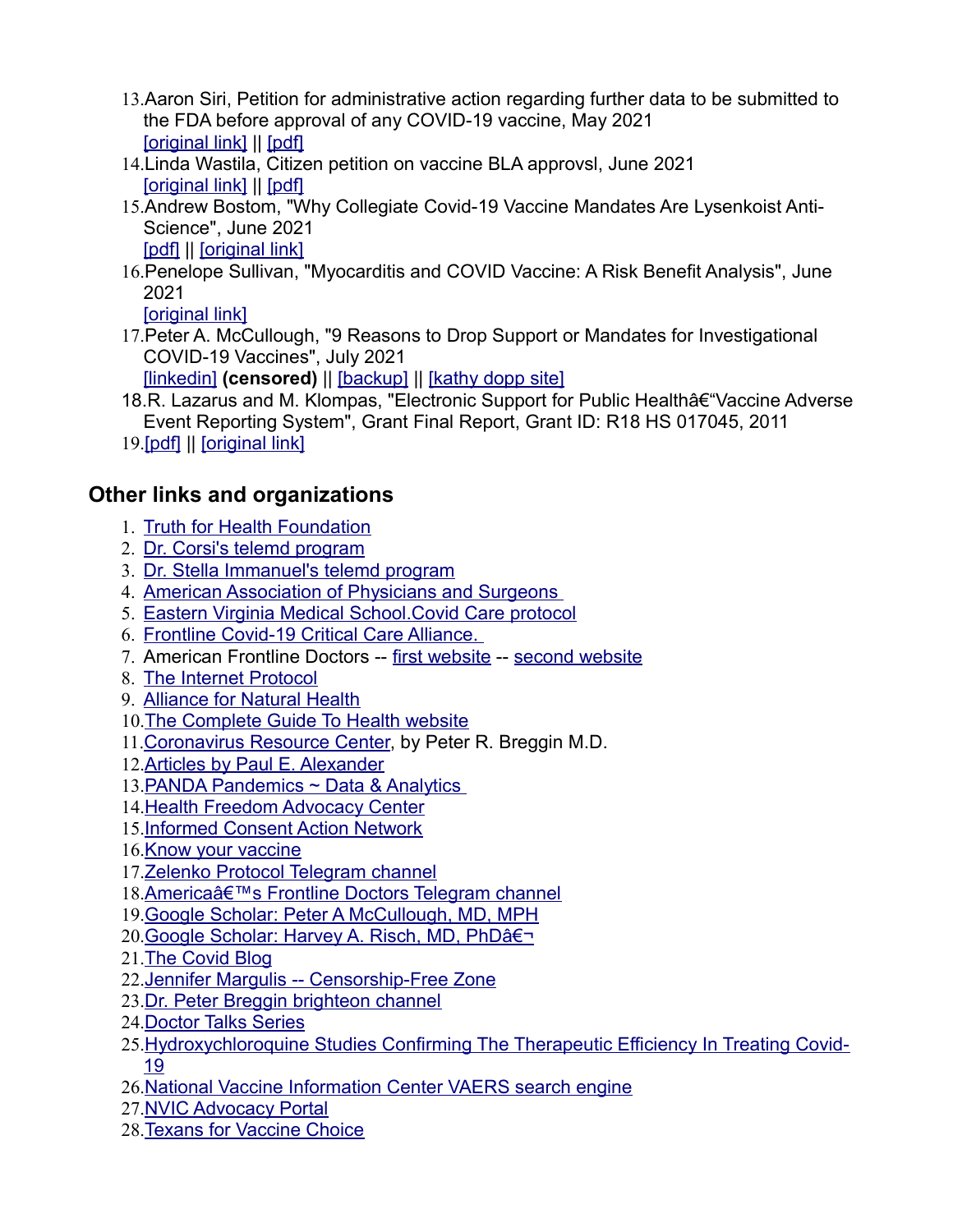29.[Vaccine Waiver - by MedChoice](https://www.covidvaccinewaiver.com/)

- 30.[The Healthy American](https://www.thehealthyamerican.org/)
- 31.[Adrew Saul's Doctor yourself website](http://www.doctoryourself.com/index.html)
- 32.[Comment from J. Patrick Whelan MD PhD,](https://www.regulations.gov/document/FDA-2020-N-1898-0246) submitted to FDA
- 33.[Statistical data on covid 19 pandemic](https://covid19.healthdata.org/united-states-of-america)
- 34.[Mortality in the United States, 2018](https://www.cdc.gov/nchs/products/databriefs/db355.htm)
- 35.[Risk for COVID-19 Infection, Hospitalization, and Death By Age Group](https://www.cdc.gov/coronavirus/2019-ncov/covid-data/investigations-discovery/hospitalization-death-by-age.html)
- 36.[Coronavirus Disease 2019 \(COVID-19\)-Associated Hospitalization Surveillance](https://www.cdc.gov/coronavirus/2019-ncov/covid-data/covid-net/purpose-methods.html)  [Network \(COVID-NET\)](https://www.cdc.gov/coronavirus/2019-ncov/covid-data/covid-net/purpose-methods.html)
- 37.[Predict Hospitalization Risk for COVID-19 Positive](https://riskcalc.org/COVID19Hospitalization/)
- 38.[NIH Guidelines](https://files.covid19treatmentguidelines.nih.gov/guidelines/covid19treatmentguidelines.pdf)

# **Quercetin protocol**

Quercetin is an over-the-counter alternative zinc ionophore to the prescription drug hydroxychloroquine, that has been recommended by Dr. Seheult, from [medcram.com,](https://www.medcram.com/) as part of a prophylactic regimen. For more information see the video below.

• 04/21/2020: Coronavirus Pandemic Update 59: Dr. Seheult's Daily Regimen (Vitamin D, C, Zinc, Quercetin, NAC) [\[youtube\]](https://www.youtube.com/watch?v=NM2A2xNLWR4&t=2s)

A similar Quercetin protocol has also been recommended by the [Eastern Virginia Medical](https://www.evms.edu/covid-19/covid_care_for_clinicians/)  [School.](https://www.evms.edu/covid-19/covid_care_for_clinicians/) Also see the [research paper by Dr. Marik](https://doi.org/10.3389/fimmu.2020.01451) posted above for more details about quercetin, the importance of combining it with Vitamin C, and [its safety profile.](https://examine.com/supplements/quercetin/) Dr. Zelenko [has also recommended](https://faculty.utrgv.edu/eleftherios.gkioulekas/zelenko/Zelenko-memo-August-protocol.pdf) a quercetin protocol for low-risk patients and for high-risk patients while hydroxychloroquine is unavailable. Although quercetin is available over-the-counter, you should consult with a doctor about [drug interactions](https://www.webmd.com/vitamins-and-supplements/quercetin-uses-and-risks) with your prescription medications.

## **Video updates from Dr. Vladimir Zelenko with Rabbi Katzin**

Dr. Zelenko provides video updates on the [Rabbi Aryeh Katzin](https://www.youtube.com/channel/UCOdDFhDnCWZoeg1EG60jp4w) youtube channel. As a precaution against social media censorship, the video updates have been backed up on bitchute, an alternate video platform that supports freedom of speech. Videos labeled **(censored by YouTube)** were deleted/censored by YouTube. Videos labeled **(censored)** were set to private mode by Rabbi Katzin, as a result of the chilling effect of social media censorship, to prevent deletion of his youtube channel.

- 1. 04/19/2020: Dr. Zelenko on the latest statistical clinical outcomes of his treatment. [\[youtube link\]](https://youtu.be/-K7lnW9_xnw) **(censored)** |[|\[bitchute\]](https://www.bitchute.com/video/Rnxl1CHNhabU/)
- 2. 04/30/2020: Dr. Zelenko responds to the VA study and his plans to publish his data in observational peer-reviewed research papers. [\[youtube link\]](https://youtu.be/EyGHiFlF98g) **(censored)** |[|\[bitchute\]](https://www.bitchute.com/video/4qodiC51oCjV/)
- 3. 05/03/2020: Updates on the adoption of Dr. Zelenko's treatment protocol by Honduras, Brazil, Ukraine, Israel, Italy, Turkey, Iran, as well as ongoing current research efforts. He also.explains the mechanism of action underlying his treatment regimen. [\[youtube link\]|](https://youtu.be/k1HPTPOdhLQ)[|\[bitchute\]](https://www.bitchute.com/video/X1lfnG7HpAJH/)
- 4. 05/12/2020: Update focuses on policy recommendations for dealing with a likely second wave of the SARS-CoV-2 virus. [\[youtube link\]](https://youtu.be/ccCgqa20Qp8) **(censored)** |[|\[bitchute\]](https://www.bitchute.com/video/xU3FHUXhtriD/)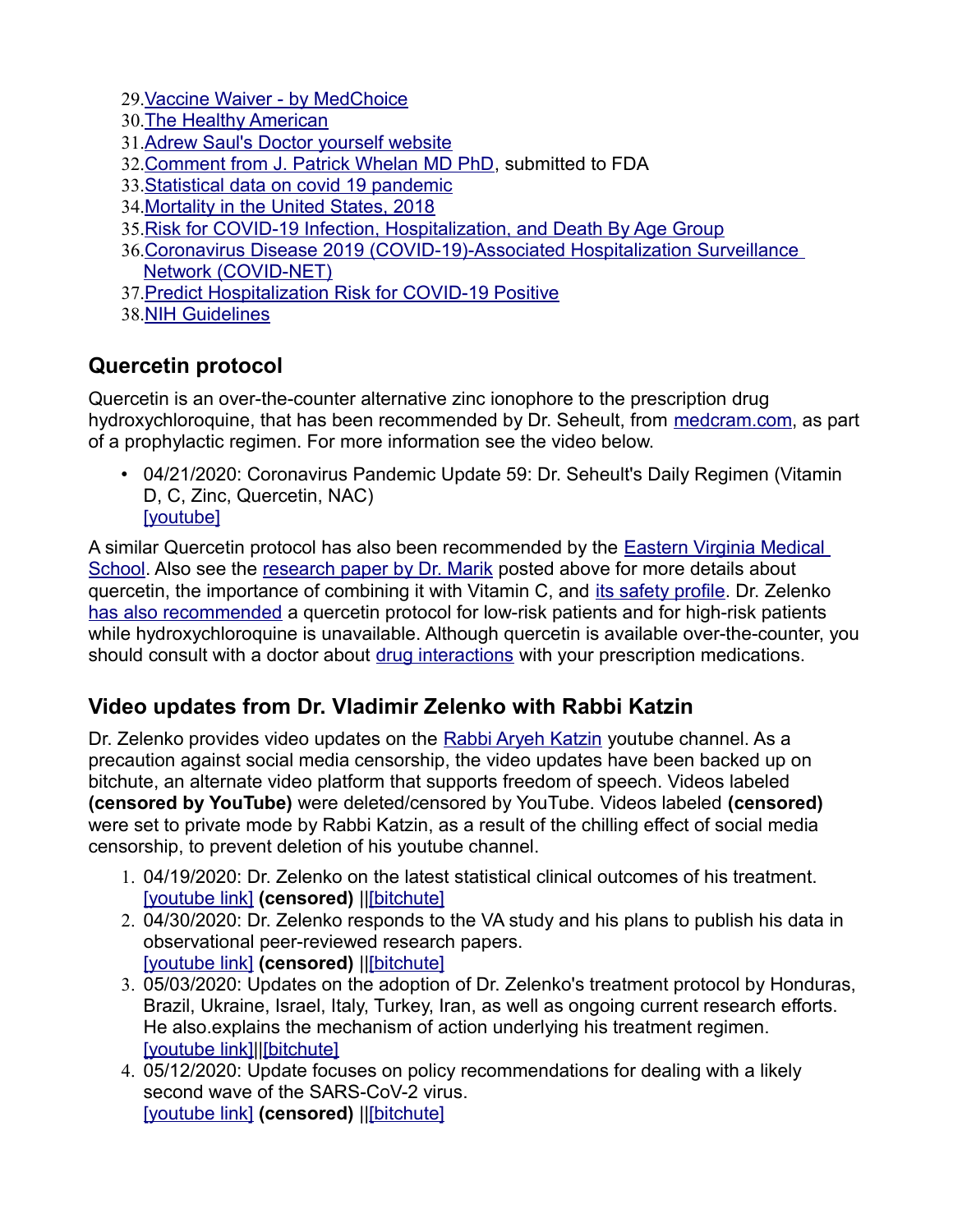5. 05/17/2020: Update on the efficacy of adding zinc to the hydroxychloroquine treatment. Dr. Zelenko explains his prophylactic protocol using hydroxychloroquine and zinc at a reduced dosage. Also some autobiographical notes about the importance of thinking outside the box when facing an unusual challenge.

[\[youtube link -- part 1\]](https://youtu.be/RwBiFc_lx2w) **(censored)** || [\[youtube link -- part 2\]](https://youtu.be/isrmXiaF9sY) |[|\[bitchute -- part 1\]|](https://www.bitchute.com/video/nQhNX00PMXc8/)| [\[bitchute -- part 2\]](https://www.bitchute.com/video/OnPIQHJug1Ap/)

- 6. 05/24/2020: Latest updates on collaboration with Brazil, comments on Lancet study, [crowdprotocol.com,](https://crowdprotocol.com/) opening the economy safely, availability of medications, quercetin, dosage of elemental zinc, and the clinical trial at St. Francis hospital. [\[youtube link\]](https://youtu.be/rIW5GmHdeDE) **(censored)** |[|\[bitchute\]](https://www.bitchute.com/video/nYgfUwJwihpG/)
- 7. 05/28/2020: Latest updates on research publication, the politics of censorship, and the meaning of life.

[\[youtube link\]](https://youtu.be/4k7lg9RArGU) **(censored)** |[|\[bitchute\]](https://www.bitchute.com/video/kYwhiAuXKyhc/)

- 8. 06/09/2020: Dr. Zelenko on the Lancet, NEJM [Retracted Studies](https://www.the-scientist.com/news-opinion/lancet-retracts-surgispheres-study-on-hydroxychloroquine-67613) on the hydroxychloroquine treatment protocol. Also other updates and commentary. [\[youtube link\]](https://www.youtube.com/watch?v=8Ez0r4LhkvU) **(censored)** |[|\[bitchute\]](https://www.bitchute.com/video/wN3eZiwaiRi9/)
- 9. 06/21/2020: Dr. Zelenko comments on the revocation of the Emergency Use Authorization of hydroxychloroquine by the FDA. Announces that his research paper has been submitted for publication and a preprint will be published soon. Also some very interesting comments on the spititual basis of what motivates him. [\[youtube link\]](https://www.youtube.com/watch?v=zBHBWR0OyhQ) **(censored)** |[|\[bitchute\]](https://www.bitchute.com/video/G8B7o0JHshZm/)
- 10.07/03/2020: Dr. Zelenko shares the good news that his first paper is now publicly available in preptint form.

[\[youtube link\]](https://youtu.be/2WHNBJwLye4) **(censored)** || [\[bitchute\]](https://www.bitchute.com/video/LM09lXZiTlwA/)

- 11.07/10/2020: Dr. Zelenko communicates some optimism amongst all the fearmongering. World leaders are aware of his research paper. Dr. Zelenko announces his website [thezelenkoprotocol.com](https://www.thezelenkoprotocol.com/) and encourages that we reach out to our political leaders. [\[youtube link\]](https://www.youtube.com/watch?v=2M2A4OViI3A&t=2s) **(censored)** || [\[bitchute\]](https://www.bitchute.com/video/wrWMw6b2JnW0/)
- 12.07/10/2020: This video has no new medical information but is still very interesting. Defeating this pandemic now comes down to making moral choices: service to self vs service to others.

[\[youtube link\]](https://www.youtube.com/watch?v=CIbX1CQeGRw&t=36s) || [\[bitchute\]](https://www.bitchute.com/video/zQSIxTb4VSHa/)

- 13.07/21/2020: Dr. Zelenko speaks about the purpose of life while in anticipation of open heart surgery. This is a very heartfelt and deep video about both the current pandemic, and more broadly about living on a razor's edge between chaos and order. [\[youtube link\]](https://www.youtube.com/watch?v=V7yGtPX9uiM&t=4s) || [\[bitchute\]](https://www.bitchute.com/video/XA3pHFLMHLEk/)
- 14.08/06/2020: Dr. Zelenko gives his latest update about the FDA rules on EUA, research studies on HCQ, and social media censorship.

[\[youtube link\]](https://www.youtube.com/watch?v=kAwgCxR88QM&t=2564s) **(censored)** || [\[bitchute\]](https://www.bitchute.com/video/mSrAIqaURGqp/)

15.08/09/2020: Dr. Zelenko updates us on his [White House petition,](https://petitions.whitehouse.gov/petition/please-give-zelenko-protocol-eua) gives the dosage recommendation for prophylactic and treatment quercetin protocols, and suggests possible RCT studies to determine whether his HCQ protocol can be used against the influenza virus.

[\[youtube link\]](https://www.youtube.com/watch?v=QD6Fxozv0VY) **(censored)** || [\[bitchute\]](https://www.bitchute.com/video/2LxO2yUPLyfo/)

16.08/10/2020: Dr. Zelenko updates us about several topics, including the current political situation with HCQ, the quercetin protocol, his use of ivermectin and anti-coagulants as adds-on to the Zelenko protocol, the socond SARS-CoV-2 wave, vaccine safety and effectiveness, and the telemed program by Dr. Jerome Corsi.

[\[youtube link\]](https://www.youtube.com/watch?v=su7yc9kph4o&t=1s) **(censored by YouTube)** || [\[bitchute\]](https://www.bitchute.com/video/v31Rh6Pu6QIA/)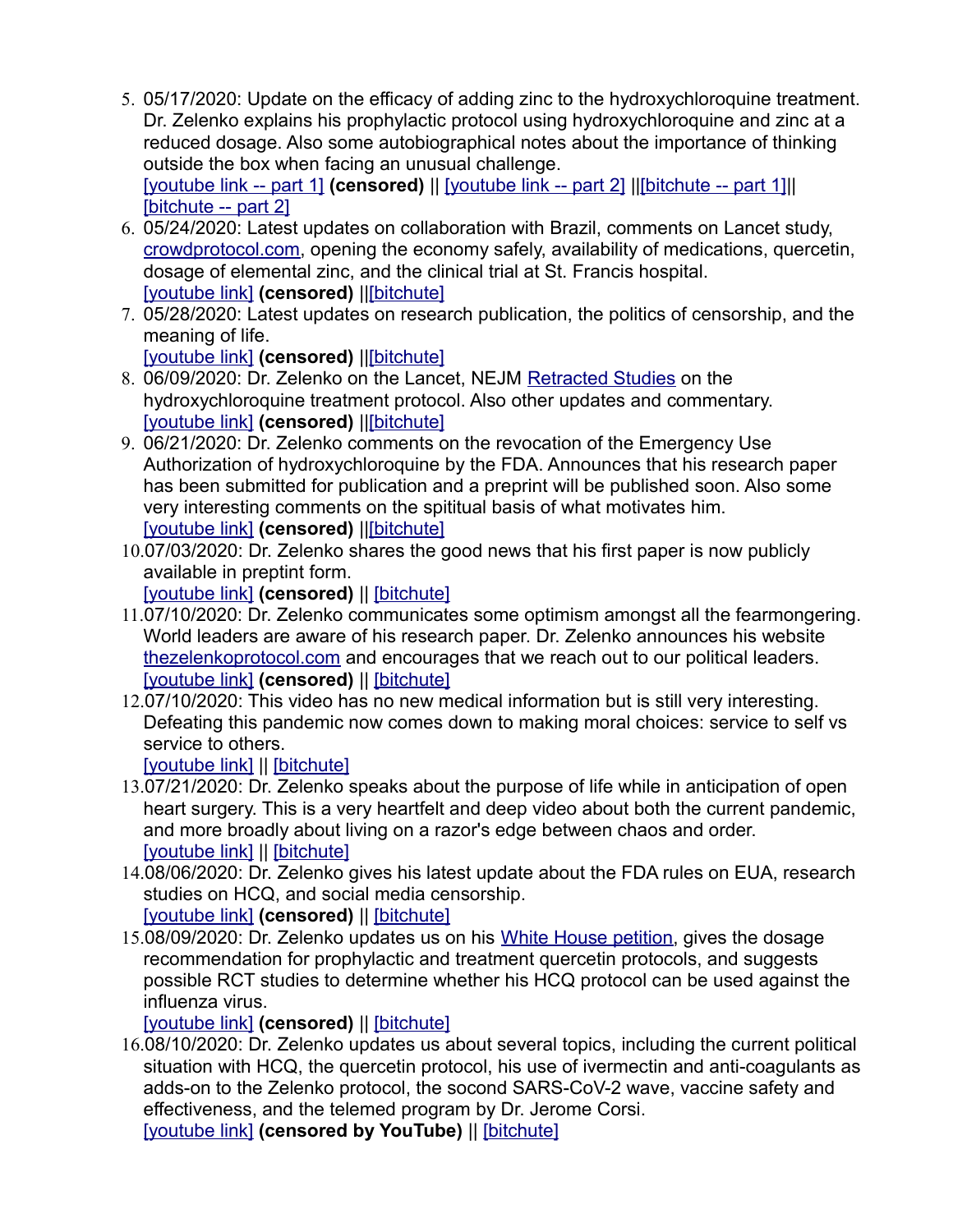- 17.08/12/2020: Dr. Zelenko comments on the FDA decision to deny the Henry Ford Health System request to use hydroxychloroquine [\[youtube link\]](https://www.youtube.com/watch?v=g0ptIcDn-68) || [\[bitchute\]](https://www.bitchute.com/video/DhmvWgOlZKtg/)
- 18.08/16/2020: Dr. Zelenko presents his [updated treatment protocol,](https://faculty.utrgv.edu/eleftherios.gkioulekas/zelenko/Zelenko-memo-August-protocol.pdf) incorporating the quercetin protocol for low-risk patients, and additional medications to the baseline Zelenko protocol for select patients.

[\[youtube link\]](https://www.youtube.com/watch?v=KxE1_4P9L4Y) **(censored)** || [\[bitchute\]](https://www.bitchute.com/video/8BRDxXoFgGJK/)

- 19.08/19/2020: Dr. Zelenko updates us on a possible EUA process violation by the FDA and on his updated treatment protocol [\[youtube link\]](https://www.youtube.com/watch?v=q4eGrNrNk8Y) || [\[bitchute\]](https://www.bitchute.com/video/1Xy00dHIZism/)
- 20.08/19/2020: Dr. Zelenko shares his thoughts about death and the meaning of life. [\[youtube link\]](https://www.youtube.com/watch?v=4HfwXj99AhE) || [\[bitchute\]](https://www.bitchute.com/video/qLi6vlG32e7U/)
- 21.08/26/2020: Dr. Zelenko comments on the new Italian study that reported 30% reduction of mortality. Also makes some political comments on the suppression of the Zelenko protocol that seem to have prompted YouTube to censor the video. [\[youtube link\]](https://www.youtube.com/watch?v=ZQj4pphqGAA) **(censored by YouTube)** || [\[bitchute\]](https://www.bitchute.com/video/Tnxtah2bCjTL/)
- 22.08/26/2020: Dr. Zelenko: Communism vs Capitalism. What is definition of success? [\[youtube link\]](https://www.youtube.com/watch?v=n4-UNlJZeE8&t=2s) || [\[bitchute\]](https://www.bitchute.com/video/azEcZJNjAsjR/)
- 23.09/03/2020: Latest updates on how to respond to the second wave, the importance of beginning treatment immediately, reinfections, youtube censorship, freedom vs tyranny, the safety profile of remdesivir and hydroxychloroquine. [\[bitchute\]](https://www.bitchute.com/video/f18I9G4k6sPC/)
- 24.09/03/2020: Dr. Zelenko makes interesting comments on the Rosh Hashanah and spirituality. Not medically related, but very interesting nonetheless. [\[bitchute\]](https://www.bitchute.com/video/969653jEoFB5/)
- 25.09/11/2020: Dr. Zelenko comments on prophylaxis against SARS-CoV-2 and facemasks. He notes that mortality rates have decreased not necessarily because the virus has weakened, but because people seek early treatment and because some doctors prescribe the appropriate therapeutics. Also mentions receiving an email from a village in Pakistan where the Zelenko protocol is being used. Finally comments on the anniversary of the September 11 terrorist attack, and the underlying philosophical conflicting worldviews.

[\[youtube link\]](https://www.youtube.com/watch?v=SXy8X-FgtQo) | [\[bitchute\]](https://www.bitchute.com/video/tHnJvLE6tEhH/)

26.09/29/2020: Dr. Vladimir Zelenko Shared His Concerns About People Still Getting COVID-19 Symptoms

[\[youtube link\]](https://www.youtube.com/watch?v=hRXRmQrrIZE) || [\[bitchute\]](https://www.bitchute.com/video/epzFcvnJrN55/)

27.10/06/2020: Discussion of censorship of both Rabbi Katzin's YouTube channel and Dr. Zelenko's twitter account and how it should be addressed. Comments on the treatment protocol used by POTUS. Also discussion of how to protect yourself from the virus (considerations include prophylaxis, immunity, facemask, vaccine safety and efficacy, standard of care).

[\[youtube link\]](https://www.youtube.com/watch?v=IphR9P2rXxA) || [\[bitchute\]](https://www.bitchute.com/video/k79VNhYo2Ddn/)

28.10/16/2020: Dr. Zelenko updates us about his upcoming invited oped to the Jerusalem Post. Also comments on the latest study concerning remdesivir. Finally comments on the Zelenko protocol, the art of medicine, and how to custom-tailor treatment for each patient.

[\[youtube link\]](https://www.youtube.com/watch?v=SsCi06j-Tio) || [\[bitchute\]](https://www.bitchute.com/video/rBHwKncu5of6/)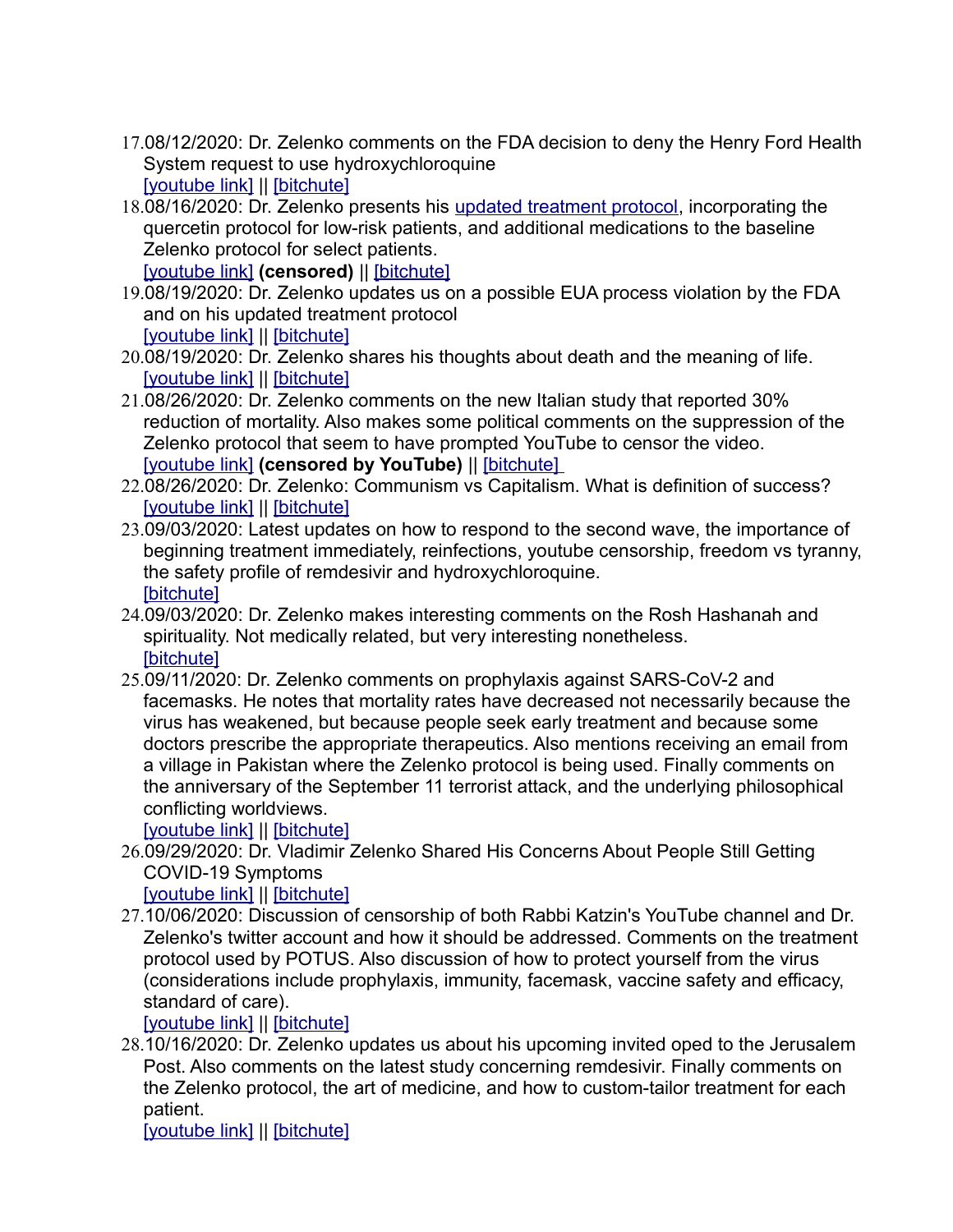29.10/30/2020: Dr. Zelenko's research paper published on 26 October 2020 in the The International Journal of Antimicrobial Agents. Fight the second wave of SARS-CoV-2 by [being prepare](https://www.youtube.com/watch?v=-8Km-liEagU&t=329s)d[.](https://www.bitchute.com/video/TanPw8HOHphZ/) 

[youtube link] || [bitchute]

- 30.[10/30/2020: F](https://www.youtube.com/watch?v=mgOW0MQhOGE&t=307s)a[ith or Know](https://www.bitchute.com/video/9rYWF7rpb36d/)ledge? Finding strength in the midst of adversity. [youtube link] || [bitchute]
- 31.11/15/2020: Dr. Zelenko provides an update on the current political situation and also on an upcoming Senate hearing by Senator Ron Johnson on early treatment. Also comments on the necessary general public health policy, mask mandates, antibofy and t-cell immunity testing, quarantine policies, the importance of adapting treatment [protocols to in](https://www.youtube.com/watch?v=we18kaNVKnY&t=1803s)d[ividual pat](https://www.bitchute.com/video/JdZVggTHLfN7/)ients, and the vaccine. This is a must-watch interview. [youtube link] || [bitchute]
- 32.12/30/2020: Dr. Zelenko announces his new website, in response to censorship by twitter. Also comments on the vaccine, reinfections, and the new mutation of the SARS-CoV-2 virus, and t-cell immunity. Note that the youtube version is abbreviated, to avoid [censorship.](https://www.youtube.com/watch?v=ZARhjJr0BV0)

[youtube link] || [facebook] || [bitchute]

- 33.[01/24/2021: S](https://www.youtube.com/watch?v=UjwoHTTYTko)a[y No to Co](https://www.bitchute.com/video/hO24KDD1Aulc/)vid-19 Anxiety. [youtube link] || [bitchute]
- 34.[02/01/2021: D](https://youtu.be/mE6qe7MBbi0)r. [Zelenko's](https://www.bitchute.com/video/GcGXfgDL06Kb/) brief statement on the covid vaccines [youtube link] || [bitchute]
- 35.[02/01/2021](https://m.facebook.com/story.php?story_fbid=4381329915216489&id=100000185713095): [Dr. Zelenk](https://www.bitchute.com/video/SQD5xoDJ7qDj/)o's statement on the Israeli vaccine policy [facebook] || [bitchute]

## **Other video updates from Dr. Zelenko**

- 1. [03/28/2020: D](https://www.youtube.com/watch?v=1TJdjhd_XG8)r. [Zelenko's](https://www.bitchute.com/video/f1jcpJsU5ZAJ/) first bombshell interview with Rudy Giuliani. [youtube link] || [bitchute]
- 2. [07/01/2020: D](https://www.youtube.com/watch?v=TFwjY0qe7ro&t=0s)r. Zelenko's second interview with Rudy Giuliani. [youtube link]
- 3. [07/11/202](https://www.youtube.com/watch?v=4YczHH6aIi8)0: Highwire interview with Dr. Vladimir Zelenko [youtube]
- 4. 08/04/2020: Dr. Zelenko interviewed by Debbie Aldrich on the war against [hydroxychloro](https://www.youtube.com/watch?v=Mu_scJimKrA)q[uine.](https://www.bitchute.com/video/Yr1iXkNsMQNW/)  [youtube link] || [bitchute]
- 5. [08/14/202](https://www.youtube.com/watch?v=AlEuYfNJRyE)0: A Case for HCQ: Doctors Harvey Risch, Vladimir Zelenko, Li Meng Yan [youtube]
- 6. [09/03/2020: D](https://www.youtube.com/watch?v=MhLD1P5nH30)r. [Zelenko D](https://www.bitchute.com/video/YPhe5x1tmYbm/)iscusses COVID-19 Outpatient Management with Dr. Been [youtube link] || [bitchute]
- 7. [09/30/2020](https://www.brighteon.com/6db70766-27d4-47ab-848d-a77fe69349d2): [Dr. Zelenk](https://www.bitchute.com/video/4fKGsvA9lZya/)o interview by Simone Smith of the Toronto Carri[bean News.](https://torontocaribbean.com/drzev/)  [brighteon] || [bitchute] || **Brighteon is blocked by social media. Share this article to bypass censorship**
- 8. 10/11/2020: Barry Shaw of "The View from Israel" interviews Professor Harvey Risch and Dr. Vladimir Zelenko who challenge the assumptions of health officials with [science, facts](https://www.youtube.com/watch?v=HZrknfwPxN4), [and eviden](https://www.bitchute.com/video/oapdeyUwVwCZ/)ce of fraud. [youtube link] || [bitchute]
- 9. 11/03/2020: Dr. Vladimir Zelenko talks with John Mappin about his success with [Hydroxychloro](https://www.youtube.com/watch?v=akEiwAElRts)[quine](https://www.bitchute.com/video/aywRcFDaLY8D/)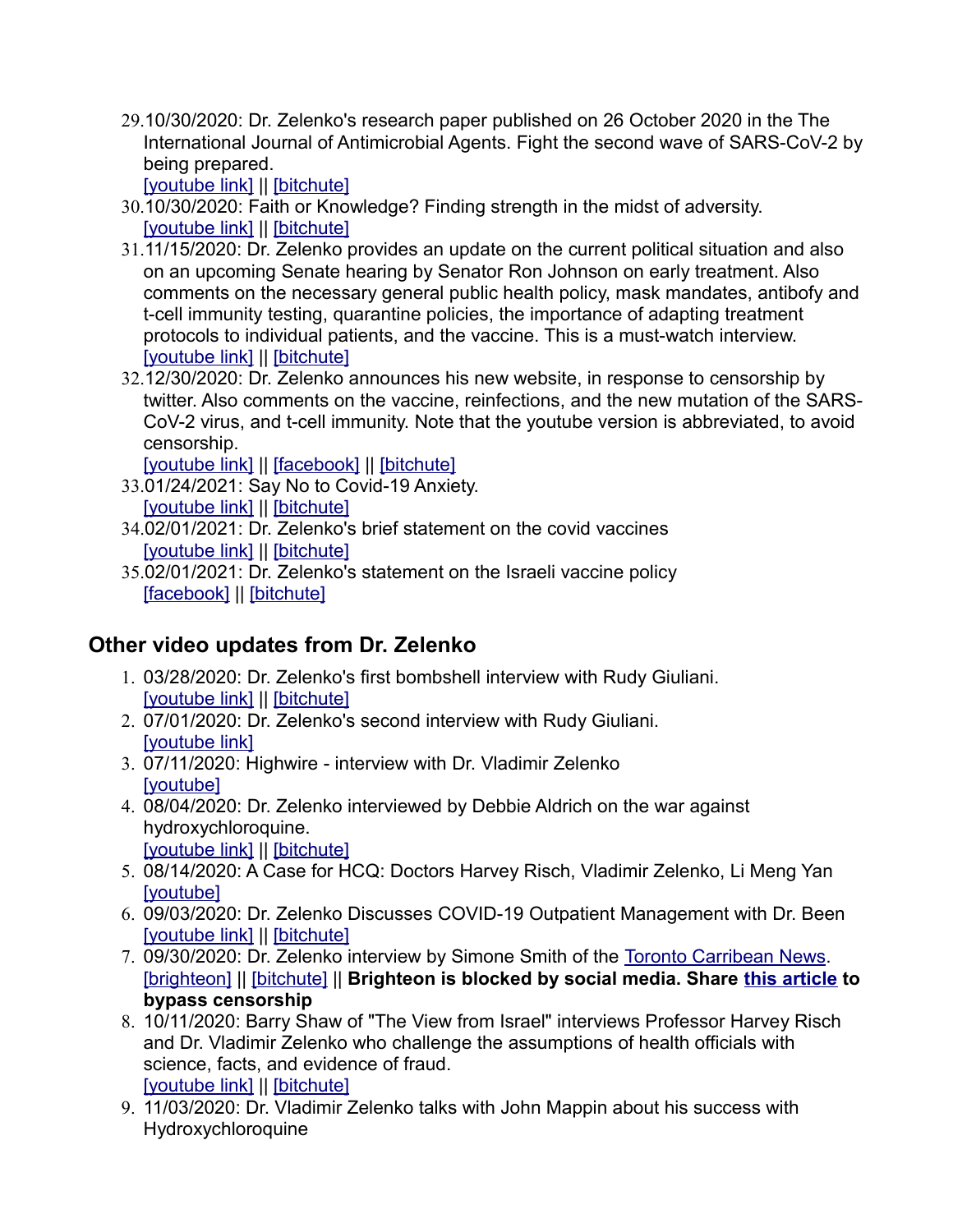[youtube link] || [bitchute]

10.**11/17/2020: The Zelenko Early Treatment Study, the Role of Zinc, the Therapeutic [Approac](https://covexit.com/the-zelenko-early-treatment-study-the-role-of-zinc-the-therapeutic-approach-to-covid-19-in-germany/)[h to COVID-19](https://www.youtube.com/watch?v=1rVrn-F_NBQ) i[n German](https://www.bitchute.com/video/sJ5e2cI4oimT/)y**

[covexit] || [youtube link] || [bitchute]

- 11.12/09/2020: Dr. Zelenko curing Covid19 patients without fanfare! (interview by Dr. [Carole Lieberm](https://www.voiceamerica.com/episode/127420/dr-zelenko-curing-covid19-patients-without-fanfare)an) [voiceamerica]
- 12.[12/09/202](https://www.bitchute.com/video/8OuO4a6rMoFB/)0: Explosive Interview with Dr Zelenko A WARRIOR BRINGING THE LIGHT [bitchute]
- 13.[12/14/2020: D](https://www.youtube.com/watch?v=NT48zTLbws4)r. [Zelenko i](https://www.bitchute.com/video/nXZYrmXOHtjx/)nterview by Patriot Transition [youtube link] || [bitchute]
- 14.[12/16/202](https://www.youtube.com/watch?v=1pxi2nCFF1Y)0: Dr. Zelenk[o interview](https://www.bitchute.com/video/DQwLDkZbTki6/) by Patriots in Tune [youtube] **(censored)** || [bitchute]
- 15.[12/16/202](https://www.bitchute.com/video/MRNew5jjlIwV/)0: Dr. Zelenko interview by Del Bigtree [bitchute]
- 16.[12/16/202](https://www.youtube.com/watch?v=avdp6R6qbGQ)0[: Dr. Zelen](https://www.bitchute.com/video/79u5OXepQc7C/)ko interview by John Mappin [youtube] || [bitchute]
- 17.[12/23/2020: R](https://www.youtube.com/watch?v=ZRNkvTRj-g0)e[d Dawn N](https://rumble.com/vc4unx-red-dawn-news-interview-w-dr.-zelenko-pt-1-of-2.html)[ews interv](https://www.bitchute.com/video/BYVyThQGjLHe/)iew w/ Dr. Zelenko Pt 1 of 2 [youtube link] || [rumble] || [bitchute]
- 18.[12/25/2020: T](https://www.youtube.com/watch?v=qu5HdyTHcvY)alkline With Zev Brenner Interviews Dr. Zev Zelenko [youtube link]
- 19.[12/26/2020: Dr. Zev](https://www.worldviewweekend.com/tv/video/dr-zev-zelenko-covid-19-vaccination-tyranny-and-dangers-and-general-vallely-china) Zelenko on Covid-19 Vaccination Tyranny and Dangers [worldviewweekend]
- 20.[12/27/2020: R](https://www.youtube.com/watch?v=t-17dnwTeeQ)e[d Dawn N](https://www.bitchute.com/video/OsHeSQ1eKGmb/)ews interview w/ Dr. Zelenko Pt 2 of 2 [youtube link] | [bitchute]
- 21.01/04/2021: New Book of Daniel #52: Some don't want us to know about safe pre[hospital tr](https://www.youtube.com/watch?v=PW0IMvsD55c)eatments for Covid [youtube]
- 22.[01/08/202](https://www.oann.com/dr-zelenko-steps-can-be-taken-to-reduce-deadliness-of-covid-19/)1: Dr. Zelenko: Steps can be taken to reduce deadliness of COVID-19 [newslink]
- 23.[01/08/2021](https://www.brighteon.com/f5ea1390-b293-4f53-93d7-1ad4dc631853): Dr. Zelenko 2nd interview with the TCN TV Network [brighteon]
- 24.01/28/2021: **Dr. Zelenko: Interview with Dr. Peter Breggin. This is a very profound [interview and](https://youtube.com/watch?v=uJ4ibn3ehnw) [should be](https://www.bitchute.com/video/70PFy53n4seB/) [watched m](https://newtube.app/user/SlobodanGul/TJo9JKF?u=t)ore than once.**  [youtube link] || [bitchute] || [newtube]
- 25.[02/06/202](https://www.bitchute.com/video/kVDy2jaqLyn9/)1: Dr. Zelenko's interview with Laura Eisenhower [bitchute]
- 26.02/26/2021: ASIA PACIFIC TODAY. Early treatment of Covid-19 saves lives with Dr [Vladimir](https://rumble.com/ve6o6n-asia-pacific-today.-early-treatment-of-covid-19-saves-lives-with-dr-vladimi.html) Zelenko.
	- [rumble]
- 27.03/04/2021[: Dr. Zelen](https://www.bitchute.com/video/nAJ7abjwD66w/)ko with Dr. Peter Breggin: Physical and Spiritual Survival During [COVID-19](https://www.youtube.com/watch?v=oO832phip1U)

[youtube] || [bitchute]

- 28.[03/10/202](https://www.youtube.com/watch?v=oKQvDTf1RJ0)1: Dr. Zelenko Successfully Treated 1,000 High Risk COVID Patients [youtube]
- 29.04/22/2021: Dr. Zev Zelenko speaks with Rabbi Avi Schwartz about Covid, the [Vaccines,](https://www.youtube.com/watch?v=5Jq_ofBPzj8) and the Great Reset [youtube]
- 30.[04/23/202](https://www.youtube.com/watch?v=X4C7cyV-f8E&t=1097s)1[: Dr. Vladi](https://www.bitchute.com/video/KnATG29AmJGO/)mir "Zev" Zelenko, MD Recovering from COVID-19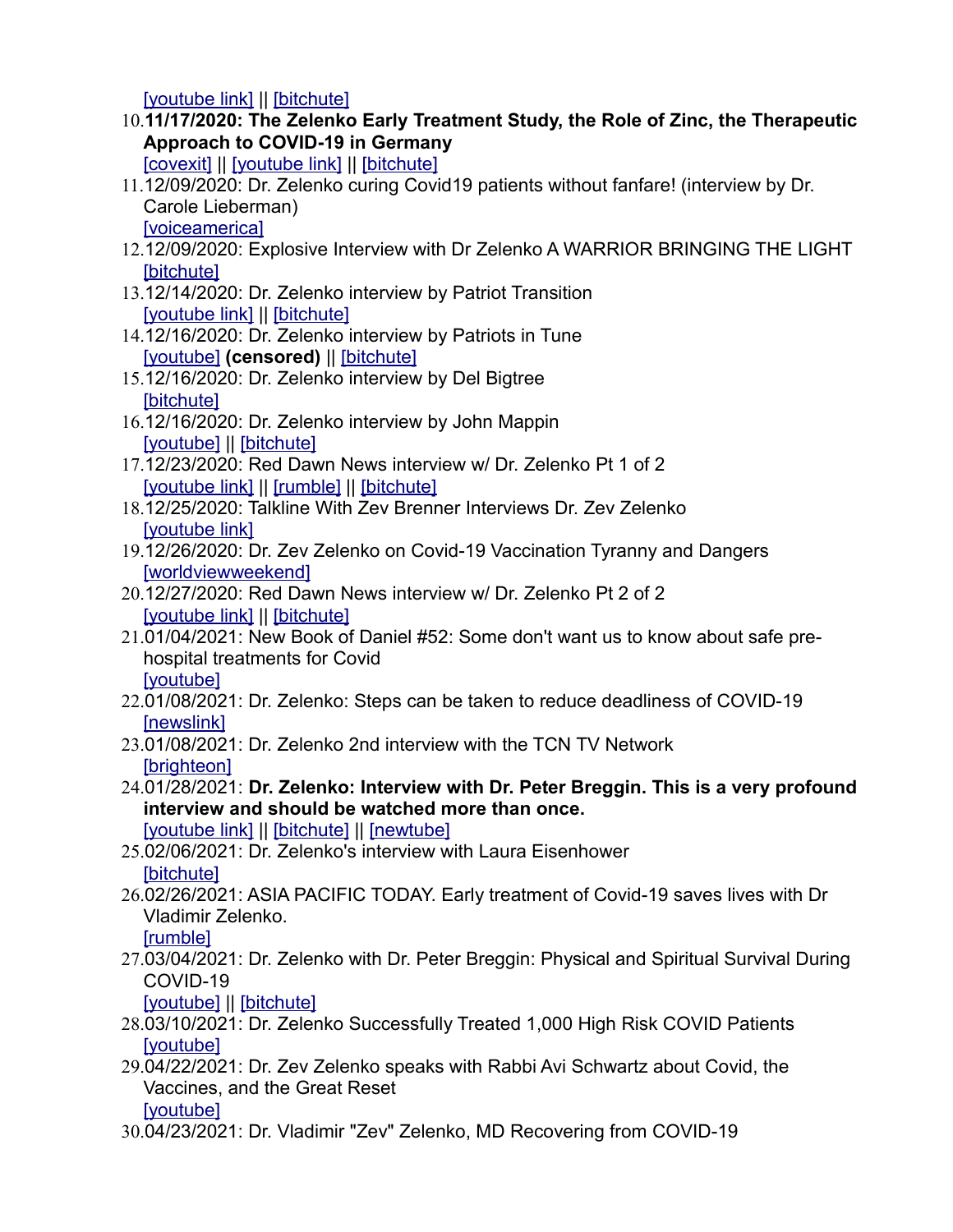[youtube] || [bitchute]

- 31.[04/29/202](https://www.bitchute.com/video/cVdArNQlspE2/)1: Exclusive Dr. Zelenko Live on Lindell TV [bitchute]
- 32.05/10/2021: Interview with Dr. Zelenko and his protocol for curing corona patients that [was silenc](https://www.youtube.com/watch?v=-Zwgeb_xkRM)[ed](https://www.bitchute.com/video/leEjqU1LsQGH/)

[youtube] || [bitchute]

- 33.[05/13/202](https://www.youtube.com/watch?v=I1nsTjUgBxg)1: Freedom, Great Reset [and Demo](https://www.bitchute.com/video/egLHtqRtipmd/)cracy. Interview with Rabbi Avi Schwartz [youtube] **(censored by Youtube)** || [bitchute]
- 34.06/03/2021: Dr. Zev Zelenko: "What is called 'gain-of-function' is a very deliberate term [to mislead](https://www.youtube.com/watch?v=Zqd4cDF5pHM) t[he public"](https://www.bitchute.com/video/bikmt5ttqzcX/) [youtube] || [bitchute]
- 35.[06/09/202](https://www.youtube.com/watch?v=jD6Kein67Rk)1[: Dr. Vladi](https://www.bitchute.com/video/7tZ59hjBarR5/)mir Zelenko & Steve Kirsch Discuss COVID-19 on Ask Dr. Drew [youtube] || [bitchute]
- 36.06/16/2021: Dr. Zev Zelenko: Jab Death Count, Death by Government Tyranny, [Censored](https://www.bitchute.com/video/KCtQDkIFjATq/) [Real Solu](https://rumble.com/villlv-dr.-zev-zelenko-jab-death-count-death-by-government-tyranny-censored-real-s.html)tions (1of2) [bitchute] || [rumble]
- 37.06/16/2021: Dr. Zev Zelenko: Jab Death Count, Death by Government Tyranny, [Censored](https://www.bitchute.com/video/pexDUsIZTMMT/) [Real Solu](https://rumble.com/vin38z-part-2-dr.-zev-zelenko-jab-death-count-death-by-government-tyranny-censored.html)tions (2of2) [bitchute] || [rumble]
- 38.[06/30/2021](https://www.brighteon.com/cca3ccf5-a085-4045-b890-07bdb55d4b30): Dr. Zev Zelenko Full Interview | The Awakening 3 [brighteon]
- 39.**[07/07/20](https://rumble.com/vjjt91-dr.-zelenko.html)21: LifeSite's Claire Chretien interviews Dr. Vladimir Zelenko** [rumble]
- 40.**[07/07/2](https://vimeo.com/575833221)0[21: Dr. Vla](https://www.bitchute.com/video/pPORF7WbpNqB/)dimir Zelenko Interview with John Leake** [vimeo] || [bitchute]
- 41.07/13/2021: R&B Monthly Seminar: "Medical War Crimes" (Episode 2) with Rabbi C. [Weissman](https://www.youtube.com/watch?v=GKl3BqTrFmA) & Dr. Vladimir Zelenko

[youtube] **(censored by youtube)** || [bitchute]

- 42.[07/28/20](https://rumble.com/vkgjv1-dr-zev-has-been-banned-and-threatened-you-need-to-hear-this.html)21: Dr. Zev Zelenko's interview with David Harris, Jr. [rumble]
- 43[.08/14/20](https://rumble.com/vl4u7t-dr.-zev-zelenko-slays-globalists-exposes-global-genocidal-event.html)21: Dr. Zev Zelenko's interview with Stew Peters

#### 44.[rumble]

#### **Other interesting interviews and reports**

- 1. 04/25/2020: Dr. Dave Janda speaks with Michigan Rep. Karen Whitsett about her [recent experie](https://www.youtube.com/watch?v=Jx2RvzHLNkU)n[ces with s](https://www.bitchute.com/video/zKW5mPW69w10/)urviving the SARS-CoV-2 virus. [youtube link] || [bitchute]
- 2. 08/18/2020: Covid. "Better illegally alive than legally dead!" Barry Shaw (IISS) speaks to a doctor and a patient who tell of their harrowing experiences with Covid. Also [included. Mar](https://www.youtube.com/watch?v=9V5HM1S5two&t=2931s)k [Levin inter](https://www.bitchute.com/video/827MIDmdu0hm/)views Professor Harvey Risch. [youtube link] || [bitchute]
- 3. 08/23/2020: M[ark Levin In](https://www.bitchute.com/video/4nx9Oa0fORzB/)terviews Dr. Harvey A. Risch about HCQ, FDA, and Dr. [Fauci.](https://www.youtube.com/watch?v=SkfL0PNf6vc)

[youtube link] || [bitchute]

- 4. 08/23/2020: See the Dr. S[cott Atlas intervie](https://banned.video/watch?id=5f5fb1eddc50dc07a1fb17ab)[w censored](https://www.bitchute.com/video/6gMR4FHiAGA9/) by youtube. **(censored by YouTube)** || [banned.video] || [bitchute]
- 5. [09/15/2020: C](https://www.youtube.com/watch?v=cy1kdZhXsP8)[OVID-19 M](https://www.bitchute.com/video/BhNmh6FHcDU3/)anagement With Dr. Paul Marik Author Of MATH+ Protocol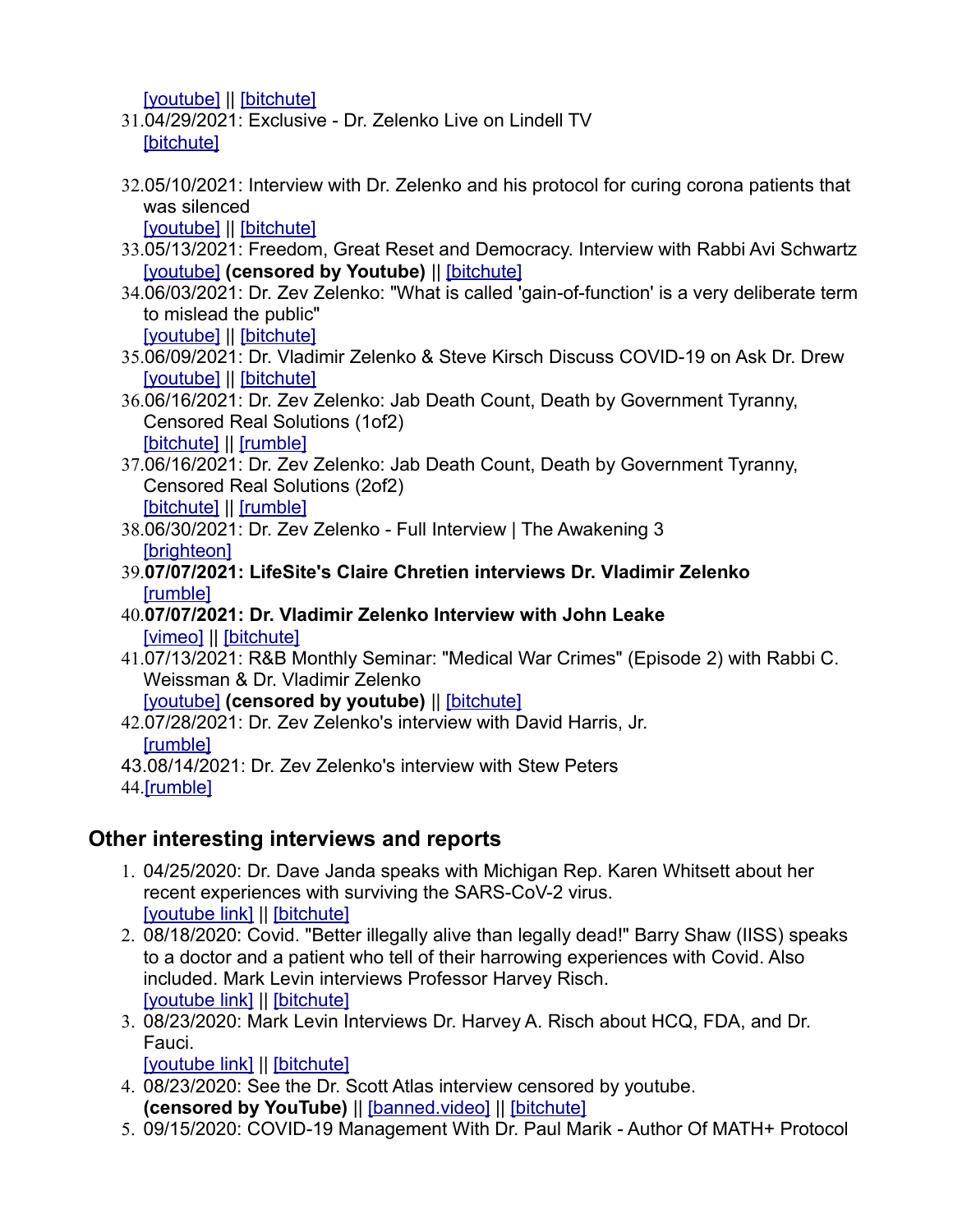[youtube link] || [bitchute]

6. [09/15/](https://torontocaribbean.com/)2020: Dr. Stella Immanuel interview by Simone Smith [of the Toront](https://torontocaribbean.com/drimmanuel/)o Carribean [News.](https://www.brighteon.com/4b9053b4-4bb6-4be1-b97f-5ccb7abe6917) 

[brighteon] || **Brighteon is blocked by social media. Share this article to bypass censorship**

- 7. [08/17/2020: S](https://www.youtube.com/watch?v=sjYvitCeMPc)ARS-CoV2 and the Rise of Medical Technocracy. Lee Merritt, M.D. [youtube link]
- 8. 10/11/2020: 20min presentation: Ambulatory Treatment of COVID-19. Peter [McCullough, M](https://www.youtube.com/watch?v=cxmhvZ6eEI4)[D](https://www.bitchute.com/video/GdY5UfGoe5pr/)

[youtube link] || [bitchute] || [rumble]

- 9. [10/14/2020: In](https://www.youtube.com/watch?v=PW53vyKxUhc)t[erview](http://covexit.com/interview-with-dr-george-fareed-md-part-1/) [with Dr G](https://www.minds.com/newsfeed/1163282878760632320)[eorge Fare](https://www.bitchute.com/video/aCBiQyQo9gOp/)ed, MD Part I [youtube link] || [link] || [minds] || [bitchute]
- 10.10/16/2020: Interview with [Dr Ge](http://covexit.com/dr-george-fareed-interview-part-2/)[orge Fare](https://www.minds.com/newsfeed/1164814242957037568)[ed, MD Pa](https://www.bitchute.com/video/oBHdjg0ALnJN/)rt II **(censored on YouTube)** || [link] || [minds] || [bitchute]
- 11.[11/15/2020: D](https://www.youtube.com/watch?v=5g7EWA9GFkQ)r. [Stella Imm](https://www.bitchute.com/video/FpYPdIaK1eoa/)anuel interview by Candance Owens. [youtube link] || [bitchute]
- 12.11/28/2021: Dr. Elizabeth Lee Vliet with Dr. Peter Breggin: Treating Covid-19 @ Home [with Eliza](https://www.youtube.com/watch?v=jjYKx-wqxJk)beth Lee Vliet, MD [youtube]
- 13.[12/04/2020: T](https://www.youtube.com/watch?v=4V3yxrJwJQs)he FLCCC Alliance press conference from Houston, Texas [youtube link]
- 14.12/10/2020: Dr. Peter McCullough interview with Dr. Peter Breggin: Peter A. [McCullough, M](https://www.youtube.com/watch?v=QxDIKsB8KfU)[D, MPH--S](https://www.bitchute.com/video/GKH2gH0tO87w/)ave Yourself, Your Family, the World From COVID-19 [youtube link] || [bitchute]
- 15.[12/22/2020: D](https://www.youtube.com/watch?v=ylvD35MbprU)r. [Peter Mc](https://www.bitchute.com/video/V1LzhA5X6gAF/)Cullough interview with Dr. Peter Breggin [youtube link] || [bitchute]
- 16.[01/16/2021:](https://www.youtube.com/watch?v=3mPIomjWwd4) **Dr[. Lee Merr](https://www.bitchute.com/video/JBw6oiO5K3ru/)it Interview on SARS-CoV-2<** [youtube link] || [bitchute]
- 17.02/03/2021: Panel of medical doctors and researchers discuss Covid-19 protection, [treatmen](https://rumble.com/vdk0j3-karladine-panel-020321.html)t[s, cures, a](https://www.bitchute.com/video/rQ1cqtWGlOc6/)nd the vaccines. [rumble] || [bitchute]
- 18.02/11/2021: Dr. Simone Gold interview on experimental mRNA vaccines and their [safety](https://www.youtube.com/watch?v=BraR-HQO6Qs)

[youtube]

19.02/13/2021: ASIA PACIFIC TODAY. Early treatment for Covid-19 reduces deaths with [Dr Peter](https://rumble.com/vdsy67-asia-pacific-today.-early-treatment-for-covid-19-reduces-deaths-with-dr-pet.html) Mccullough

[rumble]

- 20.02/25/2021: An amazing interview with Leah Wilson by Dr. Peter Breggin: Finding the [Courage t](https://www.youtube.com/watch?v=2xUFflTRJ1A)o [be True to](https://www.bitchute.com/video/YOnQVYU9wZ3b/) Yourself and America [youtube] || [bitchute]
- 21.[04/01/2021:](https://davejanda.com/dr-lee-merritt-the-virus-the-jab-the-data-april-2021/) **D[r. Lee Me](https://rumble.com/vf9sbz-dr.-lee-merrit-on-the-virus-the-jab-and-the-data.html)rritt On The Virus, The Jab, and the Data** [original link] || [rumble]
- 22.[04/08/2021: P](https://rumble.com/vfhko9-dr.-gold-awaken.html)resentation Awaken, by Dr. Gold [original link]
- 23.04/27/2021: COVID Shot Killing Large Numbers, Warns Top COVID Doc Peter **[McCullou](https://rumble.com/vg6dcd-peter-mccullough-interview.html)gh**
- [rumble] 24.[05/04/2021](https://www.brighteon.com/85761cb5-b202-4d89-b36d-cc920319ab73): Dr. Lee Merritt interviewed by the Health Ranger

[brighteon]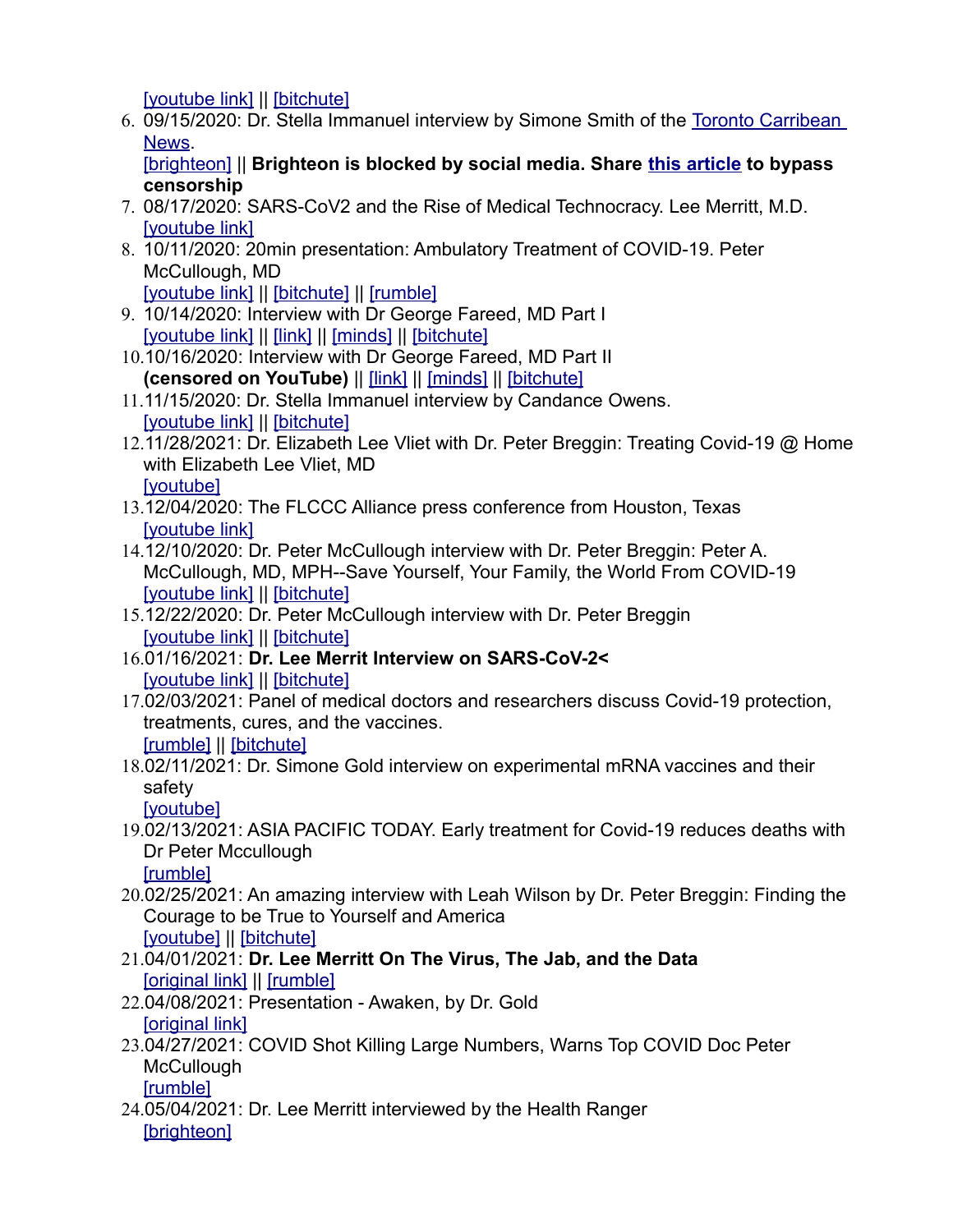- 25.05/08/2021: Latest COVID-19 Science News. Peter McCullough, MD, MPH interviewed [by Dr. Pet](https://www.youtube.com/watch?v=UVzxu5Uxd10)e[r Breggin](https://www.bitchute.com/video/QAhWF3ERE7fW/)  [youtube] || [bitchute]
- 26.[05/08/20](https://rumble.com/vgqfkd-full-interview-peter-mccullough-on-covid-19-successes-and-failures.html)21: Tucker Carlson interviews Peter McCullough, MD, MPH [rumble]
- 27.[05/14/2021](https://www.brighteon.com/8b2f8dcd-2bfa-4189-a133-aa8cab015fec): Dr Stella Immanuel interview with Mike Adams [brighteon]
- 28.[05/18/20](https://rumble.com/vh8swd-lee-merrit-interview.html)21: COVID Vaccine Shedding Hurting Unvaxed? Dr. Lee Merritt Explains [rumble]
- 29.**[05/19/2](https://vimeo.com/553518199)0[21: Dr. Pe](https://www.bitchute.com/video/vQNNmKgwpPZ7/)te[r McCullough In](https://brandnewtube.com/v/MLpQQg)terview with John Leake** [vimeo] || [bitchute] || [brandnewtube]
- 30.[05/26/2](https://vimeo.com/555924477)0[21: Dr. Pet](https://www.bitchute.com/video/BKso3X7G0oDo/)er McCullough | ACWT Interview [vimeo] || [bitchute]
- 31.[06/01/20](https://rumble.com/vhxq75-real-america-dan-w-dr.-peter-mccullough-june-1-2021.html)21: Real America Dan W/ Cardiologist, Dr. Peter McCullough [**rumble**]
- 32.**[06/12/202](https://www.bitchute.com/video/rKP61hruGxIt/)1: Dr. Peter McCullough on with Reiner Fuelmich June 11, 2021** [bitchute]
- 33.06/14/2021: Worse than the disease- jab content being delivered to spleen, glands & [ovaries](https://rumble.com/vijpsh-wore-than-the-disease-the-unintended-consequences-of-the-jab.html)

[rumble]

- 34.06/19/2021: Joseph Arthur interviews COVID early treatment expert and advocate [Peter Mc](https://rumble.com/viuokn-artists-united-against-covid.html)Cullough, MD, MPH [rumble]
- 35.06/25/2021: How and why has early treatment been supressed and censored? Dr. [Peter Mc](https://rumble.com/vj0o8p-how-and-why-has-early-treatment-been-supressed-and-censored-dr.-peter-mccul.html?mref=iee61&mc=coulf)Cullough [rumble]
- 36.[06/26/20](https://rumble.com/vj28hj-3-leading-scientists-discuss-rona-and-the-jab.html)21: 3 Leading scientists discuss "rona" & the jab [rumble]
- 37.[06/30/202](https://www.bitchute.com/video/RAdN5b6LO2Ut/)1: Dr. Peter A. McCullough interviewed by Australian propaganda media [bitchute]
- 38.**[06/30/2](https://vimeo.com/568993443)0[21: Intervi](https://www.bitchute.com/video/PosrTBW0NePk/)ew of Dr. Harvey Risch with John Leake** [vimeo] || [bitchute]
- 39.**[06/30/2021](https://www.brighteon.com/fc2aa0fe-eae0-4c32-bc23-47e6b6ab9d97): Dr. Peter A. McCullough interviewed by Mike Adams** [brighteon]
- 40.07/01/2021: COVID 19 Treatment and Vaccines A Discussion with Dr. Peter [McCullou](https://rumble.com/vjdq6b-covid-19-treatment-and-vaccines-a-discussion-with-dr.-peter-mccullough.html)gh on Daystar Television [rumble]
- 41.[07/03/20](https://rumble.com/vjdsol-special-prerecorded-karladine-panel-discussion.html)21: Panel discussion on forcing hospitals to use ivermectin by court orders. [rumble]
- 42.07/04/2021: EXPOSED The Persecution of Canadian Physicians by Organized [Medicine](https://www.youtube.com/watch?v=GpViJcdJFkc) During the Pandemic [youtube]
- 43.07/13/2021: Dr Peter McCullough tells us the truth about the Delta Variant and the way [forward.](https://rumble.com/vjs5hv-dr-peter-mccullough-on-australias-plan-to-open-the-borders..html)

[rumble]

44.07/16/2021: Paul Alexander, PhD interviewed by Dr. Breggin on working with covid [taskforce](https://www.brighteon.com/248b0cd2-2978-4a47-bc8c-ece9292228f2) [rumble]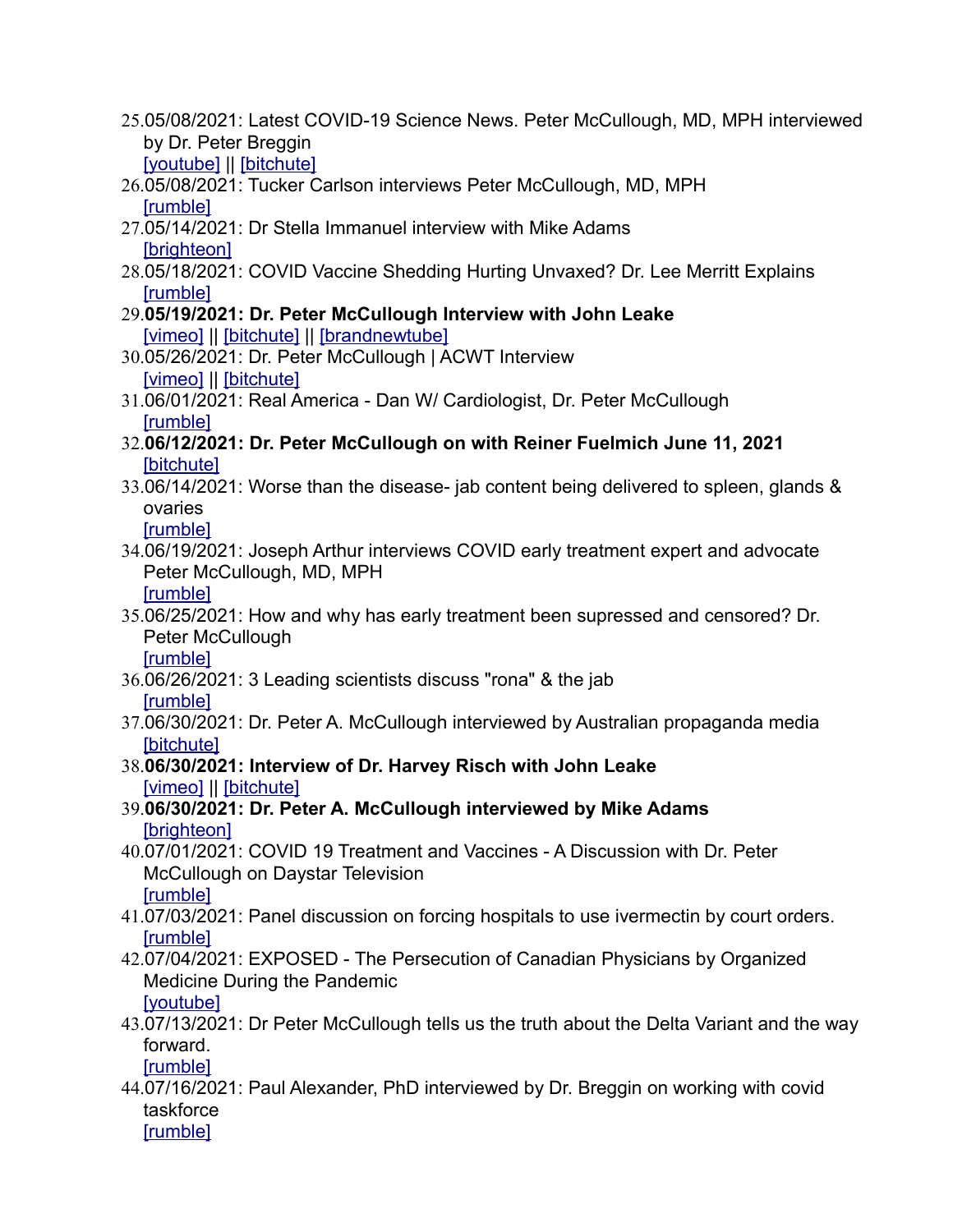- 45.[07/16/20](https://rumble.com/vjy61w-covid-19-and-vaccine-truths-with-dr-peter-mccullough.html)21: Covid-19 and Vaccine Truths with Dr. Peter McCullough [rumble]
- 46.[07/21/202](https://www.bitchute.com/video/pkQvdHCl0uTX/)1: Dr. McCullough interviewed with Stew Peters [bitchute]
- 47.07/23/2021: Failure of COVID-19 Vaccines Due to Antigenic Escape of the Delta [Variant](https://rumble.com/vk8mf5-covid-vaccine-effectiveness-against-variants.html)

[rumble]

- 48.[07/27/202](https://www.bitchute.com/video/YVfQribXCEsX/)1: Nurse describing vaccine injuries as they emerge for clinical evaluation [bitchute]
- 49.[08/04/20](https://rumble.com/vkoyp8-stop-the-shot...-the-rest-of-the-story-conference.html)21: **Stop the Shot... The Rest of the Story Conference** [rumble]

#### **Other news**

- 01/09/2020: Only One Perce[nt of Vaccine Reactions Reported to VAERS](https://www.usatoday.com/story/news/health/2020/02/17/nih-disease-official-anthony-fauci-risk-of-coronavirus-in-u-s-is-minuscule-skip-mask-and-wash-hands/4787209002/)
- [02/17/2020: Fauci flashback: Top diseas](https://www.usatoday.com/story/news/health/2020/02/17/nih-disease-official-anthony-fauci-risk-of-coronavirus-in-u-s-is-minuscule-skip-mask-and-wash-hands/4787209002/)e offic[ial: Risk of coronavirus](https://faculty.utrgv.edu/eleftherios.gkioulekas/zelenko/letter-to-pres-trump-4-13-2020-4pm-b.pdf) in USA is 'minuscule'; skip mask and wa[sh hands](https://aapsonline.org/letter-to-pres-trump-4-13-2020-4pm-b.pdf)
- 04/10/2020: **1305 physicians signed a letter [local back-up copy] sent to President Trump supporting an EUA for hydroxychloroquine both for prophylaxis and outpatient treat[ment.](https://corsination.com/covid-19/)**
- [04/25/2020: Investiga](https://speakwithanmd.com/corsination)tive journalist Dr. Jerome Corsi created a telemedicine network speakwithanmd.com for patients that wish to consult online with a primary care medical doctor, while sheltering at home.
- [04/30/2020: Article by](https://uncoverdc.com/2020/04/30/medical-misinformation-part-1-hydroxychloroquine/) Daniel Bobinski: "Medical Misinformation, Part 1: Hydroxychloroquine"
- 05/17/2020: Dr. Zelenko has explained the details of a prophylactic protocol using a reduced dosage of hydroxychloroquine and zinc in his interview with Rabbi Aryeh Katzin, dated May 17.
- [05/27/2020: Dr. Harvey Risc](https://doi.org/10.1093/aje/kwaa093)h from the Yale School of Public Health has published a peer reviewed review paper that shows that the aggregate of the research literature published to date strongly s[upports the adoption of Dr. Zelenko's treatment protocol.](https://aapsonline.org/hcqsuit/)
- [06/02/2020: Re](https://aapsonline.org/hcqsuit/)ad about the AAPS (American Ass[ociation of Physician](http://aapsonline.org/judicial/aaps-v-fda-hcq-6-2-2020.pdf)s and Surgeons) vs FDA lawsuit. Lawsuit document makes for very interesting reading. The FDA subsequently revoked the EUA, challenged by the lawsuit, which is explained further by Dr. Zelenko in the interview above, dated 06/21/2020.
- 06/04/2020: L[ancet study used to te](https://www.the-scientist.com/news-opinion/lancet-retracts-surgispheres-study-on-hydroxychloroquine-67613)mporarily suspend some hydroxychloroquine clinical studies has been r[etracted.](https://www.crowdprotocol.com/)
- 06/22/2020: Dr. Zelenko's crowdprotocol.com website is now live.
- [06/22/2020: AAPS \(A](https://aapsonline.org/preliminary-injunction-sought-to-release-hydroxychloroquine-to-the-public/)merican Association of Physicians and Surgeons) seeks a preliminary injuction against the FDA and HHS to compel the release to the public of hydroxychloro[quine for off-label use.](https://www.ijidonline.com/article/S1201-9712(20)30534-8/fulltext)
- [07/01/2020: A m](https://sharylattkisson.com/2020/07/breaking-hydroxychloroquine-lowers-covid-19-death-rate-study-finds/)ajor retrospective study by the Henry Ford Health System in Detroit, MI has shown that when hydroxychloroquine is immediately given to patients upon hospital admission, mortality rates ar[e reduced by a factor of 2.](https://www.preprints.org/manuscript/202007.0025/v1)
- 07/03/2020: Dr. Zelenko's first paper is now available in preprint. The data shows that Dr. Zelenko's protocol reduces mortality rates by a factor of 10.
- [07/06/2020](https://americaoutloud.com/wp-content/uploads/2020/07/Emergency-Use-Authorization-EUA.pdf)[: Henry Ford p](https://faculty.utrgv.edu/eleftherios.gkioulekas/zelenko/Emergency-Use-Authorization-EUA.pdf)hysicians, researchers, and ethicists have filed an urgent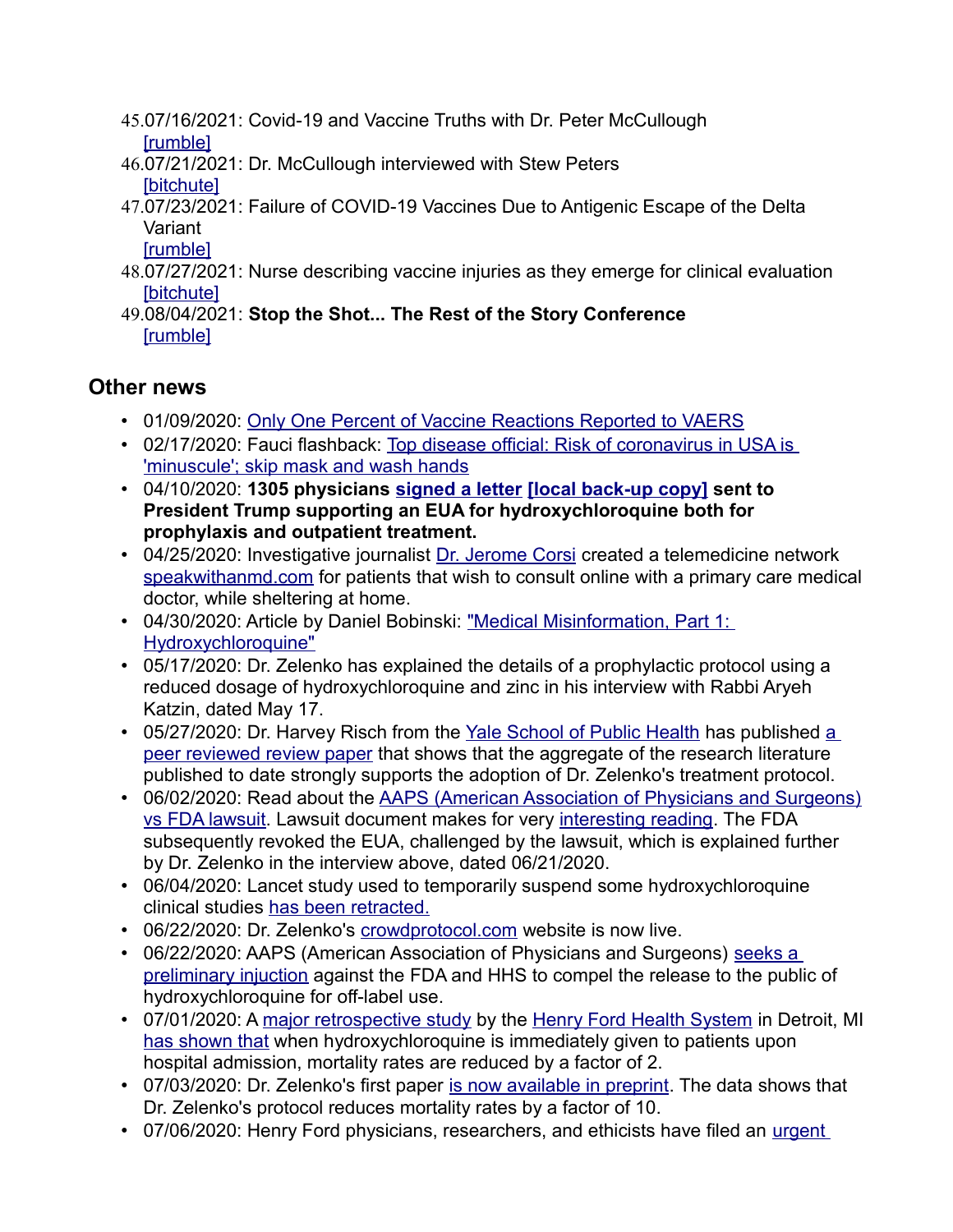application [backup copy] with FDA Commissioner Dr. Hahn for a new Emergency Use Authorization (EUA) for early, out-pati[ent HCQ use in COVID-19. Baylor Scott & White](https://hcqpetition.com/7-6-2020-EUA-Support.pdf)  [Heart and Vascular Institute in Dallas](https://hcqpetition.com/7-6-2020-EUA-Support.pdf) [issued an urg](https://faculty.utrgv.edu/eleftherios.gkioulekas/zelenko/7-6-2020-EUA-Support.pdf)ent letter in support of the Henry Ford new outpatient EUA application [backup copy], based on the remarkably positive outcomes in their own clinical study of prophylactic use of HCQ in their own medical workers.

- 07/11/2020: Very intere[sting: COVID-19: Can Zinc Restore Your Lost Sense of Smell?](https://www.cdc.gov/coronavirus/2019-ncov/global-covid-19/shielding-approach-humanitarian.html)
- [07/26/2020: CDC pape: Interim Operational Considerations for Implementing](https://www.cdc.gov/coronavirus/2019-ncov/global-covid-19/shielding-approach-humanitarian.html) the Shielding Approach to Prevent COVID-19 Infections i[n Humanitarian S](https://thegoldopinion.com/)[ettings](https://twitter.com/drsimonegold?lang=en)
- 07/28/2020: A gro[up of medical doctors organized](https://www.bitchute.com/video/HeC0tHZDX7dk/) by Dr. Simone Gold (twitter link) spoke out publicly about the effectiv[eness of HCQ, but were censored by social media.](https://truthabouthcq.com/hcq-works/)
- [08/01/2020: Article by Filipe Rafaeli: Hydroxychloroq](https://truthabouthcq.com/hcq-works/)uine: The Narrative That it Doesn't Work is the Biggest Hoax in Recent [Human History](https://www.realclearpolitics.com/articles/2020/08/04/an_effective_covid_treatment_the_media_continues_to_besmirch_143875.html)
- [08/04/2020: Article by S](https://www.realclearpolitics.com/articles/2020/08/04/an_effective_covid_treatment_the_media_continues_to_besmirch_143875.html)teven Hatfill: An Eff[ective COVID Treatment t](https://medium.com/@gregggonsalves/statement-from-yale-faculty-on-hydroxychloroquine-and-its-use-in-covid-19-47d0dee7b2b0)he Med[ia](https://doi.org/10.1093/aje/kwaa093)  Continues to Besmirch
- [08/09/](https://doi.org/10.1093/aje/kwaa093)2020: [Several Yale p](https://www.globalresearch.ca/academia-stoops-defamation-hydroxychloroquine/5720584)rofessors sign a "public letter of concern" against Dr. Harvey Risch that is quite [peculiar.](https://aapsonline.org/hydroxychloroquine-case-is-filed-in-the-sixth-circuit-by-aaps/)
- 08/11/2020: A[APS takes their lawsuit against th](https://aapsonline.org/judicial/aaps-v-fda-hcq-8-10-2020.pdf)e FDA to the Sixth Circuit Court of Appeals with a petitio[n for a Writ of Mandam](https://www.washingtonexaminer.com/opinion/hydroxychloroquine-works-in-high-risk-patients-and-saying-otherwise-is-dangerous)us.
- 08/12/2020: Dr. Risch published a response to personal attacks that very clearly explains in simple terms how s[tudies have been used t](https://corsination.com/open-letter-to-dr-anthony-fauci/)o misrepresent the effectiveness of hydroxychloroquine.
- 08/12/2020: A very well-written open letter to Dr. Fauci is published by Dr. Grorge Fareed, Dr. Mich[ael.Jacobs, and](https://faculty.utrgv.edu/eleftherios.gkioulekas/zelenko/Emergency-Use-Authorization-EUA.pdf) Dr. Donald Pompan.
- [08/13/2020: The EUA application](https://www.freep.com/story/news/health/2020/08/13/henry-ford-health-hydroxychloroquine-covid-fda/3360940001/) submitted by the Henry Ford Health System was [unfortun](https://faculty.utrgv.edu/eleftherios.gkioulekas/zelenko/trump-takes-hcq.pdf)ately denied by the FDA, in spit[e of President Trump usin](https://www.thegatewaypundit.com/2020/08/without-doubt-hydroxychloroquine-protocols-helped-symptom-free-4-days-congressman-louie-gohmert-speaks-bout-covid-19/?fbclid=IwAR2oAXIxu9evTJVk3ylgFcjExUiTXx8ARhI1GmGtDu4ZFc_0GFmiJrIcT9s)g this treatment himself.
- 08/13/2020: Texas Rep. Louie Gohmert uses hydroxychloroquine to save his life.
- [08/13/2020: In New Z](https://www.newshub.co.nz/home/new-zealand/2020/08/coronavirus-all-new-zealand-s-confirmed-covid-19-cases-to-be-put-in-quarantine-facilities-from-now-on.html?fbclid=IwAR20aWh4MhMivqiApFHt_DrN12uJYlOCXAgdE2QLQsaqHqYeOv3ufxTaC0Y)ealand, all new confirmed SARS-CoV-2 will be placed in "quarantine facilities".
- 08/13/2020: Elizabeth Woodworth: Leaked:  $\hat{a} \in \mathbb{C}$ Deadly $\hat{a} \in \mathbb{R}$  Hydroxychloroquine  $(HCQ)$  to treat Covid 19: How the World $\hat{a} \in \mathbb{N}$ s Top Medical Journals, The Lancet and NEJM, Were Cynically Exploit[ed by Big Pharma](https://aapsonline.org/delegate-larock-introduces-resolution-in-support-of-early-use-of-hydroxychloroquine-in-virginia-state-assembly/)
- 08/18/2020: Delegate LaRock introduces Resolution in support [of early use of](https://www.washingtontimes.com/news/2020/aug/18/how-the-hydroxychloroquine-debate-proves-politics-/)  hydroxychloroquine in Virginia State Assembly
- 08/18/2020: Oped by Dr. James Todaro and Jenny Beth Martin: How the hydroxychloroquine debate proves politics ca[n get in the way of science.](https://www.wnd.com/2020/08/death-toll-mounts-fda-denies-hcq-outpatient-therapy/)
- [08/18/2020: Article by](https://www.wnd.com/2020/08/death-toll-mounts-fda-denies-hcq-outpatient-therapy/) Dr. Elizabeth Lee Vliet: Death toll mounts as FDA denies HCQ for outpatient therapy
- [08/20/2020: Dr. Zelenk](https://writeyourlaws.com/2020/08/the-fda-emergency-use-authorization-emergency-overhaul-act-of-2020/)o's [proposed FDA "E](https://twitter.com/zev_dr/status/1297374599131299840?s=20)mergency Use Authorization" Emergency Overhaul Act of 2020. (see anno[uncement\)](https://tpp-resources.s3.amazonaws.com/documents/HCQ-Letter-to-President-Trump-FS.pdf)
- 08/23/2020: Jenny B[eth Mar](https://mobile.twitter.com/realDonaldTrump/status/1297715098795094017?s=20)tin'[s very detailed letter to the](https://www.youtube.com/watch?v=SkfL0PNf6vc) White House.
- 08/23/2020: POTUS tweets the very interesting interview of Dr. Harvey Risch with Marc Levin.
- [08/26/2020: Article by Stephen C. Miller: Lockdowns and Mask Mandates](https://www.aier.org/article/lockdowns-and-mask-mandates-do-not-lead-to-reduced-covid-transmission-rates-or-deaths-new-study-suggests/) Do Not Lead to Reduced COVID Transmission Rate[s or Deaths, New Study Suggests](https://www.washingtontimes.com/news/2020/aug/29/hydroxychloroquine-uproar-shows-objective-science-/)
- [08/29/2020: Washington Times report: H](https://www.washingtontimes.com/news/2020/aug/29/hydroxychloroquine-uproar-shows-objective-science-/)ydroxychloroquine 'very safe,' says Dr. Scott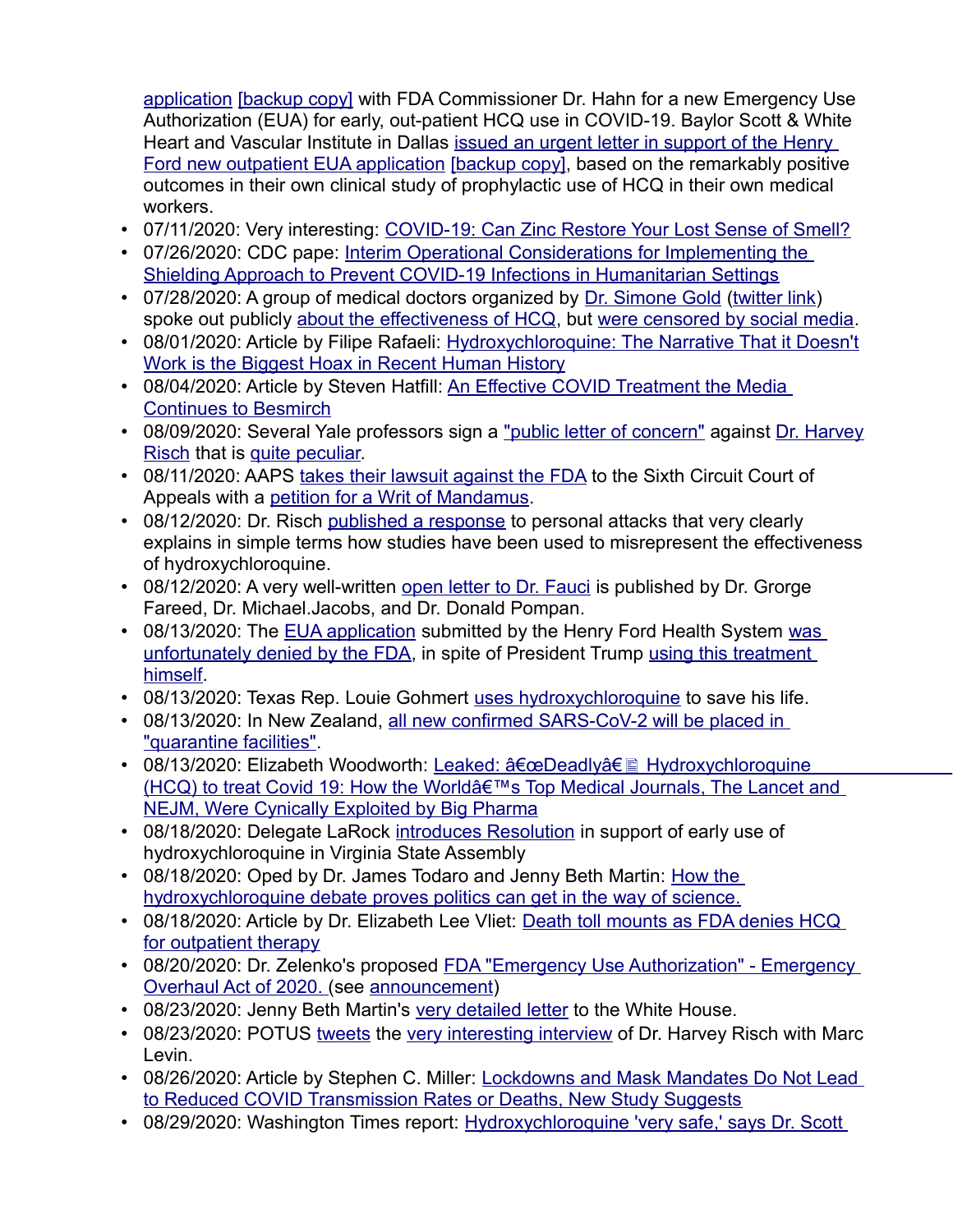Atlas; blasts ['garbage' medical studies.](https://uncoverdc.com/2020/09/14/an-open-letter-to-president-trump/)

- 09/14/2020: Open letter to President Trump by Daniel Bobinski
- 09/14/2020: University of Pittsburg scientists discover tiny antibody component that is highly effective in preventing and treating SARS-CoV-2 infection in animal models
- 09/16/2020: **[Extremely important and vital article by Dr. Elizabeth Lee Vliet:](https://aapsonline.org/surviving-covid-19-a-new-model-to-stop-deaths-of-lives-and-businesses/) Surviving COVID-19: A New Model to Stop Deaths of Lives and Businesses**
- 09/18/2020: In Australia, where life-saving HCQ i[s still banned from SARS-CoV-2](https://www.zerohedge.com/political/australia-push-new-measure-detain-conspiracy-theorists)  [patients, a new tyrannical law has bee](https://www.zerohedge.com/political/australia-push-new-measure-detain-conspiracy-theorists)n enacted: Australia Pushes New Measure To Detain COVID "Conspiracy Theorists"
- [09/21/2020: A](https://aapsonline.org/lessons-from-the-9-month-covid-emergency/)rticle by Jane M. Orient, M.D.: "Lessons from the 9-Month COVID 'Emergency'"
- 09/24/2020: This is an interesting variation of the MATH+ protocol, for hospitalized [patients: Advent Health Ocala's ICAM](https://www.trialsitenews.com/advent-health-ocalas-icam-protocol-takes-on-covid-19-clinician-drives-real-world-evidence-breakthrough/) Protocol Takes on COVID-19: Clinician Drives Real World [Evidence & B](https://aapsonline.org/mask-facts/)reakt[hrough](https://aapsonline.org/)
- 09/26/2020: Mask Facts by the Association of American P[hysicians and Surgeons](https://hcqwhitepaper.com/)
- 09/27/2020: New white paper by The Economic Standard: "Hydroxychloroquine and [the burden](https://hcqwhitepaper.com/) of proof: An Urgent Call to Depoliticize Medicine in the COVID-19 Pandemic"
- 09/30/2020: New research preprint by Dr. Harvey Risch et al: "Randomized Controlled [Trials of Early Ambulatory Hydroxychloroqu](https://doi.org/10.1101/2020.09.30.20204693)ine in the Prevention of COVID-19 Infection, Hospitalization, [and Death: Meta-Analysis"](https://gbdeclaration.org/)
- 10/04/2020: The Great Barrington Decl[aration](https://www.thedailybeast.com/rudy-giuliani-reveals-hes-taking-hydroxychloroquine-to-fend-off-covid-19)
- [10/07/2020: Article by Justin Baragona: Rud](https://www.thedailybeast.com/rudy-giuliani-reveals-hes-taking-hydroxychloroquine-to-fend-off-covid-19)y Giuliani Reveals Hess Taking Hydroxychloroquine t[o Fend Of](ttps://www.youtube.com/watch?v=HZrknfwPxN4)[f COVID-19](https://www.bitchute.com/video/oapdeyUwVwCZ/)
- [10/11/2020: Excellent interview](https://www.youtube.com/channel/UC08HnNN2GOa9HpLkQNt1i-w) (bitchute backup) of Dr. Zelenko and Dr. Risch by Barry Shaw of "The View from Israel"
- 10/13/2020: Article from Dr. Joseph Ladapo and Dr. Harvey Risch on their metastudy: [Let's all be honest about hydr](https://www.nydailynews.com/opinion/ny-oped-lets-all-be-honest-about-hydroxychloroquine-20201013-5j5q4i23qvfuzos4jh7ztc3usa-story.html)oxychloroquine: Evidence is more positive than many in the medical community a[dmit](https://aapsonline.org/)
- [10/13/2020: Article by the Association of American Physicians](https://aapsonline.org/fda-can-provide-no-justification-for-warnings-on-hydroxychloroquine/) and Surgeons: FDA Can Provide No Justification for Warnings on Hydr[oxychloroquine](https://aapsonline.org/america-there-is-hope-and-help-for-treating-covid-19-at-home/)
- [10/13/2020: Article by Dr. Eliz](https://aapsonline.org/america-there-is-hope-and-help-for-treating-covid-19-at-home/)abeth Lee Vliet: America, There is Hope and Help for Treating COVID-19 at Home
- [10/15/2020: Article by D](https://www.frontpagemag.com/fpm/2020/10/coronavirus-experts-were-wrong-now-they-need-daniel-greenfield/)aniel Greenfield: The Coronavirus Experts Were Wrong, Now They Need Scapegoats
- [10/19/2020:](https://www.israelnationalnews.com/News/News.aspx/289409) **Dr. Zelenko's oped published in Israel National Post:** Choose Truth and Choose Life
- [10/20/2020: Reuters](https://www.reuters.com/article/us-health-coronavirus-science-idUSKBN26N3F1) on HCQ: Maybe too soon to rule out hydroxychloroquine; tricking the immune system
- 10/21/2020: Zelenko protocol discussed in Aus[tralian parliament](https://communalnews.com/the-big-lie-covering-up-the-truth-about-corona/)
- [10/23/2020: Ar](https://communalnews.com/the-big-lie-covering-up-the-truth-about-corona/)ticle by Rabbi Davi[d Wexelman: The B](https://doi.org/10.1016/j.ijantimicag.2020.106214)ig Lie [Covering Up the](https://faculty.utrgv.edu/eleftherios.gkioulekas/zelenko/Zelenko-press-release-October.pdf) Truth About Corona
- 10/26/2020: **Dr. Zelen[ko's paper is now published. See the press release](https://theeconomicstandard.com/how-to-hijack-a-randomized-trial-in-a-few-easy-steps/).**
- 10/27/2020: Erik Saas: How to hijack a [randomized trial in a few easy steps](https://www.trialsitenews.com/what-is-the-zelenko-protocol-and-is-it-relevant-to-helping-prevent-covid-19-hospitalization/)
- [10/30/2020: Article from TrialSiteNews: What is](https://www.trialsitenews.com/what-is-the-zelenko-protocol-and-is-it-relevant-to-helping-prevent-covid-19-hospitalization/) the Zelenko Protocol and is it Relevant to Helping Prevent COVID-1[9 Hospitalization?](https://www.zerohedge.com/medical/anti-lockdown-epidemiologist-intimidated-shamed-contagion-hatred-and-hysteria)
- [11/01/2020: From Zerohdge: Anti-L](https://www.zerohedge.com/medical/anti-lockdown-epidemiologist-intimidated-shamed-contagion-hatred-and-hysteria)ockdown Epidemiologist Intimidated, Shamed By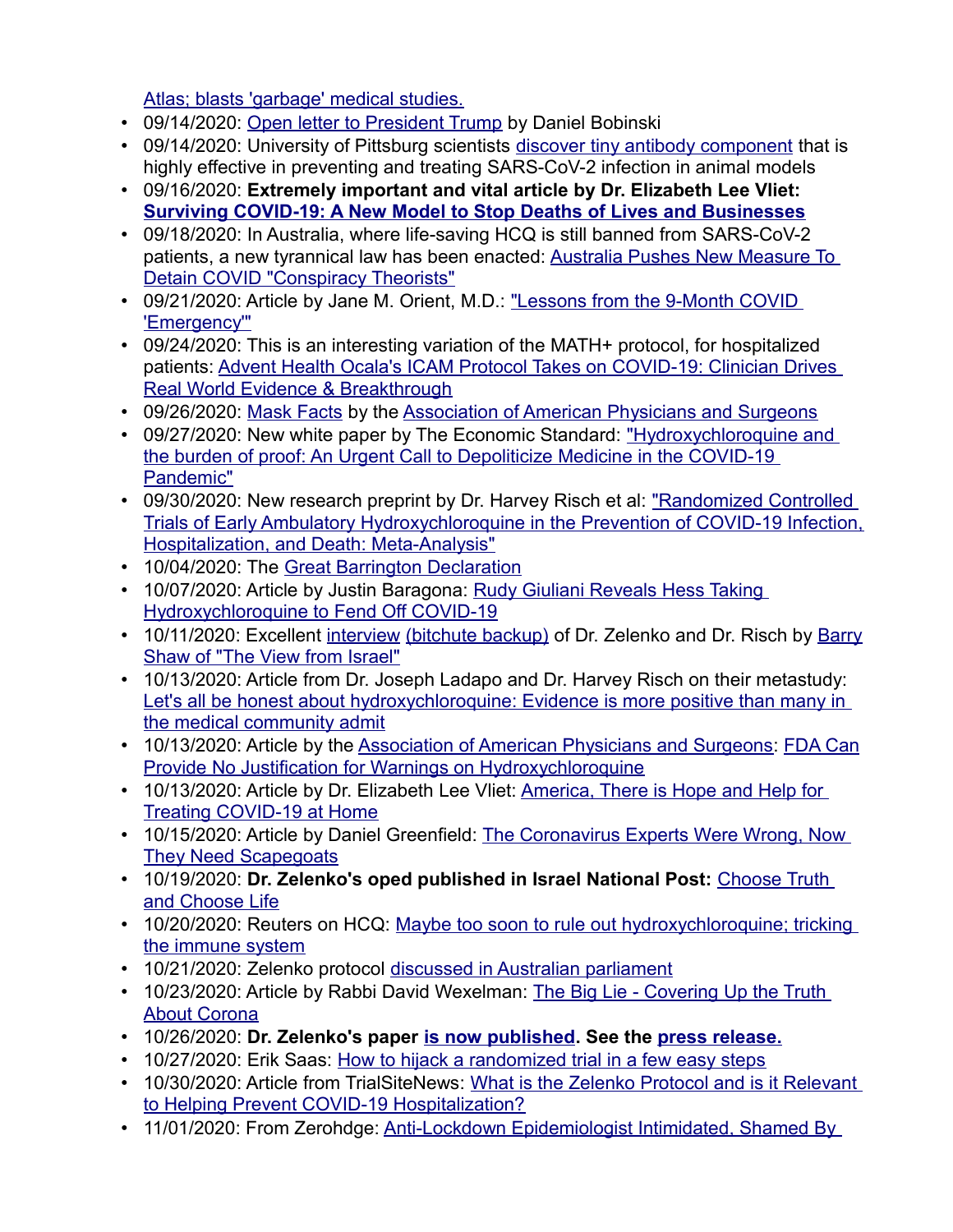Contagion Of Hatred And Hysteria

- [11/14/2020](https://www.washingtontimes.com/news/2020/nov/14/dont-follow-europes-lockdown-model-on-covid-19/): Article by Dr. Simone Gold: Don't follow Europe's lockdown model on COVID-19
- 11/19/2020: **U.S. Senate Com[mittee on Homeland Security & Governmental](https://www.hsgac.senate.gov/hearings/early-outpatient-treatment-an-essential-part-of-a-covid-19-solution)  [Affairs to hold hear](https://www.hsgac.senate.gov/hearings/early-outpatient-treatment-an-essential-part-of-a-covid-19-solution)ing titled: Early Outpatient Treatment: An Essential Part of a COVID-19 Solutio[n](https://aapsonline.org/covid-19-no-right-to-try-treatment/)**
- 11/23/2020: Article: COVID-19: No [Right to Try Treatment?](https://www.wsj.com/articles/too-much-caution-is-killing-covid-patients-11606238928)
- 11/24/2020: Article by Dr. Ladapo: "To[o Much Caution Is Killing Covid Patients"](https://www.rt.com/op-ed/507937-covid-pcr-test-fail/)
- [11/27/2021: Article by Peter Andrews: Landmark legal ruling](https://www.rt.com/op-ed/507937-covid-pcr-test-fail/) finds that Covid tests are not fit for purpose. [So what do the MSM do? They ignore it](https://backtojerusalem.com/indias-most-dense-slum-shouldve-been-destroyed-by-covid-19-it-wasnt-why-dont-be-mad-at-the-reason/)
- [11/29/2020: Article: India's Most Dense Slum](https://backtojerusalem.com/indias-most-dense-slum-shouldve-been-destroyed-by-covid-19-it-wasnt-why-dont-be-mad-at-the-reason/) Should've been Destroyed by COVID-19. It Wasn't. Why? Do[n't Be Mad at the Reason](https://www.skynews.com.au/details/_6212859932001)
- [11/29/2020: Article](https://www.skynews.com.au/details/_6212859932001): "Only a one in 17 billion chance hydroxychloroquine doesn't work": medical professor
- 12/02/2020: Article by Dr. Marilyn [M. Singleton: Expert Is a Four-letter Word](https://www.naturalnews.com/2020-12-09-media-ignores-two-deaths-pfizer-covid19-vaccine.html)
- [12/09/2020: Article by Ethan](https://www.naturalnews.com/2020-12-09-media-ignores-two-deaths-pfizer-covid19-vaccine.html) Huff: "American media ignores two deaths caused by Pfizer's COVID-19 [vaccine"](https://www.ansa.it/canale_saluteebenessere/notizie/sanita/2020/12/11/consiglio-stato-si-a-uso-idrossiclorachina-per-cura-covid_d0ec3dac-4dae-40ec-8eb3-e23e002da32c.html)
- [12/11/2020: In Italy](https://www.ansa.it/canale_saluteebenessere/notizie/sanita/2020/12/11/consiglio-stato-si-a-uso-idrossiclorachina-per-cura-covid_d0ec3dac-4dae-40ec-8eb3-e23e002da32c.html): Council of State, yes to the use of hydroxychlorachine for the treatment of [Covid](https://www.thedesertreview.com/news/dr-george-fareed-and-dr-brian-tyson-share-hcq-protocol/article_7728815e-3ca2-11eb-8a08-7b4b0156c181.html)
- 12/12/2020: **Dr. George Fareed and Dr. Bria[n Tyson share early treatment protocol](https://www.naturalblaze.com/2020/12/miraculous-early-covid-treatments-potentially-stop-covid19-deaths-and-end-need-for-risky-vaccines.html)**
- [12/13/2020: Article by Laraine Abbey-Katzev: "Miraculous Early COVI](https://www.naturalblaze.com/2020/12/miraculous-early-covid-treatments-potentially-stop-covid19-deaths-and-end-need-for-risky-vaccines.html)D Treatments Potentially Stop COVID19 Deaths a[nd End Need for Risky Vaccines"](https://filiperafaeli.substack.com/p/yes-hydroxychloroquine-is-scientifically)
- [12/14/2020: Article](https://filiperafaeli.substack.com/p/yes-hydroxychloroquine-is-scientifically) by Filipe Rafaeli: "Yes, hydroxychloroquine is scientifically proven against CO[VID-19"](https://home-tricks.info/2020/12/16/pfizer-ceo-albert-bourla-says-he-will-not-get-the-vaccine-for-now-that-is?fbclid=IwAR06aqe09XZHlMqnPFktbyZX9eJyNN_IpQQhi6YBYqRcly-6lpfsAR82Evg)
- [12/14/2](https://home-tricks.info/2020/12/16/pfizer-ceo-albert-bourla-says-he-will-not-get-the-vaccine-for-now-that-is?fbclid=IwAR06aqe09XZHlMqnPFktbyZX9eJyNN_IpQQhi6YBYqRcly-6lpfsAR82Evg)020: Pfizer CEO Albert Bourla Says He Will NOT Get the Vaccine For Now, That Is
- [12/14/2020: Article by Aaron Re](https://www.jpost.com/health-science/cats-recover-from-covid-19-very-quickly-scientists-want-to-find-out-why-652102)ich: "Cats recover from COVID-19 very quickly, scientists want to fin[d out why"](https://www.reuters.com/article/idUSKBN28Q2LC?fbclid=IwAR3n_oPxEL78PNkzCmKaUWCAT3DvDLErdpC319d4ozrYqlX9nNJ7Et6WdEM)
- [12/16/20](https://www.reuters.com/article/idUSKBN28Q2LC?fbclid=IwAR3n_oPxEL78PNkzCmKaUWCAT3DvDLErdpC319d4ozrYqlX9nNJ7Et6WdEM)20: Reuters: Al[askan has allergic reaction after getting Pfizer](https://www.cdc.gov/vaccines/acip/meetings/downloads/slides-2020-12/slides-12-19/05-COVID-CLARK.pdf)'[s COVID-19](https://www.cdc.gov/vaccines/acip/meetings/downloads/slides-2020-12/slides-12-19/05-COVID-CLARK.pdf)  vaccine
- 12/19/2020: From CDC: Anaphylaxis Foll[owing m-RNA COVID-19 Vaccine Receipt](https://www.sciencemag.org/news/2020/12/suspicions-grow-nanoparticles-pfizer-s-covid-19-vaccine-trigger-rare-allergic-reactions)
- [12/21/2020: Article by Science Magazine: Suspicions gro](https://www.sciencemag.org/news/2020/12/suspicions-grow-nanoparticles-pfizer-s-covid-19-vaccine-trigger-rare-allergic-reactions)w that nanoparticles in Pfizer's COVID-19 vacci[ne trigger rare allergic reactions](https://techstartups.com/2020/12/23/twitter-suspended-account-jewish-doctor-zev-zelenko-suggested-people-dont-need-vaccine-virus-99-99-survival-rate/)
- 12/23/2020: Censorship: Twitter suspended the account of Jewish Doctor Zev Zelenko after he suggested people don't need t[ake vaccine for a virus with 99.99% survival rate](https://sharylattkisson.com/2020/12/cdc-more-than-5000-covid-19-vaccine-recipients-have-reportedly-suffered-health-impact-event/)
- [12/24/2020: Article by Sharyl Attkisson: CDC: More than 5](https://sharylattkisson.com/2020/12/cdc-more-than-5000-covid-19-vaccine-recipients-have-reportedly-suffered-health-impact-event/),000 COVID-19 vaccine recipients have reportedly suf[fered "health imp](https://www.vladimirzelenkomd.com/)act event"
- 12/25/2020: **Dr. Zelenko has a ne[w website.](https://www.zerohedge.com/medical/scientists-scramble-identify-culprit-behind-covid-vaccine-allergic-reactions)**
- [12/26/2020: Article by Zero](https://www.zerohedge.com/medical/scientists-scramble-identify-culprit-behind-covid-vaccine-allergic-reactions)hedge: Scientists Scramble To Identify Culprit Behind Covid Vaccine Alle[rgic Reactions](https://rcm.imrpress.com/EN/Y2020/V21/I4/517)
- 12/30/2020: **[New major paper by Dr. McCullough and frontlin](https://aapsonline.org/stem-the-tide-of-covid-hospitalizations-deaths/)e doctors. AAPS reports: Stem the Tide of COVID [Hospitalizations & Deaths](https://www.rt.com/russia/511116-world-first-covid19-antidote/)**
- [12/30/2020: Article by Jonny Tickle: Russia is developing world's first C](https://www.rt.com/russia/511116-world-first-covid19-antidote/)ovid-19 antidote, preclinical studies show [drug effectiveness of more than 99%](https://theeconomicstandard.com/docs-urge-early-outpatient-treatment-for-covid-19/)
- 01/01/2021: Economic [Standard: Docs urge early outpatient treatment for COVID-19](https://reclaimthenet.org/ivermectin-twitter-blocks-medical-journal/)
- [01/02/2021: Interesting: Twitter blocks medica](https://reclaimthenet.org/ivermectin-twitter-blocks-medical-journal/)l journal after it published a positive study on Ivermectin treatment for co[ronavirus](https://www.thegatewaypundit.com/2021/01/new-york-state-democrat-lawmaker-propose-bill-detain-disease-carriers-governor-deems-dangerous-public-health/)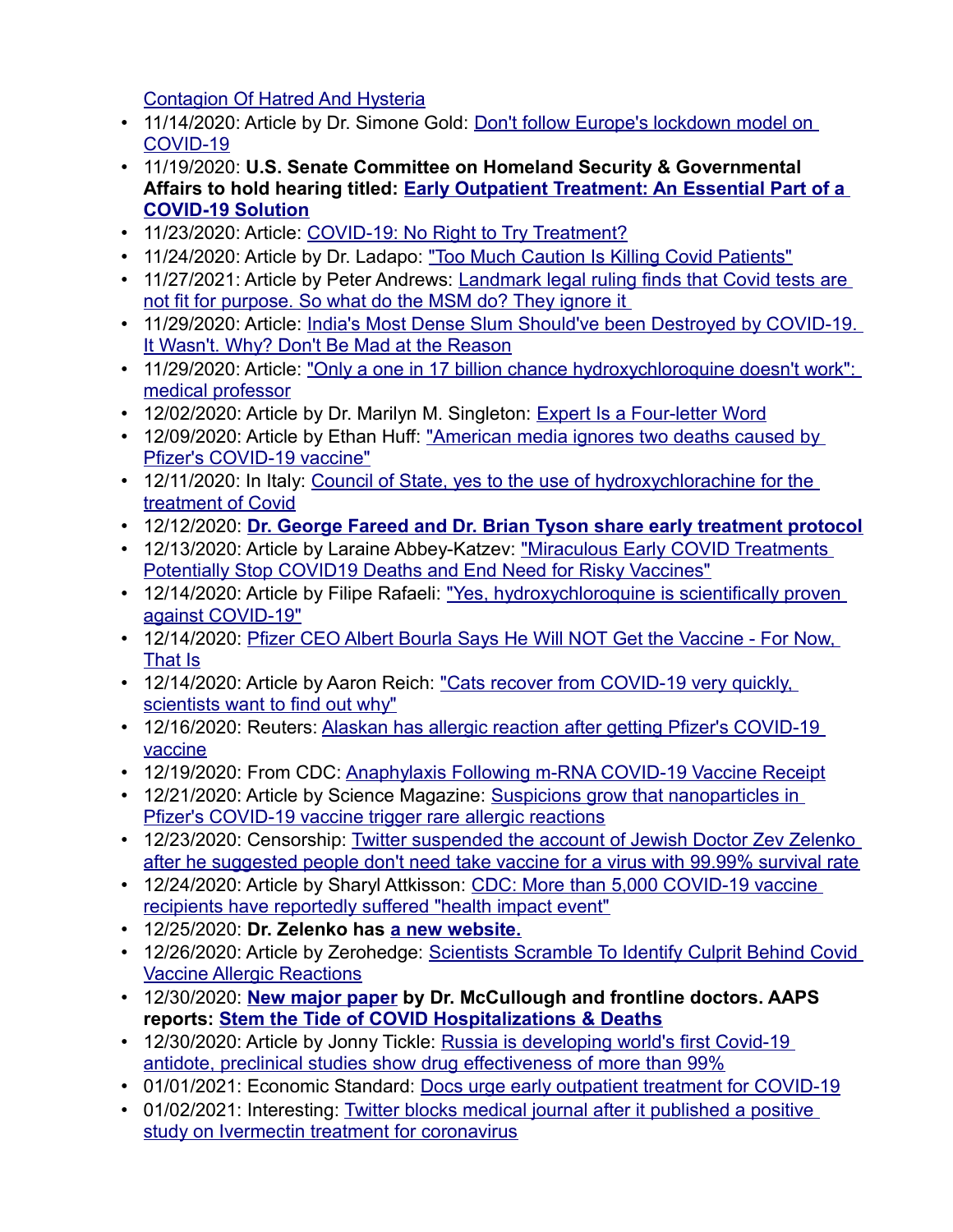- [01/02/2021: Article by Cristina Laila: New York State Democrat Lawmaker Proposes](https://www.thegatewaypundit.com/2021/01/new-york-state-democrat-lawmaker-propose-bill-detain-disease-carriers-governor-deems-dangerous-public-health/)  Bill to Detain "Disease Carriers" the [Governor Deems "Dangerous to the Public Health"](https://prepareforchange.net/2021/01/03/cures-for-covid-19-confirmed-by-medical-experts/)
- [01/03/20](https://prepareforchange.net/2021/01/03/cures-for-covid-19-confirmed-by-medical-experts/)21: Article by Derek Knauss: CURES for COVID-19, Confirmed by Medical **Experts**
- 01/04/2021: **[Article by Brent Hamachek](https://humanevents.com/2021/01/04/twitter-silenced-dr-zelenko-here-is-what-they-do-not-want-you-to-know/): "Twitter Silenced Dr. Zelenko: Here is What They Do Not Want You t[o Know"](https://www.zerohedge.com/covid-19/portuguese-nurse-dies-suddenly-after-receiving-covid-vaccine)**
- [01/05/2021: Zer](https://www.zerohedge.com/covid-19/portuguese-nurse-dies-suddenly-after-receiving-covid-vaccine)ohedg[e reports: Portuguese Nurse Dies Suddenly After Receivi](https://apnews.com/article/coronavirus-vaccine-health-workers-676e03a99badfd5ce3a6cfafe383f6af)ng COVID Vaccine
- 01/08/2021: AP News: Vaccine rollout hit[s snag as health workers balk at shots](https://www.news-medical.net/news/20210113/Could-fenofibrate-be-an-effective-antiviral-against-SARS-CoV-2.aspx)
- [01/13/2021:](https://www.news-medical.net/news/20210113/Could-fenofibrate-be-an-effective-antiviral-against-SARS-CoV-2.aspx) **Article by Dr. Liji Th[omas: "Could fenofibrate be an effective antiviral](https://www.israelnationalnews.com/News/Flash.aspx/529253)  against SARS-CoV-2?"**
- [01/18/2021: Israel N](https://www.israelnationalnews.com/News/Flash.aspx/529253)ational New[s: Helsinki to declare Pfizer performing unauthorized](https://deadline.com/2021/01/another-new-covid-19-variant-in-l-a-vaccine-resistant-denmark-1234675834/)  human experiment
- [01/18/2021: Article by Tom Tapp: Another New Covid-19 Variant Discovered In L.A](https://deadline.com/2021/01/another-new-covid-19-variant-in-l-a-vaccine-resistant-denmark-1234675834/). Might Be Vaccine Resistant, Researcher S[ays; Strain First Identified In Denmark](https://www.thedesertreview.com/opinion/letters_to_editor/ivermectin-goes-to-court-and-the-nih-relaxes-its-prohibition/article_440b7300-59bf-11eb-b945-4f69ec28f4c0.html)
- [01/18/2021: Article by](https://www.thedesertreview.com/opinion/letters_to_editor/ivermectin-goes-to-court-and-the-nih-relaxes-its-prohibition/article_440b7300-59bf-11eb-b945-4f69ec28f4c0.html) Justus R. Hope M.D: Ivermectin goes to court and the NIH relaxes its prohibition
- 01/22/2021: Science Magaz[ine: Disgraced COVID-19 studies are still routinely cited](https://www.globaltimes.cn/page/202101/1213668.shtml)
- 01/23/2021: **[Global Times: Beijing](https://www.globaltimes.cn/page/202101/1213668.shtml) te[sts for COVID-19 using anal swabs, where](https://www.lifesitenews.com/news/youtube-bans-frontline-doctors-speech-criticizing-experimental-agent-covid-vaccine)  virus may survive longer: experts**
- [01/25/2021: Article by Raymond Wolfe: YouTub](https://www.lifesitenews.com/news/youtube-bans-frontline-doctors-speech-criticizing-experimental-agent-covid-vaccine)e bans Frontline Doctors speech criticizing 'experimental agent' CO[VID vaccine](https://nypost.com/2021/01/26/pregnant-women-should-avoid-moderna-covid-19-vaccine-who/)
- [01/26/2021: From New Y](https://nypost.com/2021/01/26/pregnant-women-should-avoid-moderna-covid-19-vaccine-who/)ork Post: Moderna COVID-19 vaccine should not be used on pregnant women: WHO
- [01/26/2021: Cen](https://reclaimthenet.org/youtube-500000-videos-removed-covid-rules/)sorship: [YouTube has now removed over 500,000 videos under](https://aapsonline.org/covid-19-disease-hitting-a-brick-wall-in-mexico-city/) its COVID-19 rules
- 01/27/2021: From AAPS: COVI[D-19: Disease Hitting a Brick Wall in Mexico City](https://www.thegatewaypundit.com/2021/01/440000-americans-dead-facebook-american-journal-medicine-admit-stand-hcq-wrong-people-prosecuted/)
- [01/28/2021: Article by Jim Hoft: After 440,000 Americans are Dead F](https://www.thegatewaypundit.com/2021/01/440000-americans-dead-facebook-american-journal-medicine-admit-stand-hcq-wrong-people-prosecuted/)acebook and American Journal of Medicine [Admit Their Stand on HCQ was Wrong](https://www.aestheticsadvisor.com/2021/01/quercetin-and-zinc-zelenko-treatment.html)
- 01/29/2021: Aesthetic Advisor: Querceti[n and Zinc: Zelenko Treatment Protocol](https://www.blacklistednews.com/article/79130/longterm-mask-use-may-contribute-to-advanced-stage-lung-cancer-study.html)
- [01/29/2021: Article by Phillip Schneider: Lon](https://www.blacklistednews.com/article/79130/longterm-mask-use-may-contribute-to-advanced-stage-lung-cancer-study.html)g-T[erm Mask Use May Contribute to](https://www.lifesitenews.com/opinion/cardiothoracic-surgeon-warns-fda-pfizer-on-immunological-danger-of-covid-vaccines-in-recently-convalescent-and-asymptomatic-carriers)  Advanced Stage Lung Cancer, Study Finds
- [01/29/2021: Oped by Dr. Hooman Noorchashm: Cardiothoracic surgeon warns FDA,](https://www.lifesitenews.com/opinion/cardiothoracic-surgeon-warns-fda-pfizer-on-immunological-danger-of-covid-vaccines-in-recently-convalescent-and-asymptomatic-carriers)  [Pfizer on immunologic](https://www.lifesitenews.com/opinion/cardiothoracic-surgeon-warns-fda-pfizer-on-immunological-danger-of-covid-vaccines-in-recently-convalescent-and-asymptomatic-carriers)[al danger of COVID vaccines in recently convalescent and](https://www.oann.com/peer-reviewed-journal-reports-hydroxychloroquine-can-reduce-mortality-rates-in-covid-19-patients/)  asymptomatic carriers
- [01/30/2021: OANN: Peer-reviewed jo](https://www.oann.com/peer-reviewed-journal-reports-hydroxychloroquine-can-reduce-mortality-rates-in-covid-19-patients/)[urnal reports hydroxychloroquine can reduce](https://bigleaguepolitics.com/youtube-deletes-testimony-of-doctors-refuting-covid-19-hysteria-from-senators-page/)  mortality rates in COVID-19 patients
- [01/30/2021: Article by Shane Trejo: YouTu](https://bigleaguepolitics.com/youtube-deletes-testimony-of-doctors-refuting-covid-19-hysteria-from-senators-page/)be Deletes Testimony of Doctors Refuting COVID-19 Hysteria From Sena[tor's Page](https://www.aier.org/article/the-catastrophic-impact-of-covid-forced-societal-lockdowns/)
- [01/30/2021:](https://www.aier.org/article/the-catastrophic-impact-of-covid-forced-societal-lockdowns/) Paul E. Alexander: The Catastrophic Impact of Covid Forced Societal **Lockdowns**
- [01/31/2021: Schrodinger's Fauci experiment: Dr.](https://www.thegatewaypundit.com/2021/01/dr-fauci-backtracks-wearing-multiple-face-masks-pushing-just-one-week-ago/) Fauci Backtracks on Wearing Multiple Face Masks [After Pushing It Just One Week Ago](https://oversightboard.com/news/325131635492891-oversight-board-overturns-facebook-decision-case-2020-006-fb-fbr/?ref=shareable)
- 01/31/2021: Oversight Board overturns [Facebook decision: Case 2020-006-FB-FBR](https://www.lifesitenews.com/news/at-least-273-deaths-9845-adverse-events-after-covid-vaccination-so-far-cdc-data)
- [02/01/2021: Article by Raymond Wolfe: At least 27](https://www.lifesitenews.com/news/at-least-273-deaths-9845-adverse-events-after-covid-vaccination-so-far-cdc-data)3 deaths, 9,845 adverse events in the US after COVID vaccination so far: C[DC data](https://www.naturalnews.com/2021-02-04-19-year-old-hospitalized-after-second-dose-coronavirus-vaccine.html)
- [02/04/2021: Article by Lance D Johnson: It's not just](https://www.naturalnews.com/2021-02-04-19-year-old-hospitalized-after-second-dose-coronavirus-vaccine.html) the elderly: 19-year-old in hospital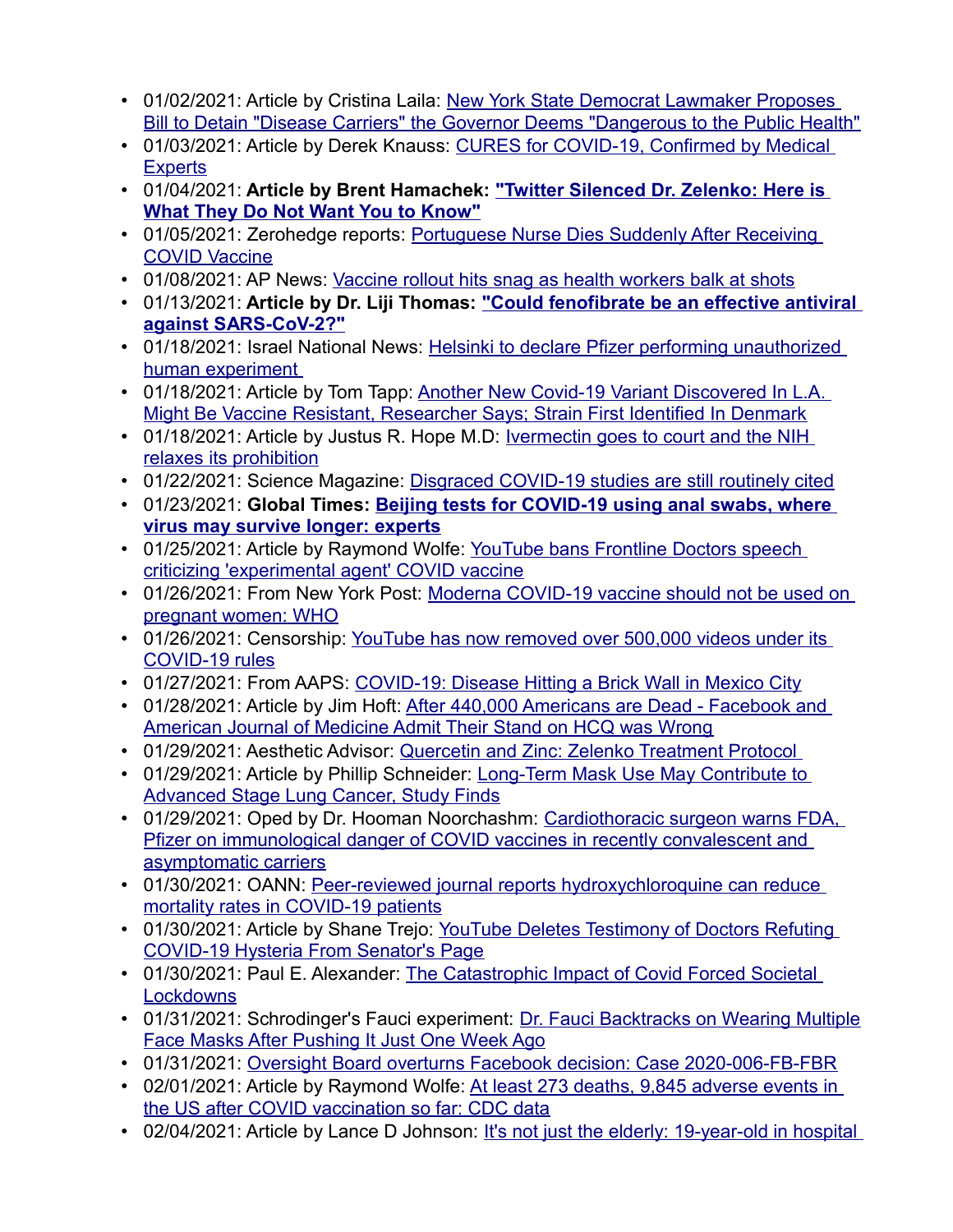ICU after second dose of Pfi[zer coronavirus vaccine](https://indianexpress.com/article/explained/why-has-pfizers-vaccine-application-for-india-been-turned-down-for-now-7176040/)

- [02/05/2021: Indian Express](https://indianexpress.com/article/explained/why-has-pfizers-vaccine-application-for-india-been-turned-down-for-now-7176040/): Explai[ned: Why has Pfizer](https://theeconomicstandard.com/covid-19-treatment-options/)'s vaccine application for India been turned down for now?
- [02/09/2021:](https://theeconomicstandard.com/covid-19-treatment-options/) **Economic Standard: Growing Evidence Shows COVID-19 Treatments Are Working**
- 02/11/2021: Paul E. Alexander: Masking: A [Careful Review of the Evidence](https://www.americanthinker.com/articles/2021/02/a_doctors_view_about_the_new_mrna_vaccines.html)
- [02/15/2021: Artic](https://www.americanthinker.com/articles/2021/02/a_doctors_view_about_the_new_mrna_vaccines.html)le by Thomas T. Siler, M.D.: A Doctor's View About the New mRNA Vaccines
- 02/18/2021: **Interesting report on a L-Lysine protocol[. Note that links are b](https://www.researchgate.net/publication/344210822_Lysine_Therapy_for_SARS-CoV-2)roken, [but work if you](https://www.ncbi.nlm.nih.gov/pmc/articles/PMC7641537/pdf/main.pdf) manually enter URLs. Paper preprint is on ResearchGate. Also  [see this paper.](https://www.ncbi.nlm.nih.gov/pmc/articles/PMC7641537/pdf/main.pdf)**
- [02/19/2021: From Jerusa](https://www.ncbi.nlm.nih.gov/pmc/articles/PMC7641537/pdf/main.pdf)[lem Post \(note: the HCQ bashing is fake news but](https://www.jpost.com/health-science/five-israeli-companies-fighting-for-a-covid-19-cure-659456) the article is otherwise interesting): "Five I[sraelis teams fighting for a COVID-19 cure"](https://www.aier.org/article/school-closure-a-careful-review-of-the-evidence/)
- 02/19/2021: Paul E. Alexander: School Closure: [A Careful Review of the Evidence](https://dawsoncountyjournal.com/blog/2021/02/21/ny-doctor-proved-everyone-wrong-about-hydroxychloroquine/)
- [02/21/2021: Dr. Mercola Inte](https://dawsoncountyjournal.com/blog/2021/02/21/ny-doctor-proved-everyone-wrong-about-hydroxychloroquine/)rviews the Experts: "NY Doctor Proved Everyone Wrong About Hydroxychloroquine"
- [02/22/2021: Article by Jeanne Smits: France conside](https://www.lifesitenews.com/news/france-considers-slowing-vaccine-rollout-for-hospital-staff-with-many-unable-to-work-following-jab)rs slowing vaccine rollout for hospital staff, with many unable t[o work following jab](https://www.statnews.com/2021/02/23/federal-law-prohibits-employers-and-others-from-requiring-vaccination-with-a-covid-19-vaccine-distributed-under-an-eua/)
- [02/23/2021: Article by Aaron Siri: "Federal law prohibits employers and o](https://www.statnews.com/2021/02/23/federal-law-prohibits-employers-and-others-from-requiring-vaccination-with-a-covid-19-vaccine-distributed-under-an-eua/)thers from requiring vaccination w[ith a Covid-19 vaccine distributed under an EUA"](https://greatgameindia.com/pfizer-demanding-military-bases-vaccines/)
- [02/25/2021: Not satire: Pfizer Demanding Bank](https://greatgameindia.com/pfizer-demanding-military-bases-vaccines/) Reserves, Military Bases And Embassy Buildings As Collateral For [COVID-19 Vaccines](https://gilad.online/writings/2021/2/27/hot-off-the-press-pfizer-ceo-albert-bourla-admits-israel-is-the-worlds-labnbsp)
- [02/27/20](https://gilad.online/writings/2021/2/27/hot-off-the-press-pfizer-ceo-albert-bourla-admits-israel-is-the-worlds-labnbsp)21: Gilad Atzmon: Pfizer CEO Albert Bourla admits Israel is the 'world's lab.'
- 03/01/2021: Dr. Pranit Desai, Mr. [Preetam Chavan, Dr. Kshipra Gharpure, Dr. Chitra](https://covexit.com/the-mystery-behind-india-success-in-flattening-the-curve/)  [Bargaje & Dr. Dhana](https://covexit.com/the-mystery-behind-india-success-in-flattening-the-curve/)njay Bakhle: The Mystery Behind India's Success in Flattening the Curve
- [03/02/2021: Article by Patrick Delaney: New Analysis: Pfizer Vaccine K](https://childrenshealthdefense.org/defender/israel-pfizer-vaccine-killed-more-elderly-than-covid/)illed †About 40 Times More Elderly Than the Disease Itself Would Have Killedâ€<sup>™</sup>
- 03/06/2021: [Paul E. Alexander: The CDCâ](https://stanfordreview.org/scott-atlas-the-last-word/)€™s Mask Mandate Study: Debunked
- 03/07/2021: **Scott Atlas: The [Last Word](https://www.aier.org/article/the-brutal-attack-on-scientific-dissent/)**
- 03/09/2021: Paul E. Alexander: [The Brutal Attack on Scientific Dissent](https://www.aier.org/article/masking-children-tragic-unscientific-and-damaging/)
- 03/10/2021: Paul E. Alexander: [Masking Children: Tragic, Unscientific, and Damaging](https://www.europeanpharmaceuticalreview.com/news/147167/proxalutamide-reduces-covid-19-mortality-risk-by-92-percent/)
- [03/11/20](https://www.europeanpharmaceuticalreview.com/news/147167/proxalutamide-reduces-covid-19-mortality-risk-by-92-percent/)21: Major breakthrough: Proxalutamide reduces COVID-19 mortality risk by 92 percent
- 03/13/2021: [Paul E. Alexander: CDC vs. Common Sense](https://dryburgh.com/richard-urso-md-needless-deaths-youtube-censorship/)
- 03/15/2021: **[Richard Urso MD Te](https://dryburgh.com/richard-urso-md-needless-deaths-youtube-censorship/)stifies to Texas [Senate HHS Committee \(Needless](https://www.lifesitenews.com/news/green-pass-puts-massive-social-pressure-on-israelis-to-take-covid-shot-or-face-discrimination) Deaths & YouTube Censorship)**
- 03/19/2021: Article by Dorothy Cummings McLean:  $\hat{\mathbf{a}} \in \hat{\mathbf{a}}$ Green Pass' puts massive social pressure on Israelis to ta[ke COVID shot or face discrimination](https://www.aier.org/article/why-are-we-vaccinating-children-against-covid-19/)
- 03/20/2021: Paul E. Alexander: Why [are We Vaccinating Children against Cov](https://theeconomicstandard.com/ivermectin-wins-landmark-court-battle/)id-19?
- 03/26/2021: The Economic Sta[ndard: Ivermectin Wins Landmark Court Battle](https://dailyexpose.co.uk/2021/03/27/terrifying-8th-update-on-adverse-reactions-to-covid-vaccines-released-by-uk-government/)
- [03/27/2021: The Daily Expose: TERRIFYING](https://dailyexpose.co.uk/2021/03/27/terrifying-8th-update-on-adverse-reactions-to-covid-vaccines-released-by-uk-government/)!  $A \epsilon^*$  8th update on Adverse Reactions to Covid Vaccines released by UK Govern[ment](https://www.lifesitenews.com/news/biden-regime-is-working-with-private-companies-to-develop-covid-19-vaccine-passports)
- [03/29/2021: Article by Raymond Wolfe: Biden regime is work](https://www.lifesitenews.com/news/biden-regime-is-working-with-private-companies-to-develop-covid-19-vaccine-passports)ing with private companies to develop COVID-19 †vaccine passportsâ€<sup>™</sup>
- [03/28/2021: Article by Brian Shilhavy:](https://healthimpactnews.com/2021/north-carolina-college-professor-dead-after-johnson-and-johnson-covid-shot/) **North Carolina College Professor DEAD After**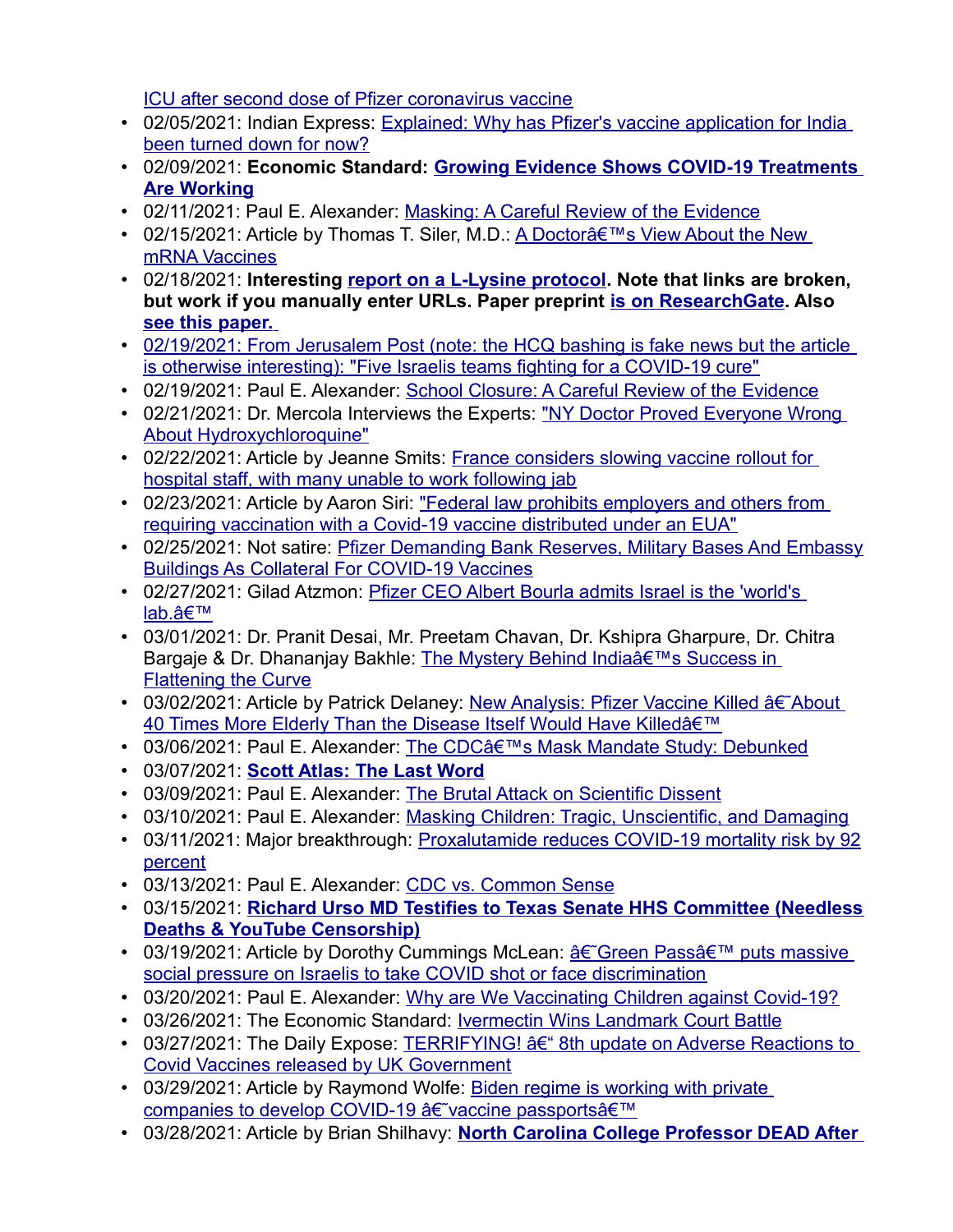#### **Johnson and Johnson COVID [Shot \(see links, for many more\)](https://www.thegatewaypundit.com/2021/03/exclusive-per-cdc-data-nearly-twice-many-vaccine-related-deaths-far-2021-1755-vaccine-deaths-past-decade-994/)**

- [03/29/2021: Article by Joe Hoft: Per the CDC There Are Nearly Twice As Many Vaccine](https://www.thegatewaypundit.com/2021/03/exclusive-per-cdc-data-nearly-twice-many-vaccine-related-deaths-far-2021-1755-vaccine-deaths-past-decade-994/) [Relate](https://www.thegatewaypundit.com/2021/03/exclusive-per-cdc-data-nearly-twice-many-vaccine-related-deaths-far-2021-1755-vaccine-deaths-past-decade-994/)d Deaths SO FAR in 2021 (1,755) Than All the Vaccine Deaths this Past Decade (994)
- [03/30/2021: NBC](https://www.nbcmiami.com/news/local/florida-governor-to-forbid-vaccine-passports-with-executive-order/2416606/) Miami: Florida Governor to Forbid  $\hat{a}\hat{\epsilon}$  Vaccine Passports' With Executive Order
- 03/30/2021: Article by Nick Corbishley: I[t's Time To Talk About Ivermectin](https://humanevents.com/2021/03/31/heres-why-americans-need-to-be-more-skeptical-about-covid-19-information/)
- [03/31/2021: Article by Brent Hamachek](https://humanevents.com/2021/03/31/heres-why-americans-need-to-be-more-skeptical-about-covid-19-information/): Here's Why Americans Need to Be More Skeptical About COVID-19 Info[rmation](https://www.aier.org/article/why-we-must-not-be-forced-into-vaccinating-our-children-from-covid-beware/)
- [03/31/2021: P](https://www.aier.org/article/why-we-must-not-be-forced-into-vaccinating-our-children-from-covid-beware/)aul E. Alexander: We Must Not Be Forced Into Vaccinating Our Children From COVID
- [04/05/20](https://www.deconstructingconventional.com/post/18-reason-i-won-t-be-getting-a-covid-vaccine)21: **Article by Christian Elliot: 18 Reasons I Won't Be Getting a Covid Vaccine**
- 04/06/2021: Paul E. Alexander: If You H[ad Covid, Do You Need the Vaccine?](https://www.aier.org/article/youtube-censors-florida-governor-desantis-and-his-science-advisors/)
- [04/07/2021: Article by Jeff](https://www.aier.org/article/youtube-censors-florida-governor-desantis-and-his-science-advisors/)re[y A. Tucker:](https://www.bitchute.com/video/ZRyQq5LxDIR2/) Y[ouTube Censor](https://banned.video/watch?id=606f28b15ee3b310e61c58f6)s Florida Governor DeSantis and His Science Advisors -- bitchute lin[k -- banned.video](https://www.lifesitenews.com/news/exclusive-former-pfizer-vp-your-government-is-lying-to-you-in-a-way-that-could-lead-to-your-death)
- [04/07/2021: Article by Patrick Delaney: Former Pfi](https://www.lifesitenews.com/news/exclusive-former-pfizer-vp-your-government-is-lying-to-you-in-a-way-that-could-lead-to-your-death)zer VP:  $a \in Y$ our government is lying to you in a way that could lead to your death. a€™
- [04/08/2021: Article by Megan Redshaw: Scie](https://www.lifesitenews.com/news/scientists-challenge-health-officials-on-vaccinating-people-who-already-had-covid)ntists challenge health officials on vaccinating people who already [had COVID](https://www.aier.org/article/the-dangers-of-masks/)
- 04/09/2021: [Paul E. Alexander: The Dangers of Masks](https://greatgameindia.com/mrna-vaccines-degenerate-brain-prion/)
- [04/10/2021: Shocking Study Reveals mRNA](https://greatgameindia.com/mrna-vaccines-degenerate-brain-prion/) COVID-19 Vaccines May Progressively Degenerate Your Brain From Prion Dise[ase](https://www.naturalnews.com/2021-04-11-vaccine-passports-were-the-plan-all-along-lockdowns.html)
- [04/11/2021: Article by Lance D Johnson: V](https://www.naturalnews.com/2021-04-11-vaccine-passports-were-the-plan-all-along-lockdowns.html)accine Passports were the secret plan behind the totalitarian lockdown[s all along](https://www.wsj.com/articles/investigate-good-existing-covid-therapies-11618165926)
- 04/11/2021: Wall Street Journal: Investigate Good, Existing Covid Therapies
- 04/11/2021: **Never surrender the 1st Amendment. In Canada, science deniers of prophyl[actic HCQ and ivermectin protocols unleash religious persecution in](https://therightscoop.com/jailed-the-pastor-stormed-the-church-fenced-it-off-now-dozens-of-covid-troops-in-gas-masks-raid-worshippers-outside-video/)  [Canada: JAILED the pastor, STORMED the church, FENCED i](https://therightscoop.com/jailed-the-pastor-stormed-the-church-fenced-it-off-now-dozens-of-covid-troops-in-gas-masks-raid-worshippers-outside-video/)t off, now DOZENS of Covid TROOPS in gas ma[sks raid worshippers OUTSIDE!](https://www.israelnationalnews.com/News/News.aspx/304124)**
- [04/11/20](https://www.israelnationalnews.com/News/News.aspx/304124)21: Arutz Sheva Staff: 93 Israeli doctors: Do not use Covid-19 vaccine on children
- [04/11/2021: Michael](https://www.thelastamericanvagabond.com/michael-yeadon-interview-former-pfizer-vp-speaks-out-on-dangers-of-mrna-vaccines-covid-illusion/) Yeadon Interview â f "Former Pfizer VP Speaks Out On Dangers Of mRNA Vaccines
- [04/12/2021: Article by Matthew Herper: Regene](https://www.statnews.com/2021/04/12/regeneron-antibody-cocktail-covid-simple-injection/)ron says antibody cocktail prevented Covid when given as simple injection, not an IV
- 04/12/2021: Note th[at adverse events are NOT uniformly distributed. This shows the](https://timesofindia.indiatimes.com/india/180-deaths-after-jabs-till-mar-31-75-within-3-days/articleshow/81978526.cms)y are due to the shot: 180 deaths after Covid-[19 jabs till March 31, 75% within 3 days](https://www.thedesertreview.com/opinion/letters_to_editor/big-pharma-uses-big-tobaccos-strategy-to-defeat-ivermectin/article_fc17022e-9ba6-11eb-8c7b-633764c1bf9e.html)
- [04/12/2021: Article](https://www.thedesertreview.com/opinion/letters_to_editor/big-pharma-uses-big-tobaccos-strategy-to-defeat-ivermectin/article_fc17022e-9ba6-11eb-8c7b-633764c1bf9e.html) by Justus R. Hope, MD: Big Pharma uses Big Tobacco's strategy to defeat Ivermectin
- [04/13/2021: GreatGameIndia: Coronavirus Variant Affects](https://greatgameindia.com/coronavirus-affects-vaccinated-more/) Vaccinated People 8 Times More Than Unvaccinated: Study Fro[m Tel Aviv University](https://www.lifesitenews.com/news/italys-senate-overwhelmingly-approves-early-covid-treatment-options)
- [04/13/2021: Article by Jea](https://www.lifesitenews.com/news/italys-senate-overwhelmingly-approves-early-covid-treatment-options)nne Smits: Italy a E<sup>TM</sup>s Senate [overwhelmingly approves early](https://www.aier.org/article/gov-desantis-holds-second-roundtable-with-public-health-experts/) COVID treatment options
- [04/14/2021: American Institute for Econ](https://www.aier.org/article/gov-desantis-holds-second-roundtable-with-public-health-experts/)omic Research: Gov. DeSantis Holds Second Roundtable with Public Health [Experts](https://www.aier.org/article/vaccine-passports-vs-freedom-itself/)
- 04/14/2021: Paul E. Alexander: Vaccine [Passports vs. Freedom Itself](https://alachuachronicle.com/fldoe-asks-districts-to-make-face-coverings-optional-for-the-2021-22-school-year/)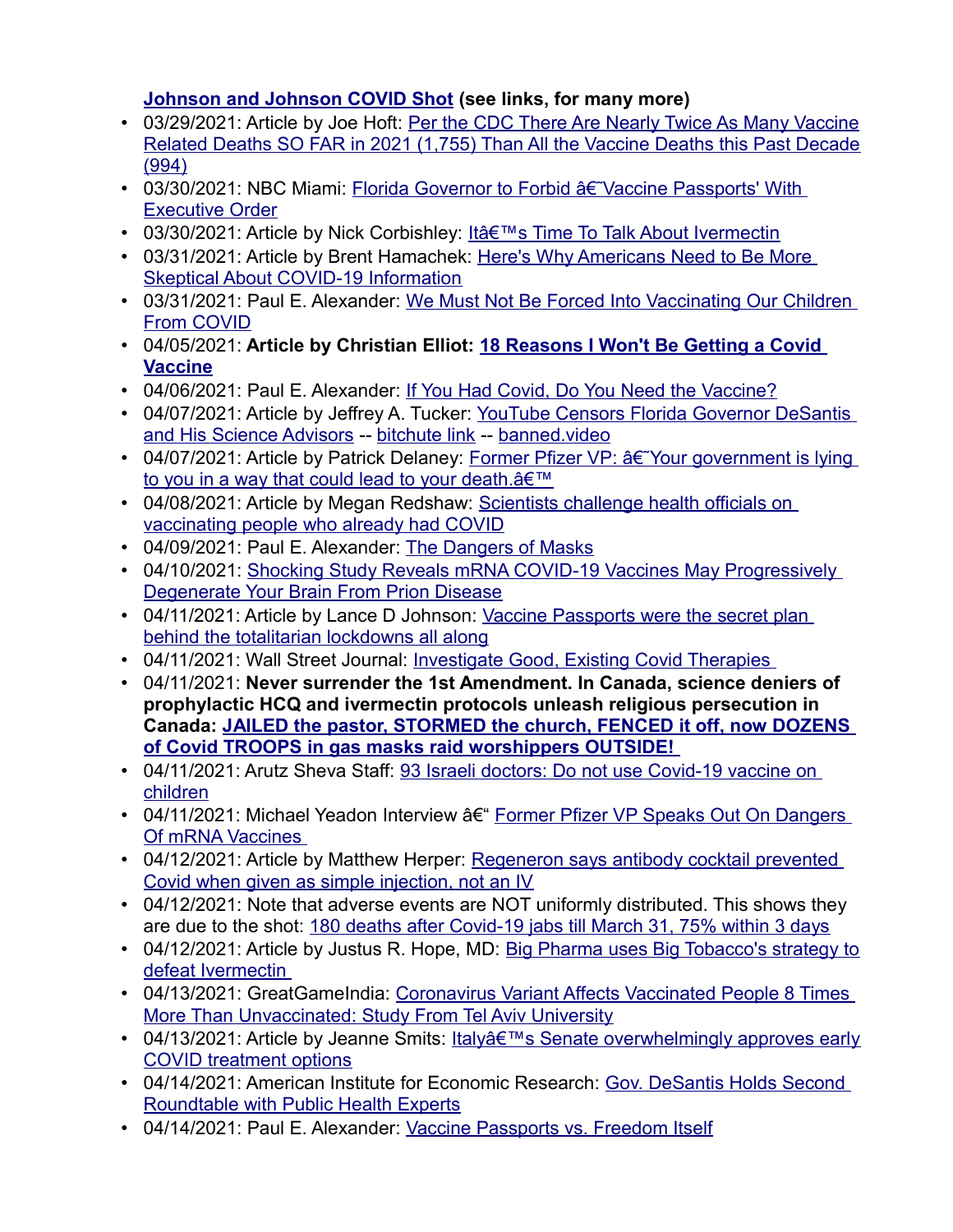- [04/14/2021: Article by Jennifer Cabre](https://alachuachronicle.com/fldoe-asks-districts-to-make-face-coverings-optional-for-the-2021-22-school-year/)ra: FLDOE asks districts to make face coverings optional for the 2021-22 school year
- [04/14/2021: Article by Lyn Redwood: Could spike protein](https://www.lifesitenews.com/opinion/could-spike-in-vaccines-cause-blood-clots-brain-inflammation-and-heart-attacks) in Moderna, Pfizer vaccines cause blood clots, brain infla[mmation, and heart attacks?](https://www.rt.com/news/521313-pvt-bloodclot-mrna-covid-vaccines/)
- 04/16/2021: Shocking report: Blood-clotting illness PVT 30x more prevalent in Moderna, Pfizer Covid-19 recipients than AstraZeneca †Cxford researchers
- [04/16/2021: Article by Daniel Horowitz: Horowitz: 120 doctors as](https://www.theblaze.com/op-ed/horowitz-120-doctors-ask-jama-to-retract-misleading-colombian-study-downplaying-efficacy-of-ivermectin)k JAMA to retract misleading Colombi[an study downplaying efficacy of ivermectin](https://rumble.com/vfqkcp-houston-doctor-successfully-treated-over-20k-patients-with-hydroxychloroqui.html)
- [04/16/2021: OANN:](https://rumble.com/vfqkcp-houston-doctor-successfully-treated-over-20k-patients-with-hydroxychloroqui.html) Hous[ton doctor successfully treated over 20K patients with](https://torontosun.com/news/local-news/levy-three-prominent-docs-call-lockdowns-a-waste-of-time)  hydroxychloroquine
- 04/18/2021: Toronto Sun: Thre[e prominent docs call lockdowns a waste of time](https://rumble.com/vftpdz-dr.-harvey-risch-60-of-new-covid-patients-have-been-vaccinated.html)
- 04/19/2021: Dr. Harvey [Risch: 60% of New Covid Patients Have Been Vaccinated](https://www.newsweek.com/yale-professor-lockdowns-1585070)
- [04/20/2021: Newswe](https://www.newsweek.com/yale-professor-lockdowns-1585070)[ek: Yale Doctor Harvey Risch Calls COVID Lockdown](https://www.americasfrontlinedoctors.org/frontline-news/16-year-old-boy-undergoes-emergency-clot-removal-surgery-after-vaccination-expert-unequivocally-a-side-effect-of-the-vaccine)  "Counterproductive"
- [04/21/2021: AFLDS: 16-year-old boy undergoes emergency clo](https://www.americasfrontlinedoctors.org/frontline-news/16-year-old-boy-undergoes-emergency-clot-removal-surgery-after-vaccination-expert-unequivocally-a-side-effect-of-the-vaccine)t-removal surgery after vaccination; Expert: 'Uneq[uivocally a side effe](https://consentfactory.org/2021/04/21/the-covidian-cult-part-ii/)ct of the vaccine'
- 04/21/2021: **CJ Hopkins: [The Covidian Cult](https://www.lifesitenews.com/news/coercion-is-not-consent-doctors-attorney-slam-coronavirus-vaccine-blitz)**
- [04/21/2021: LifeSiteNews](https://www.lifesitenews.com/news/coercion-is-not-consent-doctors-attorney-slam-coronavirus-vaccine-blitz)[:](https://thebl.com/politics/french-drug-evaluation-center-concludes-all-4-covid-vaccines-should-be-discontinued.html) '[Coercion is not consent](https://thebl.com/politics/french-drug-evaluation-center-concludes-all-4-covid-vaccines-should-be-discontinued.html)': Doctors, attorney slam coronavirus vaccine blitz
- [04/21/2021: The BL: Fre](https://thebl.com/politics/french-drug-evaluation-center-concludes-all-4-covid-vaccines-should-be-discontinued.html)nch drug evaluation center concludes: "All 4 COVID vaccines should be discontinued"
- [04/22/2021: Medical tyranny: H](https://www.houstonchronicle.com/news/houston-texas/health/article/Houston-Methodist-COVID-vaccine-refusal-fire-16121140.php)ouston Methodist says it will fire hospital workers who refuse to take COVID vaccine (they cou[ld prophylax with HCQ+Zinc instead\)](https://anh-usa.org/feds-on-vitamins-and-covid-shut-up-or-pay-up/)
- [04/2](https://anh-usa.org/feds-on-vitamins-and-covid-shut-up-or-pay-up/)2/2021: Alliance for Natural Healt[h: Feds On Vitamins and COVID: Shut Up or Pay](https://www.naturalnews.com/2021-04-23-denmark-permanently-stops-astrazeneca-coronavirus-vaccine-rollout.html) Up!
- [04/23/2021: Article by Arsenio Toledo: Denmark perman](https://www.naturalnews.com/2021-04-23-denmark-permanently-stops-astrazeneca-coronavirus-vaccine-rollout.html)ently stops rollout for AstraZeneca vaccine, citing concerns about bl[ood clots](https://www.lifesitenews.com/opinion/there-is-a-pathway-forward-to-return-to-normalcy-after-14-months-of-failed-approaches)
- [04/23/2021: Article by Paul E Alexander, et al: T](https://www.lifesitenews.com/opinion/there-is-a-pathway-forward-to-return-to-normalcy-after-14-months-of-failed-approaches)here is a pathway forward to return to normalcy after 14 months of failed appro[aches](https://trialsitenews.com/we-have-a-covid-lifeline-the-powers-wont-allow-it/)
- [04/23/2021: Article](https://trialsitenews.com/we-have-a-covid-lifeline-the-powers-wont-allow-it/) by Mary B[eth Pfeiffer: We Have A COVID Lifeline. The Powers](https://greatgameindia.com/2-step-process-vaccine-blood-clots/)  Won't Allow It.
- [04/24/2021: GreatGameIndia: Scientists F](https://greatgameindia.com/2-step-process-vaccine-blood-clots/)ind The Exact 2 Step Pr[ocess How](https://aapsonline.org/open-letter-from-physicians-to-universities-reverse-covid-vaccine-mandates/)  AstraZeneca Vaccine Causes Blood Clots
- 04/24/2021: **[Association of American Physicians and Surgeon: Open Letter from](https://aapsonline.org/open-letter-from-physicians-to-universities-reverse-covid-vaccine-mandates/)  [Physician](https://aapsonline.org/open-letter-from-physicians-to-universities-reverse-covid-vaccine-mandates/)s to Universities: Allow [Students Back Without COVID Vaccine](https://www.thegatewaypundit.com/2021/04/cdc-updates-covid-19-guidelines-fully-vaccinated-people-can-exercise-gather-outdoors-small-groups-without-face-masks/)  Mandate**
- [04/27/2021: Article by Cristina Laila: CDC Updates Covid-19 Guidelines: Fully](https://www.thegatewaypundit.com/2021/04/cdc-updates-covid-19-guidelines-fully-vaccinated-people-can-exercise-gather-outdoors-small-groups-without-face-masks/)  [Vaccina](https://www.thegatewaypundit.com/2021/04/cdc-updates-covid-19-guidelines-fully-vaccinated-people-can-exercise-gather-outdoors-small-groups-without-face-masks/)ted People Can Exercise, Gath[er Outdoors in Small Groups Without Face](https://humansarefree.com/2021/04/covid-nurse-whistleblower-murdering-patients.html)  Masks
- [04/27/2021: Article by Patrick Delaney: COVID Nurse Explain](https://humansarefree.com/2021/04/covid-nurse-whistleblower-murdering-patients.html)s Becoming a Whistleblower: â€~I Recorded them Murdering Patients'
- [04/27/2021: Canadian Doctor Defie](https://themostbeautifulworld.com/blog/Canadian-doctor)s Gag Order Tells Public How Moderna COVID Shots Killed and Disa[bled Patients](https://www.foxnews.com/us/michigan-gov-gretchen-whitmer-covid-19-vaccine-rate-reopening)
- [04/29/2021: Tyranny: Michiga](https://www.foxnews.com/us/michigan-gov-gretchen-whitmer-covid-19-vaccine-rate-reopening)n Gov. Whitmer announces plan to tie coronavirus vaccination rate to reopening
- [04/30/2021: Leo Hohmann: Highly cited COVID doctor comes to stunning conclu](https://leohohmann.com/2021/04/30/highly-cited-covid-doctor-comes-to-stunning-conclusion-govt-scrubbing-unprecedented-numbers-of-injection-related-deaths/)sion: Gov't †scrubbing unp[recedented numbers' of injection-related deaths](https://www.salk.edu/news-release/the-novel-coronavirus-spike-protein-plays-additional-key-role-in-illness/)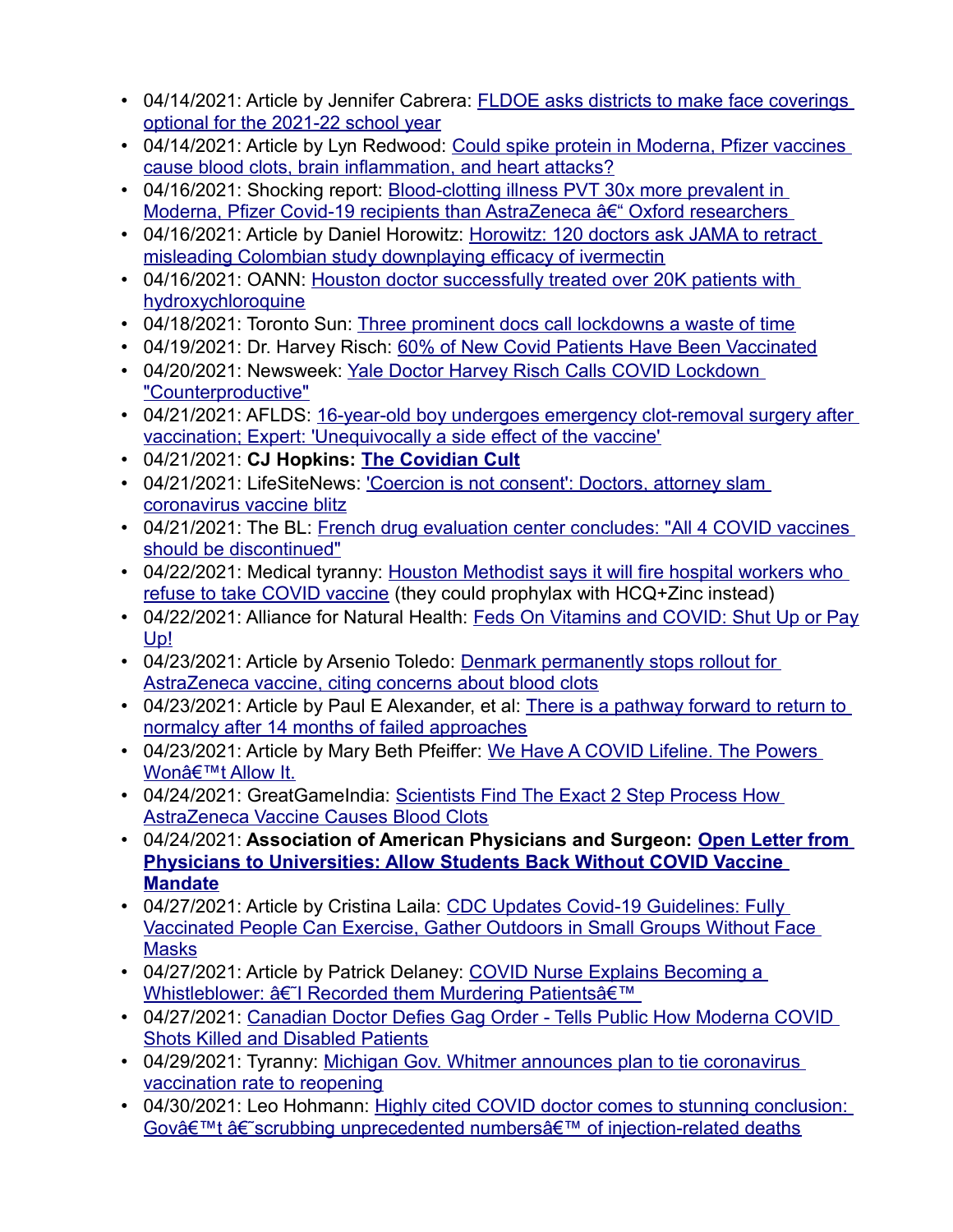- 04/30/2021: [Salk Institute: Th](https://www.salk.edu/news-release/the-novel-coronavirus-spike-protein-plays-additional-key-role-in-illness/)e novel coronavirus a i<sup>™</sup> spike protein plays **additional key role in illness**
- [05/03/2021: Article by Patrick Delaney: America's Frontline Do](https://www.lifesitenews.com/news/americas-frontline-doctors-covid-vaccinated-can-shed-spike-protein-harming-unvaccinated)ctors: COVIDvaccinated can †shedâ€<sup>™</sup> spike protein, harming unvaccinated
- [05/04/2021: Me](https://articles.mercola.com/sites/articles/archive/2021/05/04/removing-articles-related-to-vitamin-d-c-and-zinc.aspx)rcola: Why lâ€<sup>™</sup>m Removing All Articles Related to Vitamins D, C, Zinc and COVID-19
- 05/04/2021: Virginia [Stoner: The Deadly COVID-19 Vaccine Coverup](https://trialsitenews.com/mexico-city-wide-innovative-population-level-study-administers-ivermectin-based-home-kits-with-drastic-reduction-in-hospitalizations/)
- [05/08/2021: TrialSite: Mexico City Wide Innovative Population-Level St](https://trialsitenews.com/mexico-city-wide-innovative-population-level-study-administers-ivermectin-based-home-kits-with-drastic-reduction-in-hospitalizations/)udy Administers Ivermectin-based Home Kits with [Drastic Reduction in Hospitalizations](https://vaccineimpact.com/2021/no-vaccine-passports-in-texas-medical-doctors-testify-before-state-senate-to-oppose-mandatory-covid-shots/)
- [05/08/2021: Health Impact News: No Vaccine Passports in Texas](https://vaccineimpact.com/2021/no-vaccine-passports-in-texas-medical-doctors-testify-before-state-senate-to-oppose-mandatory-covid-shots/)! Medical Doctors Testify Before State S[enate to Oppose Mandatory COVID Shots](https://en-volve.com/2021/05/08/57-top-scientists-and-doctors-release-shocking-study-on-covid-vaccines-and-demand-immediate-stop-to-all-vaccinations/)
- [05/08/2021: enVolve: 57 Top Scientists And Doctors Release Shock](https://en-volve.com/2021/05/08/57-top-scientists-and-doctors-release-shocking-study-on-covid-vaccines-and-demand-immediate-stop-to-all-vaccinations/)ing Study On COVID Vaccines And Demand [Immediate Stop to ALL Vaccinations](https://greatgameindia.com/100-vaccine-deaths-india-hospital/)
- [05/09/2021: GreatGameIndia: More Than 100 Patients Di](https://greatgameindia.com/100-vaccine-deaths-india-hospital/)e After Taking First Or Second Shot Of COVID-19 Vaccine [In A Hospital In India](https://noqreport.com/2021/05/10/fauci-pay-attention-to-what-india-did/)
- 05/10/2021: Dr. Joel [S. Hirschhorn: Fauci: Pay Attention to What India Did](https://www.thegatewaypundit.com/2021/05/big-news-peer-reviewed-study-demonstrates-efficacy-ivermectin-prophylactis-treatment-covid-wont-kill/)
- [05/10/2021: Jim Hoft: BIG NEWS: Peer Reviewed Study Demonstrates Efficacy o](https://www.thegatewaypundit.com/2021/05/big-news-peer-reviewed-study-demonstrates-efficacy-ivermectin-prophylactis-treatment-covid-wont-kill/)f Ivermectin in Prophylactis and Treatment of COVID â€" And It Wonâ€<sup>™†</sup>t Kill You!
- [05/11/20](https://www.reuters.com/business/healthcare-pharmaceuticals/canadas-alberta-province-stops-giving-first-doses-astrazeneca-vaccine-2021-05-11/)21: Reuters: Two C[anadian provinces stop offering AstraZeneca](https://www.naturalnews.com/2021-05-11-florida-lawmakers-bill-total-ban-vaccine-passports.html)'[s COVID](https://www.naturalnews.com/2021-05-11-florida-lawmakers-bill-total-ban-vaccine-passports.html)  vaccine
- [08/11/202](https://www.naturalnews.com/2021-05-11-florida-lawmakers-bill-total-ban-vaccine-passports.html)1: Ramon Tom[ey: Florida lawmakers pass bill banning vaccine passports in](https://www.timesnownews.com/india/article/ivermectin-to-all-above-18-goa-approves-new-covid-19-treatment-protocol/755160)  the state
- [08/11/2021: Times](https://www.timesnownews.com/india/article/ivermectin-to-all-above-18-goa-approves-new-covid-19-treatment-protocol/755160) Now: "Ivermectin to all above 18": Goa approves new COVID-19 treatment protocol
- [05/12/2021: Association of American Physicians and Surgeons: AAPS Thanks](https://aapsonline.org/aaps-thanks-gov-ducey-and-sen-barto-for-protecting-patient-access-to-off-label-medications/) Gov. Ducey and Sen. Barto for P[rotecting Patient Access to Off-Label Medications](https://www.thegatewaypundit.com/2021/05/indian-health-ambassador-gets-covid-vaccine-live-tv-show-everyone-safe-dies-2-days-later/)
- [05/12/2021: Rest In Peace: Indian Health Ambassador Gets](https://www.thegatewaypundit.com/2021/05/indian-health-ambassador-gets-covid-vaccine-live-tv-show-everyone-safe-dies-2-days-later/) COVID Vaccine Live on TV to Show Everyone How Safe It Is †Dies 2 Days Later
- [05/12/2021: TrialSiteNe](https://trialsitenews.com/philippines-department-of-health-greenlights-ivermectin-off-label-for-covid-19/)ws: Philippi[nes Department of Health Greenlights Ivermectin](https://www.thegatewaypundit.com/2021/05/wow-nearly-half-niaid-fda-employees-refusing-covid-vaccine-according-marks-fauci/)  Off Label for COVID-19
- [05/15/2021: Cassandra Fairbanks: Nearly Half of All NIAID and FDA Emplo](https://www.thegatewaypundit.com/2021/05/wow-nearly-half-niaid-fda-employees-refusing-covid-vaccine-according-marks-fauci/)yees Are Refusing the COVID Vaccines [That They're Pushing on the Rest of Us](https://greatgameindia.com/covid-animal-trials-stopped/)
- [05/16/2021: GreatGameIndia: COVID Vaccine Trials In Animals](https://greatgameindia.com/covid-animal-trials-stopped/) Were Stopped Because They Kept Dying[, Revealed In Texas Senate Hearing](https://trialsitenews.com/do-the-nih-and-who-covid-treatment-recommendations-need-to-be-fixed/)
- [05/16/2021: Steve](https://trialsitenews.com/do-the-nih-and-who-covid-treatment-recommendations-need-to-be-fixed/) Kirsch: [Do the NIH and WHO COVID treatment recommendations](https://thenewamerican.com/covid-shots-to-decimate-world-population-warns-dr-bhakdi/)  need to be fixed?
- [05/16/2021: Alex N](https://thenewamerican.com/covid-shots-to-decimate-world-population-warns-dr-bhakdi/)ewman: COVID Shots to  $\hat{a} \in \mathbb{C}$ eDecimate World Population, $\hat{a} \in \mathbb{R}$ Warns Dr. Bhakdi
- [05/17/2021: Science New](https://www.sciencedaily.com/releases/2021/05/210517194742.htm)s: COVI[D-19 monoclonal antibodies reduce risk of](https://off-guardian.org/2021/05/18/how-the-cdc-is-manipulating-data-to-prop-up-vaccine-effectiveness/)  hospitalization and death
- [05/18/2021: Article by Kit Knigh](https://off-guardian.org/2021/05/18/how-the-cdc-is-manipulating-data-to-prop-up-vaccine-effectiveness/)tly: How the CDC is manipulating data to prop-up "vaccine effectivenessâ€
- [05/18/2021: The Informed Consent Action Network: ICAN receives](https://www.icandecide.org/ican_press/ican-receives-positive-response-from-eeoc-regarding-its-guidance-on-covid-19-vaccine-mandates/) positive response from EEOC regard[ing its guidance on covid-19 vaccine mandates](https://childrenshealthdefense.org/defender/resources-federal-law-prohibits-mandates-emergency-use-covid-vaccines-tests-masks/?eType=EmailBlastContent&eId=677fa3a5-ec22-4dc2-89eb-db4c38c6eb0d)
- **[05/18/2021: CHD: Federal Law Prohibits Mandates of Emergency Use COVID](https://childrenshealthdefense.org/defender/resources-federal-law-prohibits-mandates-emergency-use-covid-vaccines-tests-masks/?eType=EmailBlastContent&eId=677fa3a5-ec22-4dc2-89eb-db4c38c6eb0d)  [Vaccines,](https://childrenshealthdefense.org/defender/resources-federal-law-prohibits-mandates-emergency-use-covid-vaccines-tests-masks/?eType=EmailBlastContent&eId=677fa3a5-ec22-4dc2-89eb-db4c38c6eb0d) Tests, Masks â€" 3 Res[ources You Can Use to Inform Your School o](https://www.lifesitenews.com/opinion/from-hesitation-to-rejection-of-covid-vaccines)r Employer**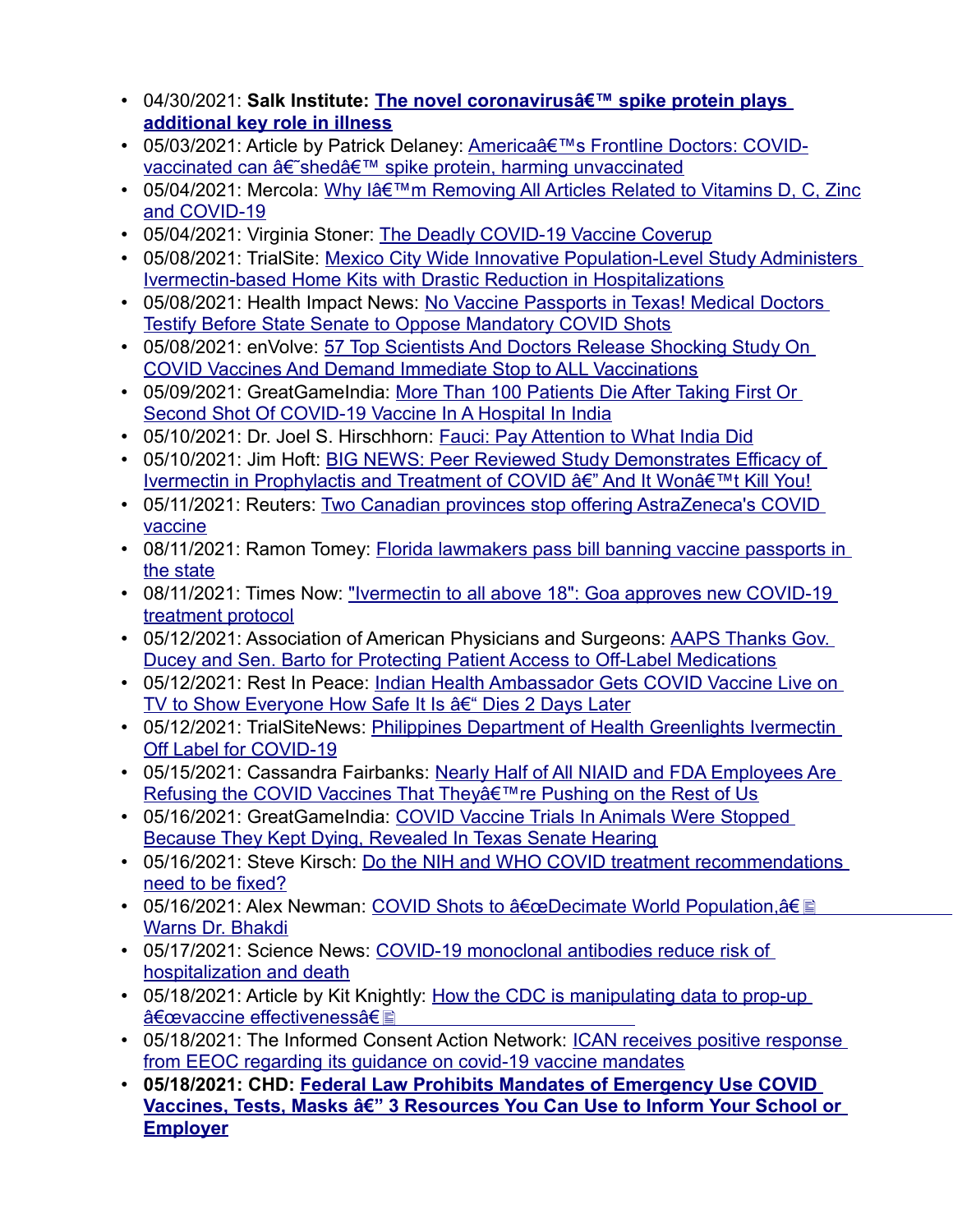- 05/20/2021: Dr. Joel S. Hirsch[horn: From hesitation to rejection of COVID vaccines](https://childrenshealthdefense.org/defender/employers-liable-adverse-reaction-mandate-covid-vaccines/)
- [05/20/2021: Megan Redshaw: Employers May B](https://childrenshealthdefense.org/defender/employers-liable-adverse-reaction-mandate-covid-vaccines/)e Held Liable for  $\hat{a}\hat{\epsilon}$  Any Adverse Reactionâ€<sup>™</sup> if They M[andate COVID Vaccines](https://www.thenation.com/article/society/gates-me-too-divorce/)
- 05/20/2021: The Nation: T[he Fall of the House of Gates?](https://amgreatness.com/2021/05/21/medical-experts-raise-alarm-over-safety-of-covid-19-vaccines-in-children-pregnant-women-and-those-who-already-have-antibodies/)
- [05/21/2021: Debra Heine: Medical Experts Raise Alarm Over Safety of COVID-19](https://amgreatness.com/2021/05/21/medical-experts-raise-alarm-over-safety-of-covid-19-vaccines-in-children-pregnant-women-and-those-who-already-have-antibodies/)  Vaccines in Children, Pr[egnant Women, and Those Who Already Have Antibodies](https://www.lewrockwell.com/2021/05/no_author/fda-protects-covid-19-vaccine-makers-seeks-withdrawal-of-competing-dietary-supplement/)
- [05/22/2021: Disgusting: FDA Pr](https://www.lewrockwell.com/2021/05/no_author/fda-protects-covid-19-vaccine-makers-seeks-withdrawal-of-competing-dietary-supplement/)otects Covid-19 Vaccine Makers Seeks Withdrawal Of Competing Dietary Su[pplement](https://theohiostar.com/2021/05/25/medical-experts-raise-alarm-over-safety-of-covid-19-vaccines-in-children-pregnant-women-and-those-who-already-have-antibodies/)
- 05/25/2021: Ohio Star: Medical Experts Raise Alarm Over Safety of COVID-19 Vaccines in Children, Pregnant W[omen, and Those Who Already Have Antibodies](https://www.jennifermargulis.net/healthcare-workers-refusing-covid-vaccines-a-medical-doctor-explains-why/)
- [05/25/2021: Jeffrey I. Barke, M](https://www.jennifermargulis.net/healthcare-workers-refusing-covid-vaccines-a-medical-doctor-explains-why/).D.: Healthcare Workers Refusing Covid Vaccines: A Medical Doctor Ex[plains Why](https://www.lifesitenews.com/news/39-year-old-model-malaysian-olympic-archer-die-days-after-covid-vaccines?utm_source=gab)
- [05/26/202](https://www.lifesitenews.com/news/39-year-old-model-malaysian-olympic-archer-die-days-after-covid-vaccines?utm_source=gab)1: CHD: 39[-year-old model, Malaysian Olympic archer die days after COVID](https://www.reuters.com/world/us/health-workers-sue-texas-hospital-over-compulsory-vaccinations-washington-post-2021-05-30/)  vaccines
- [05/29/2021: Reute](https://www.reuters.com/world/us/health-workers-sue-texas-hospital-over-compulsory-vaccinations-washington-post-2021-05-30/)rs: [Health workers sue Texas hospital over compulsory vaccinations](https://trialsitenews.com/indian-bar-association-serves-legal-notice-upon-dr-soumya-swaminathan-the-chief-scientist-who/)  - Washington Post
- [05/30/2021: TrialSite: Indian Bar Associa](https://trialsitenews.com/indian-bar-association-serves-legal-notice-upon-dr-soumya-swaminathan-the-chief-scientist-who/)tion Serves Legal Notice Upon Dr. Soumya Swaminathan, the Chief Scientis[t, WHO](https://www.sciencemag.org/news/2021/06/israel-reports-link-between-rare-cases-heart-inflammation-and-covid-19-vaccination)
- 06/01/2021: **[Science Magazine: Israel reports link betwe](https://www.sciencemag.org/news/2021/06/israel-reports-link-between-rare-cases-heart-inflammation-and-covid-19-vaccination)en rare cases of heart inflammation and COVID[-19 vaccination in young men](https://www.lifesitenews.com/news/prominent-physicians-scientists-believe-u.s-doctors-group-deserves-nobel-prize-for-finding-most-powerful-covid-19-killer-known-to-science)**
- 06/01/2021: LifeSiteNews: Physicians, scientists believe doctors a E<sup>TM</sup> aroup deserves Nobel Prize for finding †most powerful COVID-19 killer known to science â€<sup>™</sup>
- [06/01/2021: Cristina Laila: Dr. McCullough Sounds the Alar](https://www.thegatewaypundit.com/2021/06/dr-mccullough-sounds-alarm-covid-jabs-covid-19-vaccines-produce-dangerous-wuhan-spike-protein-audio/)m on Covid Jabs: All Covid-19 Vaccines Produce the [Dangerous Wuhan Spike Protein](https://www.lifesitenews.com/news/johns-hopkins-professor-one-of-the-biggest-failures-of-our-current-medical-leadership-is-ignoring-natural-immunity)
- 06/01/2021: LifeSiteNews: Johns Hopkins prof:  $\hat{a}\hat{\epsilon}$  One of the biggest failures of our current medical leadership is i[gnoring natural immunity'](https://reclaimthenet.org/google-bans-dr-vladimir-zelenko-from-sharing-google-docs/)
- [06/01/2021:](https://reclaimthenet.org/google-bans-dr-vladimir-zelenko-from-sharing-google-docs/) **ReclaimTheNet: [Google bans Dr. Vladimir Zelenko from sharing](https://trialsitenews.com/the-covid-19-spike-protein-may-be-a-potentially-unsafe-toxic-endothelial-pathogen/)  Google Docs**
- [06/01/2021: Paul E. Alexander: Th](https://trialsitenews.com/the-covid-19-spike-protein-may-be-a-potentially-unsafe-toxic-endothelial-pathogen/)e COVID-19 spike protein may be a potentially unsafe toxic endothelial pa[thogen](https://www.lifesitenews.com/news/prominent-physicians-scientists-believe-u.s-doctors-group-deserves-nobel-prize-for-finding-most-powerful-covid-19-killer-known-to-science)
- 06/01/2021: LifeSiteNews: Physicians, scientists believe doctors a E<sup>TM</sup> group deserves Nobel Prize for finding †most powerful COVID-19 killer known to science â€<sup>™</sup>
- 06/02/2021: Fauci [emails](https://childrenshealthdefense.org/defender/rfk-jr-the-defender-podcast-dr-harvey-risch-hydroxychloroquine-covid-treatment/)
- [06/09/2021: CHD: Yale Doctor Tells RFK, Jr. How He Was Attack](https://childrenshealthdefense.org/defender/rfk-jr-the-defender-podcast-dr-harvey-risch-hydroxychloroquine-covid-treatment/)ed by Colleagues Over COVID Treat[ment Recommendation for High-Risk Patients](https://www.wnd.com/2021/06/4922097/)
- 06/09/2021: [WND: Cleveland Clinic: No need to vaccinate people who had CO](https://employercovidpolicy.com/no-covid-19-vaccine-mandate-for-federal-employees/)VID
- 06/13/2021: No COVID-19 "Vaccine†i Mandate for Federal Employees
- [06/13/2021: Wayne Allyn Root: This Brilliant Hero Doctor Says CDC Bureaucrats an](https://www.creators.com/read/wayne-allyn-root/06/21/this-brilliant-hero-doctor-says-cdc-bureaucrats-and-democrat-politicians-could-be-guilty-of-mass-murder-and-crimes-against-humanity)d Democrat Politicians [Could be Guilty of Mass Murder and Crimes Against Humanity](https://trialsitenews.com/breaking-news-novavax-traditional-vaccine-brings-imminent-competition-to-the-genetic-based-vaccines-currently-under-eua/)
- 06/14/2021: TrialSite: Novavaxâ E<sup>TM</sup> Traditional Vaccine Brings Imminent Competition to the Genetic-based Vaccine[s Currently Under EUA](https://www.thegatewaypundit.com/2021/06/worse-disease-dr-stephanie-seneff-sounds-off-covid-jab-shocking-jump-vaccine-deaths-reported-vaers-tracking-site-audio/)
- [06/14/2021: Gateway Pundit: Dr. Stephanie Seneff Sounds Off on Co](https://www.thegatewaypundit.com/2021/06/worse-disease-dr-stephanie-seneff-sounds-off-covid-jab-shocking-jump-vaccine-deaths-reported-vaers-tracking-site-audio/)vid Jab After Shocking Jump in V[accine Deaths Reported at VAERS Tracking Site](https://americasfrontlinedoctors.org/frontlinenews/revealed-dr-simone-gold-implored-vp-pence-to-support-executive-order-making-hydroxychloroquine-available-over-the-counter/)
- [06/15/2021: AFLDS: Dr Simone Gold implored VP Pen](https://americasfrontlinedoctors.org/frontlinenews/revealed-dr-simone-gold-implored-vp-pence-to-support-executive-order-making-hydroxychloroquine-available-over-the-counter/)ce to support executive order making hydroxychloroquine av[ailable over-the-counter](https://trialsitenews.com/asymptomatic-covid-spread-used-to-shut-down-the-economy-and-close-schools-was-false/)
- [06/15/2021: Paul E. Alexander: Asymptomatic COVID spr](https://trialsitenews.com/asymptomatic-covid-spread-used-to-shut-down-the-economy-and-close-schools-was-false/)ead used to shut down the economy and close schools was false: in fact, it was a lie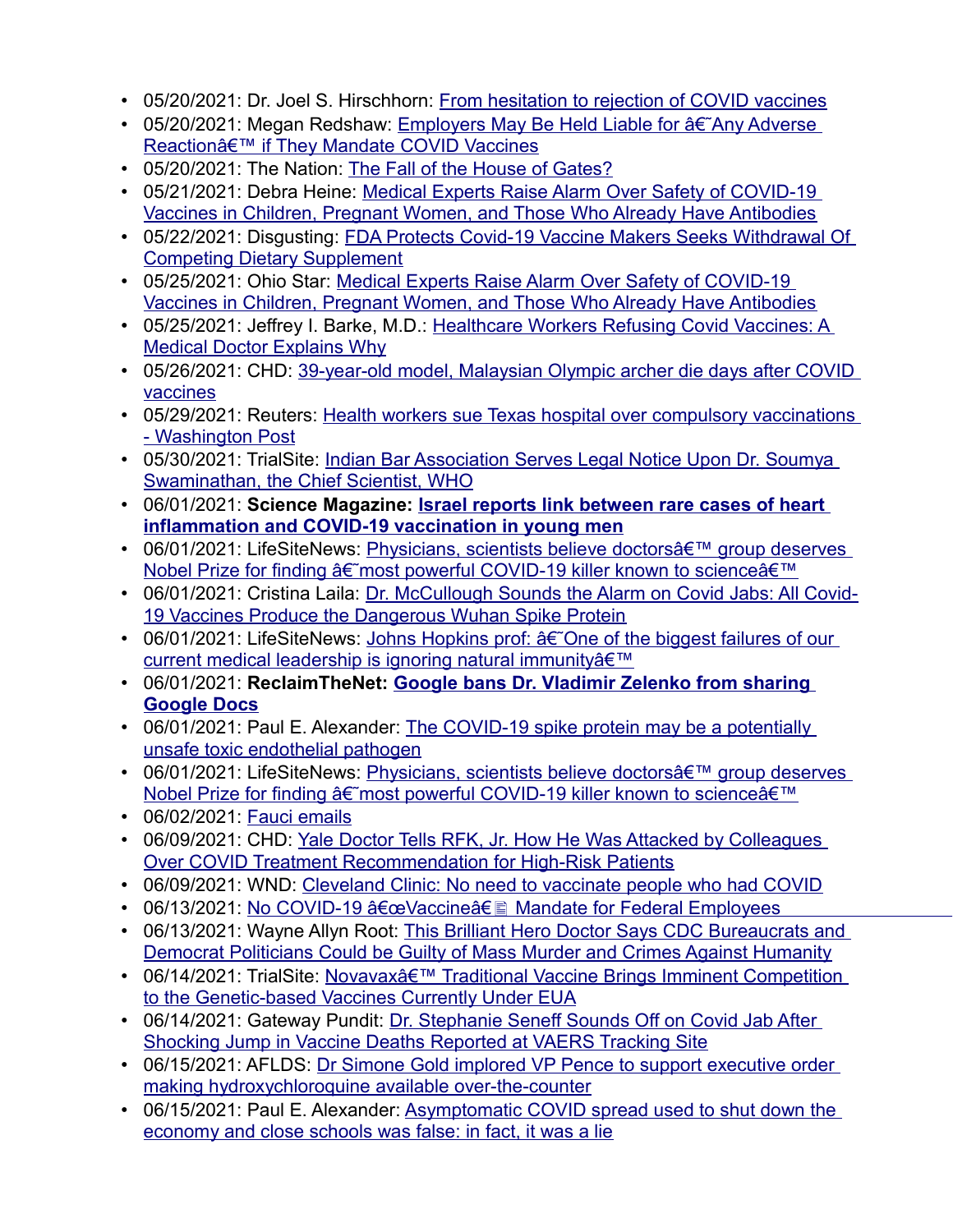- [06/15/2021: Todd Gillespie and Robert Langreth Bloomberg](https://www.crainsdetroit.com/coronavirus/novavax-covid-19-vaccine-highly-effective-against-coronavirus-variants-trial): Novavax COVID-19 vaccine highly effective against c[oronavirus variants in trial](https://www.lifesitenews.com/news/esteemed-doctor-condemns-funding-for-covid-treatment-says-ivermectin-already-works)
- [06/16/2021: Emily Mangiaracina: Esteem](https://www.lifesitenews.com/news/esteemed-doctor-condemns-funding-for-covid-treatment-says-ivermectin-already-works)ed doctor condemns funding for COVID treatment, says ivermect[in already works](https://www.dcclothesline.com/2021/06/16/suppressing-the-cures-youtube-suspends-sen-ron-johnson-for-uploading-videos-about-hydroxychloroquine/)
- [06/16/2021: Censorship: Y](https://www.dcclothesline.com/2021/06/16/suppressing-the-cures-youtube-suspends-sen-ron-johnson-for-uploading-videos-about-hydroxychloroquine/)ouTube suspends Sen. Ron Johnson for uploading videos about hydroxychloro[quine](https://thehill.com/opinion/healthcare/558757-the-ill-advised-push-to-vaccinate-the-young)
- 06/17/2021: The Hill: The ill-ad[vised push to vaccinate the young](https://www.jennifermargulis.net/covid-vaccine-peer-pressure/)
- [06/17/2021: Jennifer Margulis:](https://www.jennifermargulis.net/covid-vaccine-peer-pressure/) COVID Vaccine Peer Pressure: A Daughter Feels Pressured, A Mother Lame[nts](https://www.lifesitenews.com/news/death-rate-from-variant-covid-virus-six-times-higher-for-vaccinated-than-unvaccinated-uk-health-data-show)
- [06/18/2021: LifeSiteNews: Death rate from variant C](https://www.lifesitenews.com/news/death-rate-from-variant-covid-virus-six-times-higher-for-vaccinated-than-unvaccinated-uk-health-data-show)OVID virus six times higher for vaccinated than unvaccinated, UK health data sho[w](https://www.gmoscience.org/pediacide/)
- 06/21/2021: Michelle Perro an[d Stephanie Seneff: Pediacide](https://humanevents.com/2021/06/21/outspoken-covid-19-advocate-for-prevention-and-early-treatment-launches-new-supplement/)
- [06/21/2021: Brent Hamachek: Outspok](https://humanevents.com/2021/06/21/outspoken-covid-19-advocate-for-prevention-and-early-treatment-launches-new-supplement/)en Covid-19 Advocate for Prevention and Early Treatment Launches New S[upplement](https://healthimpactnews.com/2021/15472-dead-1-5-million-injured-50-serious-reported-in-european-unions-database-of-adverse-drug-reactions-for-covid-19-shots/)
- [06/21/2021: Brian Shilhavy: 15,472 DEAD 1.5 Million Injured \(50% SERIOUS\)](https://healthimpactnews.com/2021/15472-dead-1-5-million-injured-50-serious-reported-in-european-unions-database-of-adverse-drug-reactions-for-covid-19-shots/)  [Repor](https://healthimpactnews.com/2021/15472-dead-1-5-million-injured-50-serious-reported-in-european-unions-database-of-adverse-drug-reactions-for-covid-19-shots/)ted in European Unionâ€<sup>™</sup>s Database of Adverse Drug Reactions for COVID-19 **Shots**
- [06/22/2021: Texas M](https://www.texmed.org/TexasMedicineDetail.aspx?id=57187&utm_source=Informz&utm_medium=Email&utm_campaign=TMT&_zs=9WudA1&_zl=H9SL6)edical Association: Physician-Led Results: Liability Protections for the Next Pa[ndemic](https://www.jccf.ca/surgeon-fired-by-college-of-medicine-for-voicing-safety-concerns-about-covid-shots-for-children/)
- **[06/23/2021: Surgeon fired by Co](https://www.jccf.ca/surgeon-fired-by-college-of-medicine-for-voicing-safety-concerns-about-covid-shots-for-children/)llege of Medicine for voicing safety concerns about Covi[d shots for children](https://childrenshealthdefense.org/defender/censored-dark-horse-podcast-bret-weinstein-robert-malone-inventor-mrna-vaccine-technology/)**
- [06/27/2021: Surgeon who o](https://childrenshealthdefense.org/defender/censored-dark-horse-podcast-bret-weinstein-robert-malone-inventor-mrna-vaccine-technology/)perated on young Italian vaccine victim:  $\hat{a}\hat{\epsilon}$  You have never seen anything like this'
- 06/28/2021: Shameful way for the ma[nagement cowards that worked from home to](https://www.naturalnews.com/2021-06-28-houston-methodist-hospital-fires-unvaccinated-employees.html)  [treat the heroic frontline medical staff: Hou](https://www.naturalnews.com/2021-06-28-houston-methodist-hospital-fires-unvaccinated-employees.html)ston Methodist Hospital fires more than 150 employees who refused to get vacc[inated](https://noqreport.com/2021/07/01/urgent-need-to-support-petition-to-halt-fda-approval-of-covid-vaccines/)
- [07/01/2021: Dr. Joel S. Hirsch](https://noqreport.com/2021/07/01/urgent-need-to-support-petition-to-halt-fda-approval-of-covid-vaccines/)[horn: Urgent Need to Support Petition to Halt FDA](https://leohohmann.com/2021/07/01/world-economic-forum-announces-creation-of-orwellian-global-coalition-for-digital-safety/)  Approval of COVID Vaccines
- [07/04/2021: Leo Hohmann: "World Econom](https://leohohmann.com/2021/07/01/world-economic-forum-announces-creation-of-orwellian-global-coalition-for-digital-safety/)ic Forum announces creation of Orwellian †Global Coalition for Digital Safetyâ€<sup>™</sup>"
- [07/05/2](https://thefederalist.com/2021/07/05/how-college-covid-vaccine-mandates-put-students-in-danger/)021: The Federalist: How College COVID Vaccine Mandates Put Students In **Danger**
- [07/08/2021: Watch 1](https://childrenshealthdefense.org/defender/censored-dark-horse-podcast-bret-weinstein-robert-malone-inventor-mrna-vaccine-technology/)-Hour Version of Censored Interview with Inventor of mRNA Vaccine Technology
- [07/10/2021: Principia Scie](https://principia-scientific.com/doctor-heart-failure-from-mrna-jabs-will-kill-most-people/)ntific International: Doctor: Heart Failure From MRNA Jabs "Will Kill Most People/
- 07/11/2021: **[The truth about vaccines that the CDC doesn't want you to know](https://filiperafaeli.substack.com/p/tratamento-precoce-cientista-brasileiro)**
- [07/13/2021:](https://filiperafaeli.substack.com/p/tratamento-precoce-cientista-brasileiro) Early treatment: Brazilian scientist gains international support after persecution
- [07/15/2021: Association of American](https://aapsonline.org/covid-shot-home-visits-unconstitutional-and-unethical/) Physicians and Surgeons: COVID Shot Home Visits Unconstitutional and Unethic[al](https://noqreport.com/2021/07/16/compelling-case-against-covid-vaccine-approval/)
- [07/16/202](https://noqreport.com/2021/07/16/compelling-case-against-covid-vaccine-approval/)1: Dr. Joel S. Hirschhorn: Compelling Case Against COVID †Vaccine â€<sup>™</sup> Approval
- [07/16/2021: Medical tyranny: Frenc](https://summit.news/2021/07/16/french-face-6-months-in-jail-for-entering-a-bar-or-restaurant-without-a-covid-pass/)h Face 6 Months in Jail For Entering a Bar or Restaurant Without a COVID Pass
- 07/17/2021: Israel's Prime Minister says: *Lwas just diagnosed with Delta variant of*